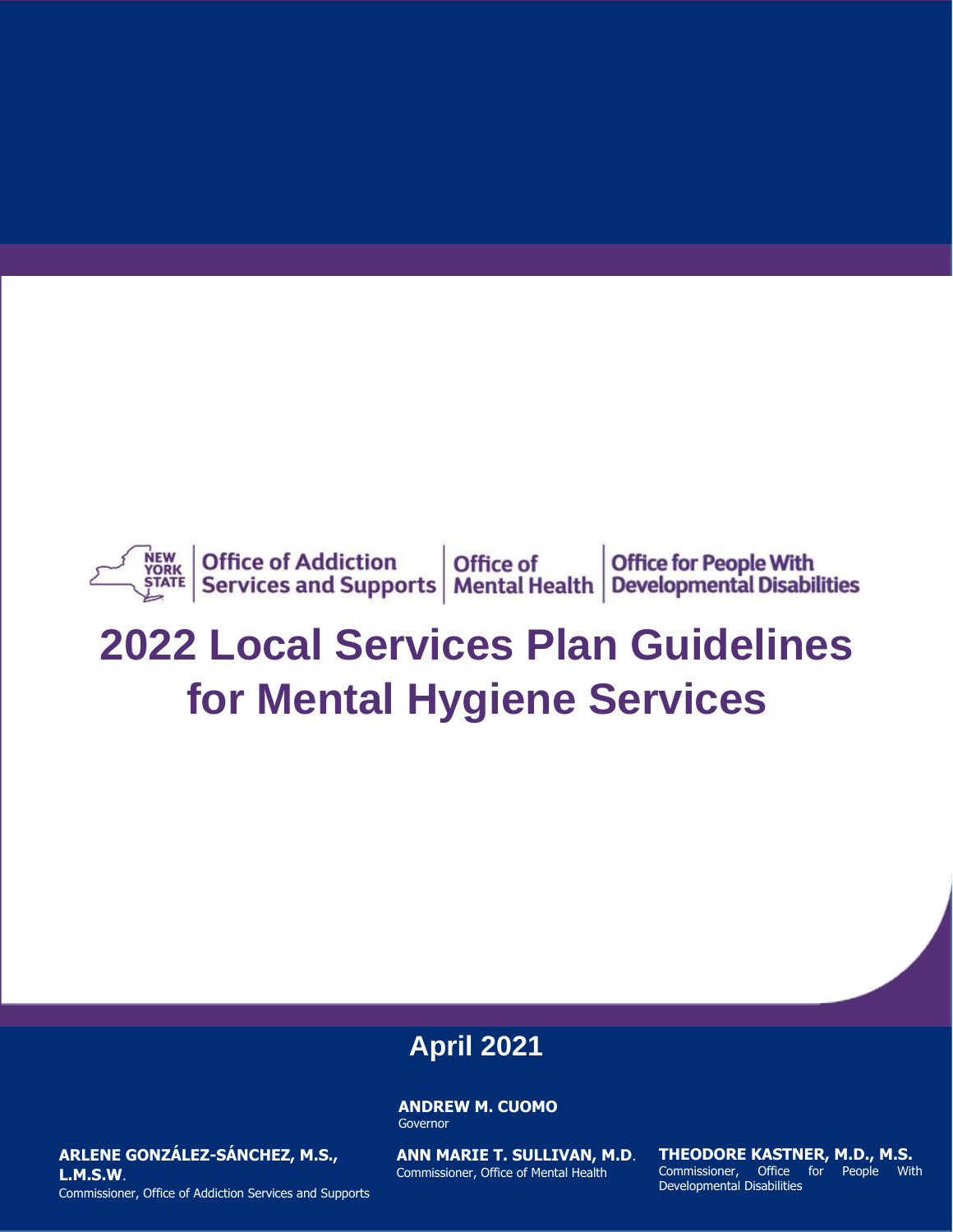## **TABLE OF CONTENTS**

| A. COVID-19 and Addiction, Mental Health, and Developmental Disability Services5       |  |
|----------------------------------------------------------------------------------------|--|
|                                                                                        |  |
|                                                                                        |  |
| D. Planning for Substance Use Disorder (SUD) and Problem Gambling Services 14          |  |
|                                                                                        |  |
|                                                                                        |  |
| G. New York State Prevention Agenda 2019-2024: Making New York the Healthiest State in |  |
|                                                                                        |  |
|                                                                                        |  |
|                                                                                        |  |
|                                                                                        |  |
|                                                                                        |  |
| COVID-19 Pandemic Effects on Mental Hygiene Services Delivery System Survey 37<br>B    |  |
|                                                                                        |  |
|                                                                                        |  |
|                                                                                        |  |
|                                                                                        |  |
|                                                                                        |  |
|                                                                                        |  |
|                                                                                        |  |
|                                                                                        |  |
|                                                                                        |  |
|                                                                                        |  |
|                                                                                        |  |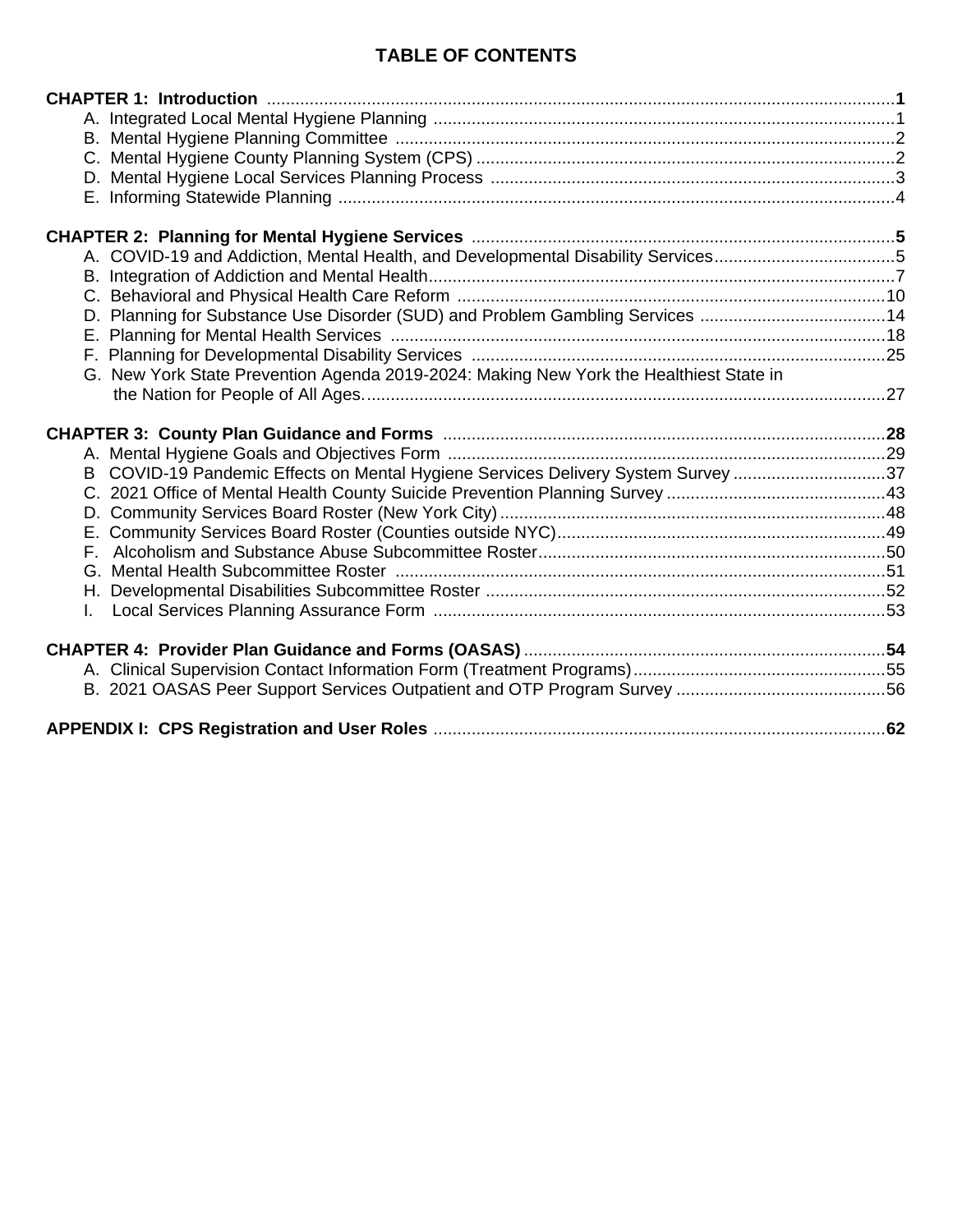## **CHAPTER 1: Introduction**

#### **A. Integrated Local Mental Hygiene Planning**

New York State Mental Hygiene Law (§ 41.16) requires the Office of Addiction Services and Supports [\(OASAS\)](http://www.oasas.ny.gov/), the Office of Mental Health [\(OMH\)](http://www.omh.ny.gov/), and the Office for People With Developmental Disabilities [\(OPWDD\)](http://www.opwdd.ny.gov/) to guide and facilitate the local planning process. As part of the local planning process, Local Governmental Units (LGUs) develop and annually submit a combined Local Services Plan (LSP) to all three Mental Hygiene agencies through the Mental Hygiene County Planning System (CPS). There are 57 LGUs in New York, with one LGU representing each county except for a combined LGU for the five counties encompassing New York City and a combined LGU for Warren and Washington counties.

The LSP must establish long-range goals and objectives that are consistent with statewide goals and objectives (§41.16(b) (1)). Mental Hygiene Law also requires that each agency's statewide comprehensive plan shall be based upon an analysis of local services plans developed by each LGU.

For many years, each State agency conducted its own local planning process, which required LGUs to comply with three different sets of planning requirements. To streamline the local planning process and strengthen the State and local partnership, the three State agencies began collaborating with LGUs through the Conference of Local Mental Hygiene Directors (CLMHD) in 2008 on an integrated and uniform local planning process with a single set of plan guidelines. A statewide Mental Hygiene Planning Committee (MHPC) was established, which included representation from OASAS, OMH, OPWDD, and LGUs. For the first time, LGUs could complete a single integrated local services plan for mental hygiene services that was submitted to all three State agencies.

The Goals and Objectives Form is the primary document that LGUs use, as part of local services planning, to communicate and identify their local needs and their goals, objectives, and strategies to address those needs. The COVID-19 pandemic emerged during the 2021 plan year. As a result of the pandemic, the State agencies, in consultation with the MHPC, created a separate form to gauge the local effects of COVID-19 on mental hygiene populations. So as not to add to the burden of the LSP in a time when counties are already overextended due to COVID-19, the COVID-19 form was made mandatory and the Goals and Objectives Form optional.

Despite the fact that it was optional for the 2021 plan cycle, 29 LGUs elected to document their needs and plans to address their needs using the Goals and Objectives Form. On the 2021 Goals and Objectives Form, LGUs selected from specific categories to indicate the nature of the unmet mental hygiene needs in their counties. If a need category, such as housing, applied to multiple Mental Hygiene agencies, LGUs had the option of matching it to one, two, or all three agencies. Some need categories are applicable to only one or two agencies.

The cross-system needs and goals most frequently cited by LGUs in Plan Year 2021 include:

- Workforce Recruitment and Retention (27 LGUs);
- Housing (26 LGUs);
- Crisis Services (25 LGUs); and
- Transportation (23 LGUs).

Figure 1.1 displays the needs LGUs most frequently selected on the 2021 Goals and Objectives Form. As Figure 1 shows, the majority of the top needs selected by LGUs cross multiple mental hygiene agencies. In total, for the top four most selected needs, 94% of LGUs indicated that the needs affect more than one mental hygiene population, and 84% cross all three agencies.

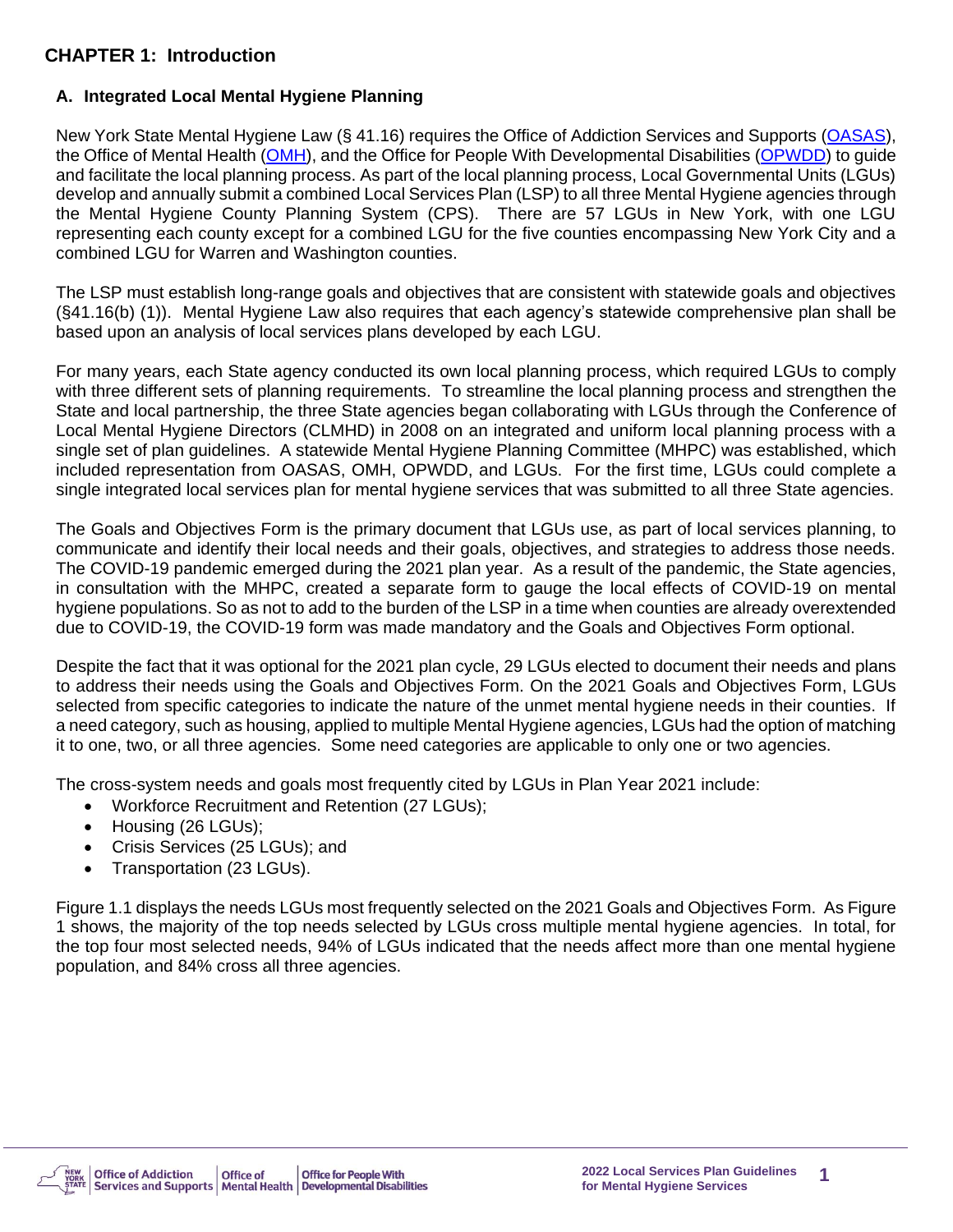

#### **Figure 1.1: Most Frequently Selected LGU Needs, Plan Year 2021**

## **B. Mental Hygiene Planning Committee**

In 2007, OASAS, OMH, and OPWDD, worked with the CLMHD to form the Mental Hygiene Planning Committee (MHPC) to explore opportunities for integrated mental hygiene services planning. The MHPC assists in coordinating the integrated local planning process of the three mental hygiene agencies and each LGU. To ensure that the planning process meets the needs of each State agency and is relevant to each county, membership of the MHPC includes planning staff from the three State agencies and several county mental hygiene agencies. Members of the MHPC annually review the local services planning process to ensure that it creates value for State agencies, LGUs, and citizens.

## **C. The Mental Hygiene County Planning System (CPS)**

<https://webapps.oasas.ny.gov/cps/>

The [Mental Hygiene County Planning System](https://webapps.oasas.ny.gov/cps/) (CPS) is a web-based application developed by OASAS to enable counties and their service providers to complete and submit required local planning forms to the State electronically. There are nearly 2,000 individuals with a CPS user account. Through CPS counties can:

- access relevant and timely data resources for conducting their needs assessment and planning activities;
- complete required planning forms; and
- submit the entire mental hygiene services plan to all three State agencies.

Several report features were built into CPS that allow State agency and county staff to query all completed plans on selected information and generate specific reports in a quick and efficient manner. These reports result in more timely and accurate summary analyses that inform each State agency's statewide planning process and assists in county dissemination of plan results. Other tools were developed to help counties manage their agency's presence in CPS, including the ability to communicate directly with their addiction service providers and manage the completion and certification of all required planning forms. OASAS prevention and treatment providers also can manage their presence in CPS by approving user accounts for staff that need to complete planning surveys for OASAS or to access county plans and the data resources available to them in CPS.

Please see **Appendix I** for information on CPS registration and user roles.

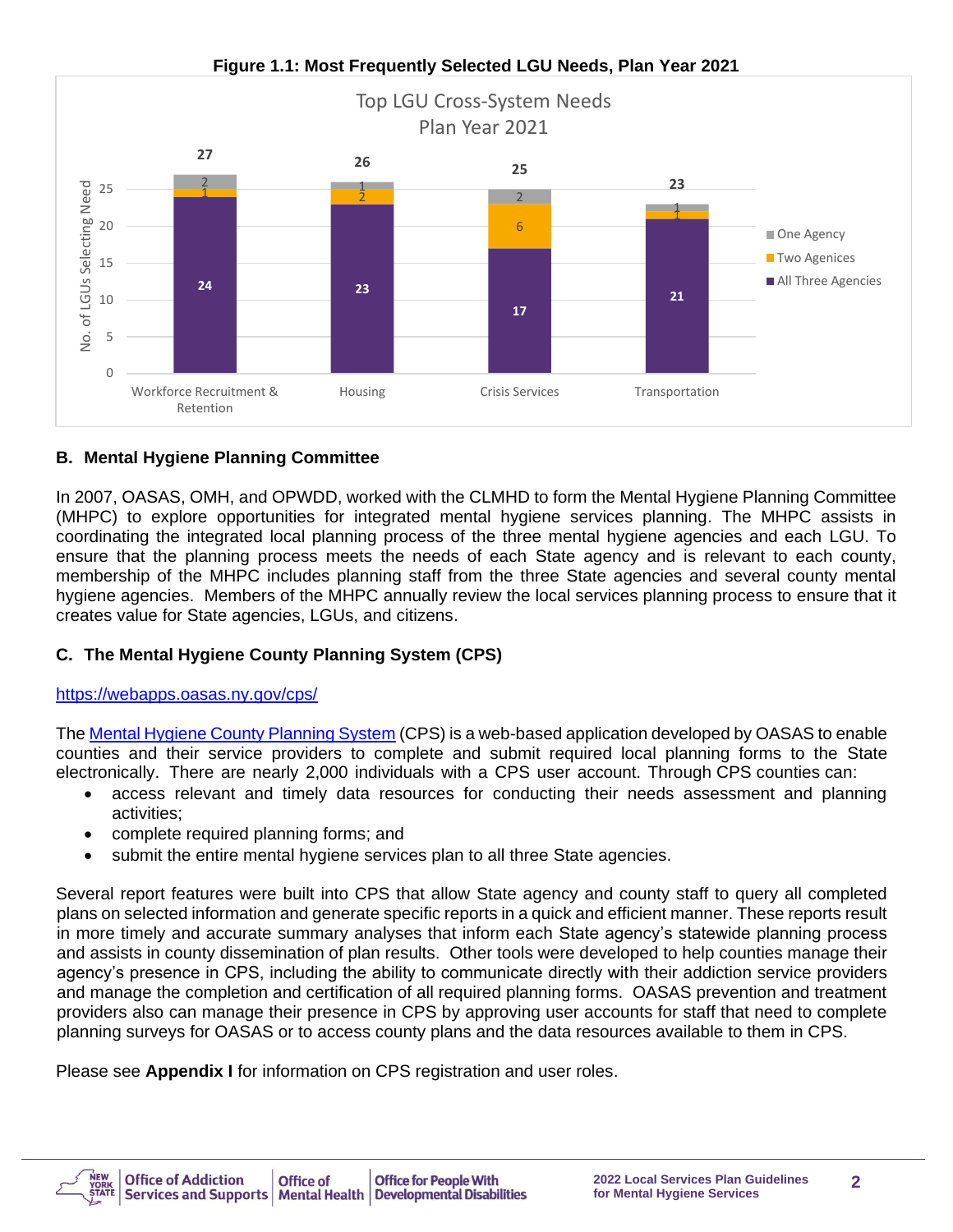## **D. Mental Hygiene Local Services Planning Process**

When the mental hygiene local services planning process became integrated, OASAS, OMH, and OPWDD established a fixed planning cycle so that the local planning process could be conducted in an efficient and predictable manner each year. As Figure 1.2 shows, the annual process begins with the distribution of plan guidelines in March. LGUs have 90 days to complete their plan and enter it into CPS. Since planning is an ongoing activity that is carried out throughout the year, completing the plan should reflect the results of that yearlong activity. State agencies analyze Local Services Plans and reports to support the work of various State agency activities, including informing each agency's statewide planning process.

OASAS routinely uses the local planning process to survey Substance Use Disorder (SUD) providers on a variety of topics that help to inform the work of the agency. Surveys are brief and specific, and providers are given 30 days to complete them in CPS. In recent years, this process and the management tools built into CPS have resulted in an average survey response rate of 90 percent, which has dramatically increased the value and reliability of the data collected.



#### **Figure 1.2: Mental Hygiene Local Services Planning Process**

Mental Hygiene Local Services Planning Timeline

The timeline shown in Table 1.3 highlights the major dates in the local services planning process and is intended to provide continuity in planning expectations from year to year.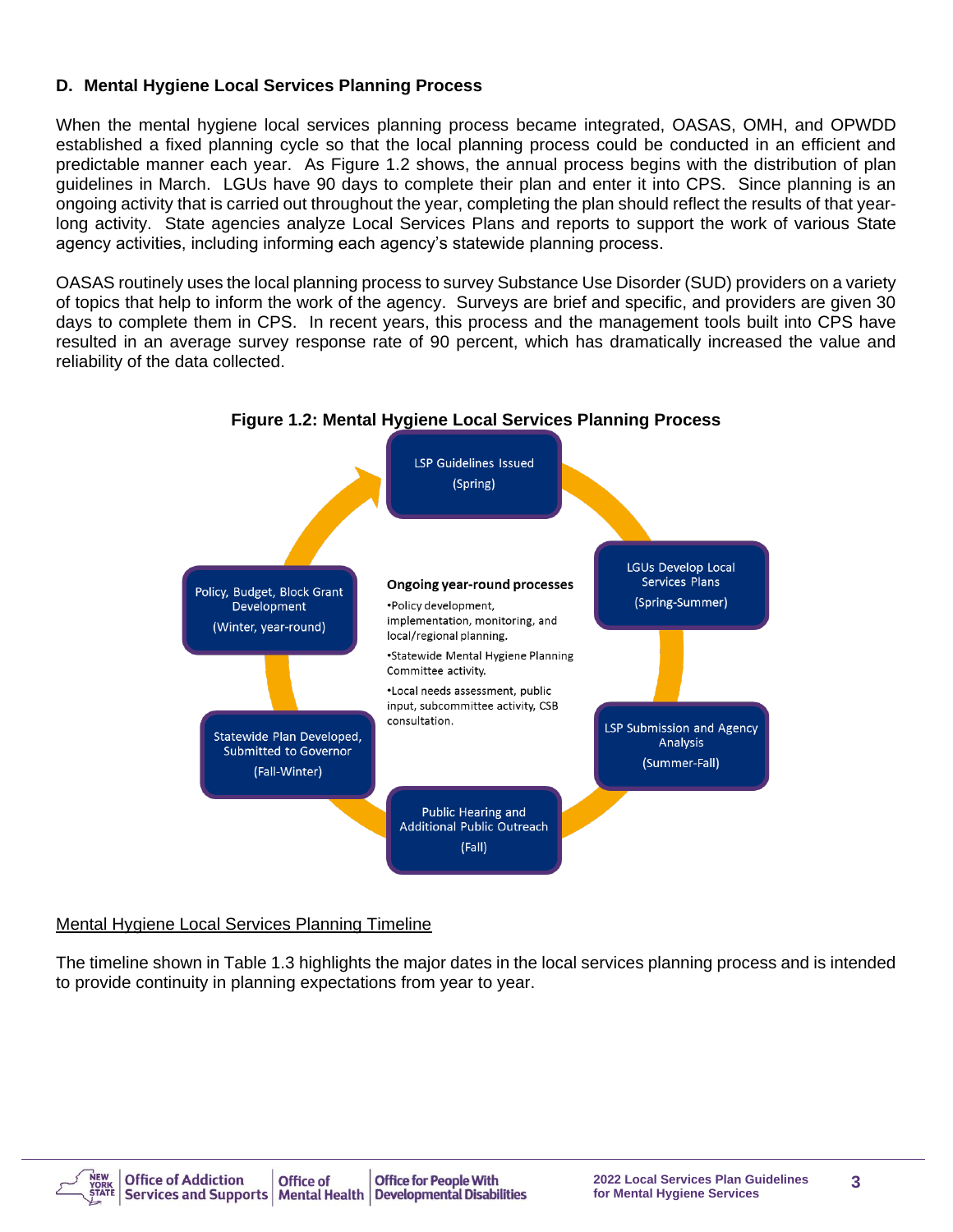| <b>Process Step</b>                                                                                      | <b>Date</b>                 |
|----------------------------------------------------------------------------------------------------------|-----------------------------|
| Ongoing planning and needs assessment conducted by<br>counties and the Mental Hygiene Planning Committee | Year round                  |
| LGU LSP Forms and OASAS Provider and Program<br>Surveys available on CPS                                 | April 2021                  |
| Due date for completed OASAS provider planning<br>surveys in CPS                                         | <b>Friday, May 28, 2021</b> |
| Due date for completed LGU Plans in CPS                                                                  | Thursday, July 1, 2021      |

#### **E. Informing Statewide Planning**

Section 5.07 of Mental Hygiene Law requires OMH, OASAS and OPWDD to develop a Statewide Comprehensive Plan for the provision of State and local services to individuals with mental illness, substance use disorders and developmental disabilities. Purposes of the Comprehensive Plan include:

- identifying statewide priorities and measurable goals to achieve those priorities;
- proposing strategies to achieve goals,
- identifying specific services and supports to promote behavioral health wellness;
- analyzing service utilization trends across levels of care; and
- promoting recovery-oriented State-local service development.

Figure 1.4 shows the statutory relationship between local planning and State planning. As Figure 1.4 illustrates, analyses of the Local Services Plans are a key component of the Statewide Comprehensive Plan.



#### **Figure 1.4: Relationship between Statewide and Local Plans**

State agencies conduct extensive reviews of information submitted in the LSPs. The local services planning process and the priorities identified in county plans, particularly the cross-system priorities, inform each State agency's policy, programming and budgeting decisions. To help ensure that policies supporting people with mental illness, developmental disabilities and/or substance use disorder are planned, developed and implemented comprehensively, OASAS, OMH, and OPWDD will continue to rely on the local services planning process and the annual plan submissions as important sources of input.

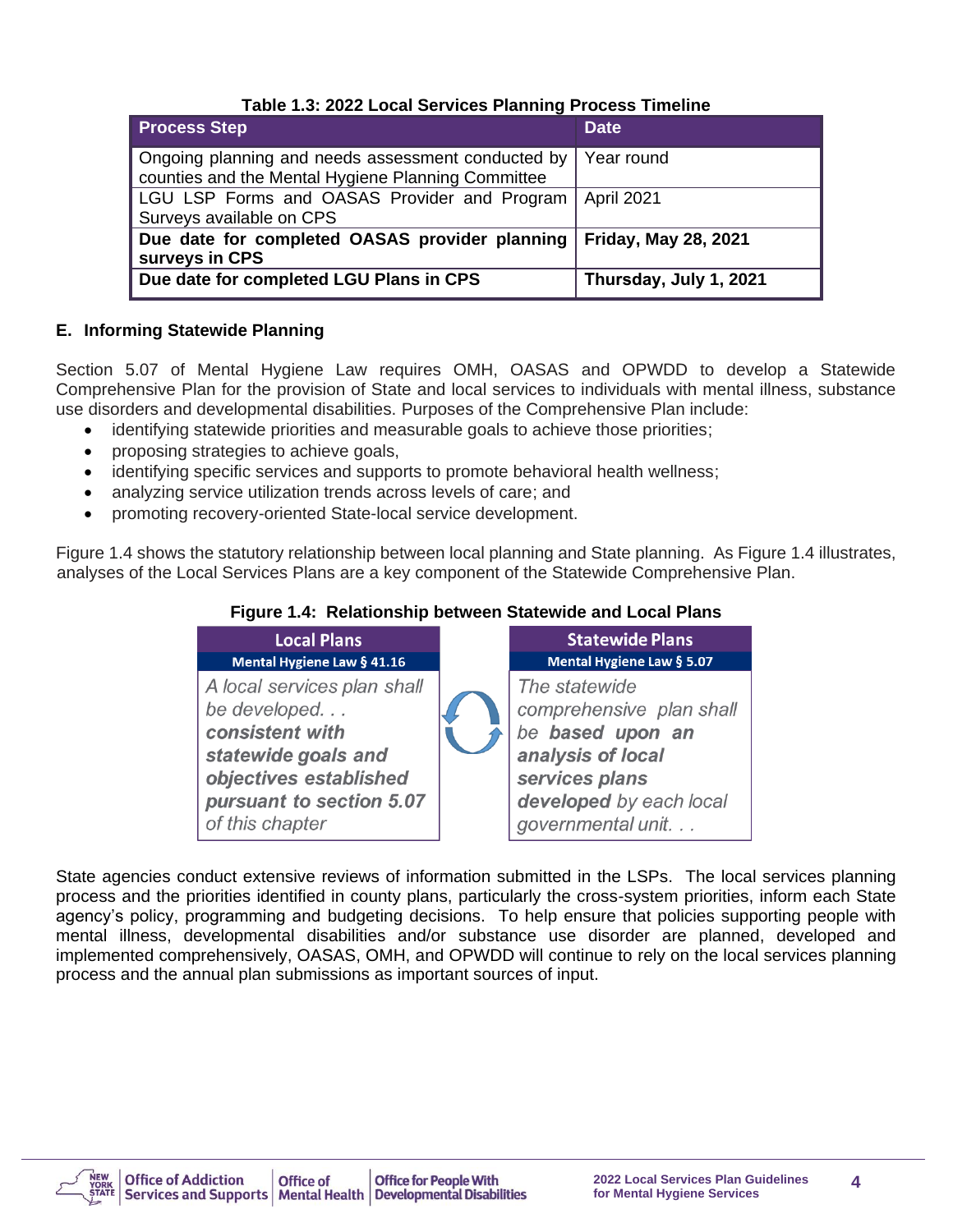## **CHAPTER 2: Planning for Mental Hygiene Services**

## **A. COVID-19 and Mental Health, Addiction, and Developmental Disability Services**

## **Overview**

First identified in Wuhan, Hubei province, China at the end of 2019, the coronavirus disease 2019 (COVID-19) elicited nonspecific symptoms ranging from fever, weakness, dry cough, and shortness of breath to acute respiratory distress syndrome and septic shock. By March 11, 2020 the WHO declared COVID-19 a pandemic as it spread across continental boundaries and began to affect every state in the United States, including New York State. In the weeks and months that followed, the COVID-19 pandemic was felt by the entire NYS mental hygiene system, impacting operations, service delivery, and service recipient outcomes statewide.

## **i. O-Agency Link-Outreach-Vaccinate (O-LOV) COVID-19 Vaccination Program**

OASAS and OMH are collaborating to improve access to COVID-19 vaccinations for eligible individuals within their care systems. The O-Agency Link-Outreach-Vaccinate (O-LOV) vaccination program will include sites at OMH psychiatric centers across the state that will offer both on-site and mobile community vaccination services. More information on this initiative is available at: [https://omh.ny.gov/omhweb/o-lov-covid19-vaccine/index.html.](https://omh.ny.gov/omhweb/o-lov-covid19-vaccine/index.html)

## **ii. Impact of COVID-19 on Mental Health**

The Centers for Disease Control and Prevention (CDC) conducted a study in June 2020 which found that at least 40 percent of adults had at least one adverse mental health or behavioral health condition related to COVID-19. The same study found that 30 percent of adults had symptoms of anxiety disorder or depressive disorder, 26 percent had symptoms of trauma or stress related to the pandemic, and that 10 percent of individuals had seriously considered suicide in the 30 days before completing the survey.

This CDC study also found significant disparities within racial and ethnic groups, with 18 percent of Hispanic respondents and 15 percent of black respondents seriously considering suicide in the 30 days before completing the survey. These disparities align with the disproportionate impact of COVID-19 in Hispanic and Black communities, which saw increased COVID-19 cases, hospitalizations, and deaths when compared to white communities. In addition, surveys of healthcare workers in China, Italy and the United States found 50 percent incidence of one or more mental health issues including depression, anxiety, post-traumatic stress and insomnia. During the COVID-19 pandemic, OMH initiated surveys of consumers, providers, LGU's, and other stakeholders. The OMH Consumer Survey found that approximately 70 percent of respondents reported increases in anxiety and stress during the pandemic, and that significant percentages of respondents reported challenges with housing, income, employment, food and transportation, related to the pandemic.

In addition, the Office of Mental Health has developed and promoted resources to help New Yorkers manage the stress, depression and anxiety that often accompany a crisis situation. In March 2020, at the direction of Governor Cuomo, OMH initiated the COVID-19 Emotional Support Helpline. It was first staffed by mental health professionals and volunteers specially trained to help people cope with the typical stress reactions brought on by emergency and crisis situations. The volunteers provided guidance on managing anxiety, dealing with loss, strengthening coping skills and referrals for community mental health services when needed.

Moving forward, thanks to a grant from the Federal Emergency Management Agency (FEMA), the New York Project Hope Emotional Support Helpline is staffed by crisis counselors who continue to provide free, confidential, and anonymous counseling. Through the Project Hope grant, OMH is also initiating more intensive crisis counseling services through community-based agencies located in NYC and the seven counties across the state most severely impacted by COVID-19, with crisis counselors still available to all New Yorkers through

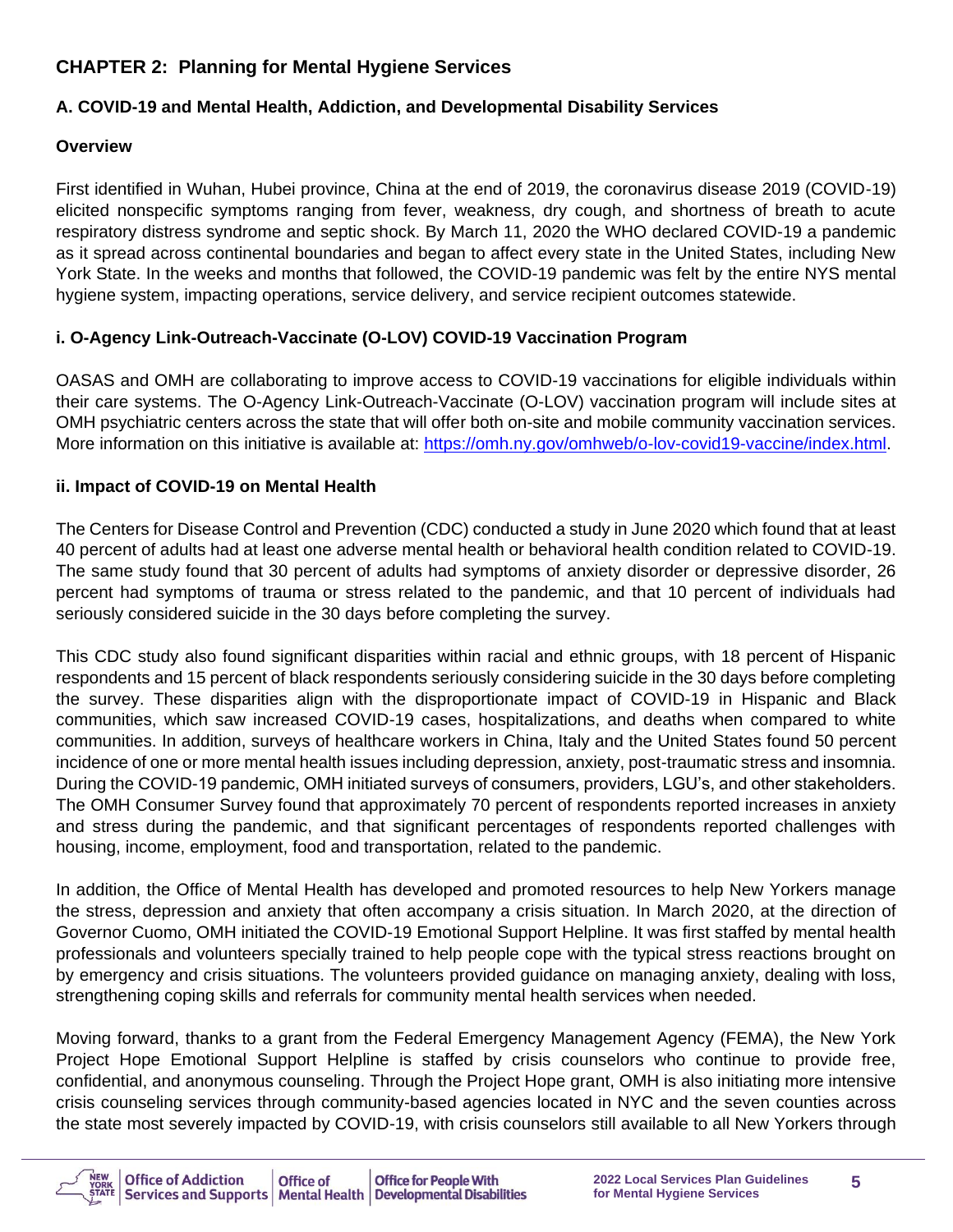the Helpline. OMH also developed and distributed guidance and educational materials for New Yorkers on managing anxiety and staying safe during the pandemic and implemented "Coping Circles" the first program of its kind in the nation, which provided free six-week support and resilience virtual group sessions.

## **Guidance**

To aid local communities, mental health providers, and other key stakeholders in New York's response to COVID-19, the Office of Mental Health (OMH) issued guidance to ensure service continuity throughout the pandemic. This guidance ranged from issues related to the delivery of mental health services, to the immediate fiscal viability of providers, and the workforce adaptations necessary to preserve mental health services in New York State. OMH also hosts numerous webinars, posts comprehensive FAQ's, and regularly meets with stakeholders to navigate the complex issues posed by the pandemic. For more information about OMH's guidance related to the COVID-19 state of emergency, please visit: https://omh.ny.gov/omhweb/guidance/.

## Disaster and Continuity of Operations Planning

The COVID-19 pandemic has highlighted the need for providers and LGUs alike to plan for disasters and continuity of operations. As overseers of local services, LGUs can play an important role in supporting and assisting in the response to emergency situations. The level of involvement in disaster and continuity of operations planning varies across LGUs, with some LGUs having defined roles in county emergency management plans and others assisting as necessary in respect to the specific emergency.

OMH encourages all providers of mental health services to develop and regularly revise their continuity of operations and disaster plans. Below are resources and guidance which counties and providers can use when planning for these events.

## Disaster Planning

[SAMHSA Disaster Planning Handbook for Behavioral Health Treatment Programs](https://store.samhsa.gov/sites/default/files/d7/priv/sma13-4779.pdf) [HHS Public Health Emergency-](https://www.phe.gov/Preparedness/planning/abc/Pages/disaster-behavioral.aspx) Disaster Behavioral Health Continuity of Operations Planning

[SAMHSA Developing a Continuity of Operations Plan](https://www.samhsa.gov/section-223/governance-oversight/continuity-operations-plan) [ASPR Tracie-Topic Collection: Continuity of Operations \(COOP\)/Business Continuity Planning](https://asprtracie.hhs.gov/technical-resources/17/continuity-of-operations-coop-business-continuity-planning/110) **[FEMA Continuity of Operations](https://www.fema.gov/about/offices/continuity)** 

## **iii. COVID-19 and Addiction Services**

One of the principal methods OASAS has used to minimize COVID-19 risk for staff and patients has been to maximize the use of telepractice, where possible. In response to the COVID-19 pandemic, OASAS has waived certain regulatory requirements for providing telepractice services in New York for the duration of the declared state of emergency. Inpatient, residential, and opioid treatment programs have been armed with clinical guidance and updated protocols. Personalized screening and assessments are available via telepractice. Medication-assisted treatment can also be started at home via telepractice.

In addition, OASAS recognizes that pandemic-related isolation may lead to increase substance use and related consequences. In response, OASAS has developed a multi-media campaign to highlight the availability of vital addiction prevention, treatment, and recovery services for the duration of the COVID-19 pandemic. Campaign materials are available on the OASAS website at [https://oasas.ny.gov/addiction-services-amid-covid-19](https://oasas.ny.gov/addiction-services-amid-covid-19-campaign) [campaign.](https://oasas.ny.gov/addiction-services-amid-covid-19-campaign)

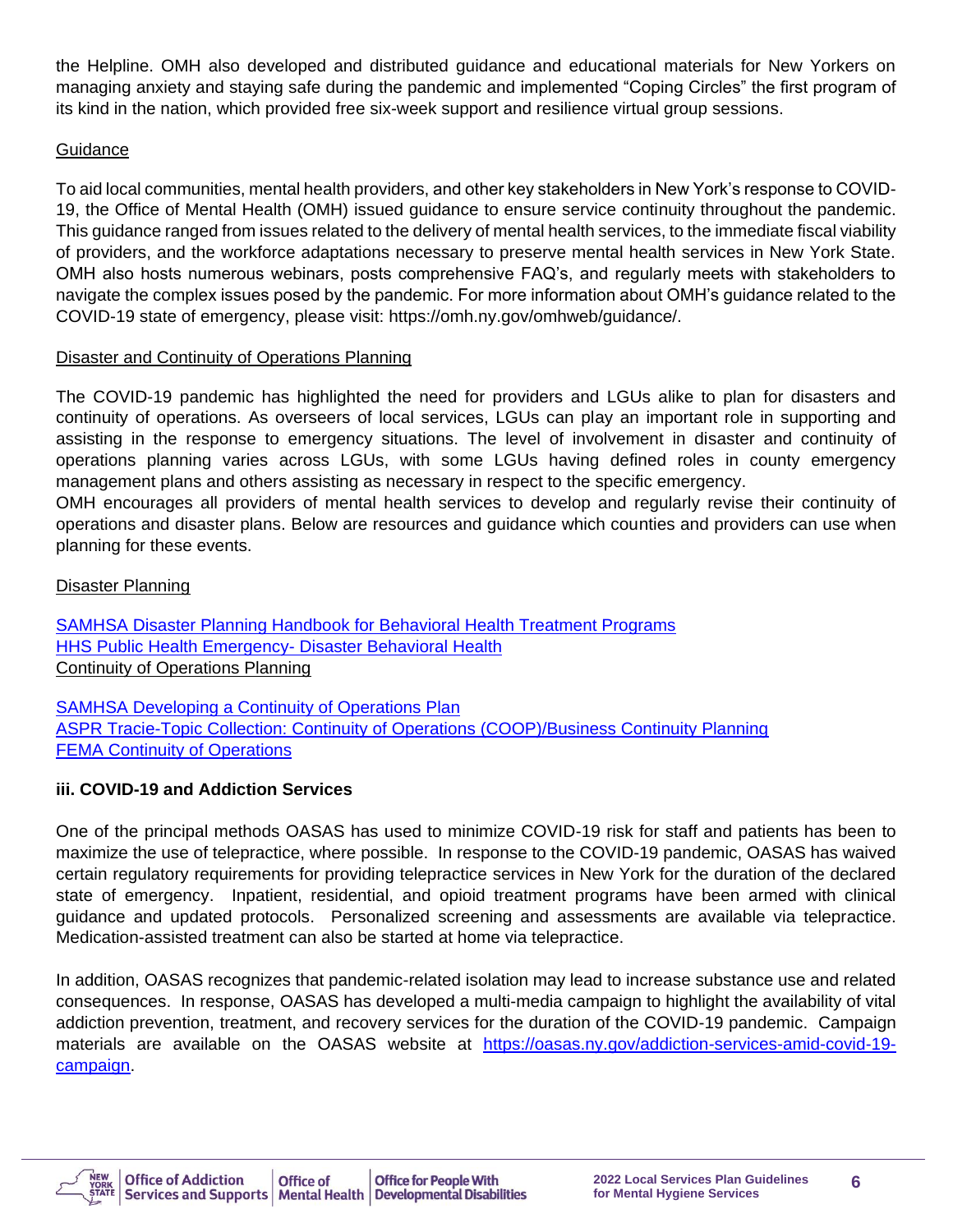## **iv. COVID-19 and Developmental Disability Services**

#### COVID-19 Response Includes Greater Flexibility in Service Delivery

Since the onset of the pandemic in March of 2020, OPWDD and its voluntary provider partners have worked tirelessly to keep people with developmental disabilities and staff as safe as possible, while continuing to deliver needed services.

OPWDD's COVID-19 response has included efforts to ensure that the service delivery system can be as flexible as possible to meet a variety of situations and needs. Some examples of service system improvements include the expansion of Community Habitation, ability to deliver day services within a residence (Com HabR) and an expansion of services through tele-modalities.

AS the COVID-19 pandemic wanes, the impact of the flexible service delivery initiatives on individuals and their families is being reviewed to determine which features should be made permanent.

#### **B. Integration of Addiction and Mental Health**

The Office of Addiction Services and Supports (OASAS) and Office of Mental Health (OMH) held four Listening Sessions between October 16 and November 2, 2020 to explore ways to further integrate addiction and mental health services to better meet the needs of all New Yorkers. During the Listening Sessions, more than 90 stakeholders offered verbal testimony about integrating the two systems and over 70 comments came in through the website that was created for the initiative.

One of the comments that was frequently expressed from multiple consumers and providers was an aversion to using the term "behavioral health" as part of the name of a new, integrated agency, if one is to be created. Stakeholders felt that the word "behavioral" implies a choice on the part of the person suffering from addiction or mental illness.

The other comments made by stakeholders revolved around the following common themes:

- Organizational Culture
- **Regulations**
- Integrated Care
- Prevention

• Workforce

• Access to Services

- **Recovery**
- **Stigma**

**Budget** 

#### Comment Summary By Topic

#### Organizational Culture

Several providers identified the difference in organizational culture between OMH and OASAS as a potential area of opportunity. Observations included differences in communication and collaboration with providers, as well as conflicting strategies and philosophies. Concerns were raised over the impact on employee morale and program effectiveness, and that one agency's needs would be prioritized over the others, with "a stronger one influencing or taking over a weaker one." Other commenters saw opportunities for reimagining the behavioral health model and fostering innovation in prevention, treatment, and recovery while ensuring to "preserve the strength and diversity of both service systems."

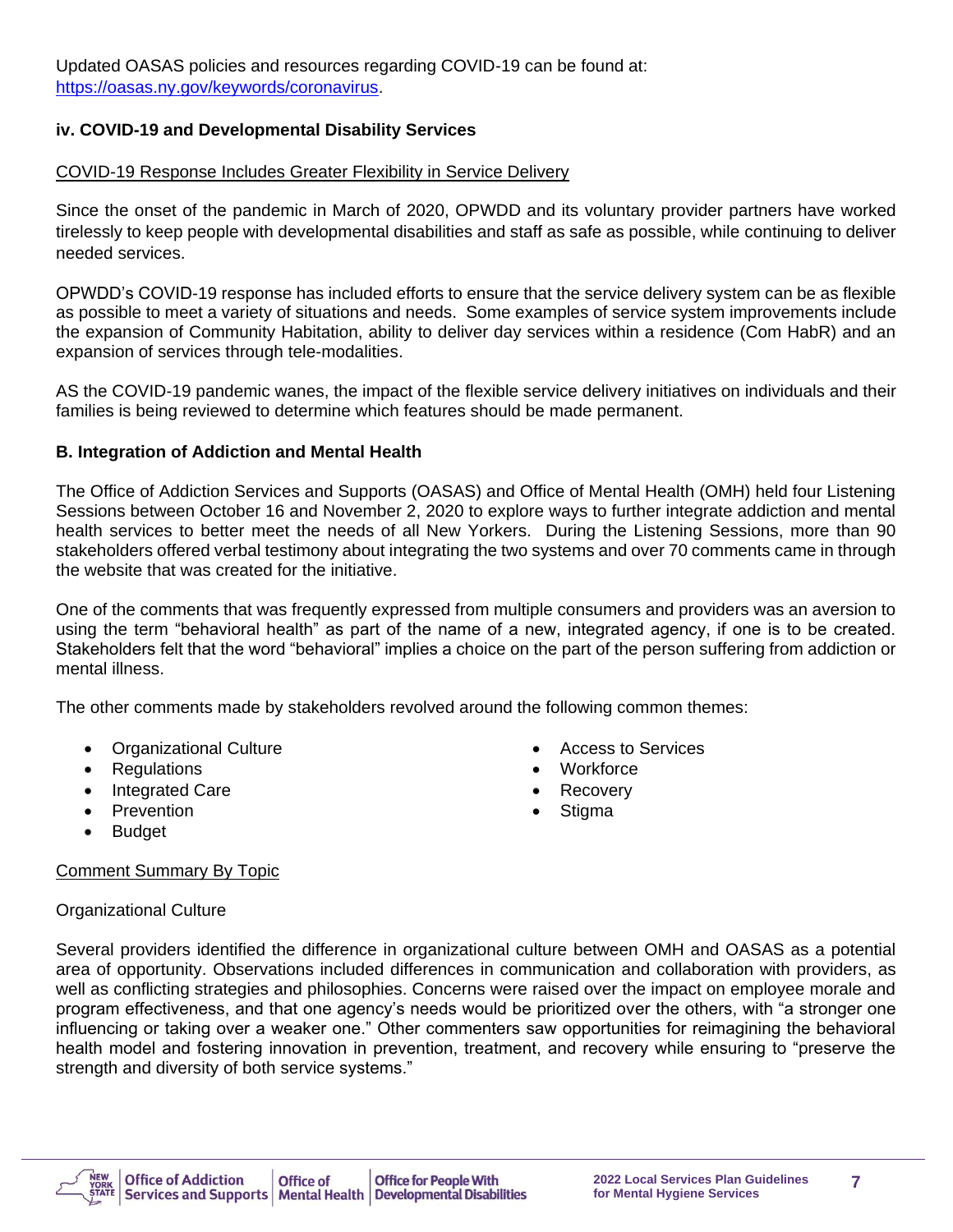Stakeholders expressed concerns with how an integrated agency would address issues such as workforce development, training, licensing and credentialing, and implementing "a protective infrastructure". Some comments focused on the adoption of comprehensive evidence-based practices to deliver fully integrated services and patient-centered care, improve parity and patient outcomes, and eliminate stigma. Some commenters questioned the manner in which resources would be shared and programs evaluated and stressed the need for support and regulatory relief. One comment stressed that "our hope is that if your two systems merge it is a true partnership of integration", with another adding "the fewer silos between our systems of care, the better."

#### Regulations

Many of the comments received during the listening sessions were focused on regulatory reform and the benefits which a unified service system could offer to recipients, providers, and the MH/SUD systems, if certain reforms were adopted. A few common themes emerged:

- fully integrated licensure and oversight;
- streamlined reimbursement, reporting, and auditing;
- a "no wrong door" service availability for recipients; and
- a single state agency overseeing Medicaid managed care for behavioral health.

Suggestions for an integrated licensure and oversight process were among the most commonly heard from providers and included insights from the perspective of current integrated service providers. Many providers spoke to the improvements in care and various efficiencies that could be attained under integrated programs, ranging from the provision of comprehensive services to individuals with co-occurring disorders, safer environments for recipients and staff, reduced reporting and documentation requirements, improved communication on patient care, and programmatic innovations resulting from new regulatory flexibilities. Likewise, commenters highlighted a need for a unified and streamlined reimbursement process and single state agency oversight for Medicaid managed care for behavioral health, citing the administrative burden and regulatory challenges that have been experienced under the current system.

Comments also favored a "no wrong door" approach to care and the removal of silos between MH and SUD providers, that in the words of one commenter, resulted in the provision of services "using two different philosophies, two different kinds of treatment, two different clinics, with increased administrative burdens."

#### Integrated Care

Several consumers and providers offered testimony regarding the benefits of integrated care. The stakeholders that discussed integrated care in their public comments were overwhelming in favor of a creating a single agency to address addiction and mental health. Consumers, including family members of people with co-occurring disorders, offered several examples of themselves or their loved ones "getting lost in the cracks" between the addiction and mental health systems. Both consumers and providers mentioned that the burden of navigating between two systems is especially taxing on people who have addiction and mental health needs.

Multiple service providers that provided testimony regarding integrated care mentioned the need to "break the silos" that exist between the two systems in order to provide whole-person care. Providers also mentioned that integrating addiction and mental health services will also make it easier to coordinate with other systems, such as physical health, criminal justice, or social services. Numerous providers offering testimony saw the integration of the two agencies/systems as an opportunity to take the best parts of both systems and create a new agency that meets the needs of the people seeking treatment, rather than trying to force the people seeking treatment into the existing system.

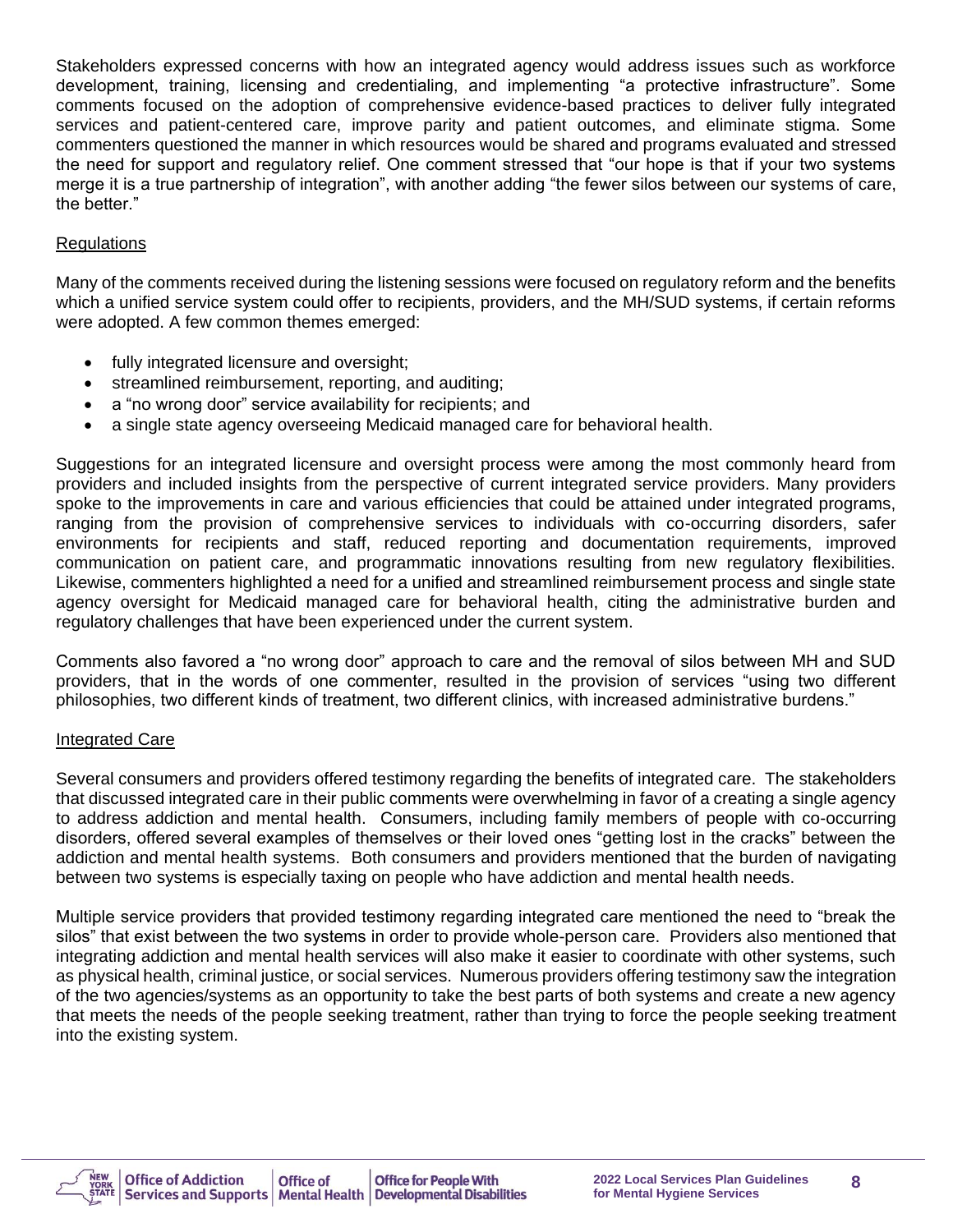#### **Prevention**

Many representatives from OASAS-funded prevention service providers offered testimony as part of the Listening Sessions. The prevention providers generally supported integrating the two agencies/systems, with the exception of one provider who desired that substance use prevention continue to be carved out separately in an integrated agency. Most providers spoke to the potential benefits of being able to provide comprehensive mental health and substance use prevention, especially because addiction and mental illness often share similar root causes and can be addressed using shared strategies. One OASAS-funded substance use prevention provider mentioned, for example, that they already provide suicide prevention services to the youth they serve, but that this work is not supported by either agency under the present model.

#### Budget

Providers, families, recipients and advocates provided testimony on the future budgetary implications of a proposed integration. A few comments from families and recipients were concerned with an overall budgetary decrease for mental health (MH) and substance use disorder (SUD) services due to an integration, and a resistance against using fiscal priorities to drive changes in service delivery. Some providers raised issues about the current fiscal viability of MH and SUD services due to reimbursement rates and increasing costs, coupled with the state's budget deficit and the impact of COVID-19. However, many of the comments received were more focused on the potential fiscal benefits of a proposed integration at both the provider and state levels, through consolidation of services and administration, the removal of silos, and other efficiencies. Advocates and providers both voiced strong support for reinvestment of any state savings back into the behavioral health system.

#### Access to Services

Consumers and their loved ones testified to the need to improve access to addiction and mental health services and the hope that a new agency and redesigned system could achieve this aim. One consumer noted that, in rural areas, services of any kind can be difficult to access and if someone needs to access both addiction and mental health services then traveling to and from both presents an additional burden. Instituting a "no wrong door" approach in an integrated system would be very beneficial to those seeking services, who may face difficulty finding treatment under the present systems.

#### **Workforce**

A number of comments were received regarding the current and future workforce priorities of behavioral health providers and their frontline staff. Many commenters stated that the current pay structures for MH/SUD professions were inadequate and posed a challenge in recruitment and retention. Multiple comments encouraged the creation of a universal credentialing process and in particular, the continued support for peer workers and the creation of a singular peer credential. Other comments stressed the need for a "maintenance of expertise" in both fields, with equity between employees certified in their respective professions, and increased opportunities for professional development and multidisciplinary certification. Commenters also raised the improved patient outcomes that could result from an interdisciplinary workforce including increased attention to prevention and trauma informed care, and the "relationship to recovery and social determinants of health."

#### Recovery

Representatives from the addiction and mental health recovery and peer communities offered comments relating to the importance of recovery services. Recovery advocates stressed their belief that an integrated system should be recovery-oriented and emphasized the important roles peers play in recovery.

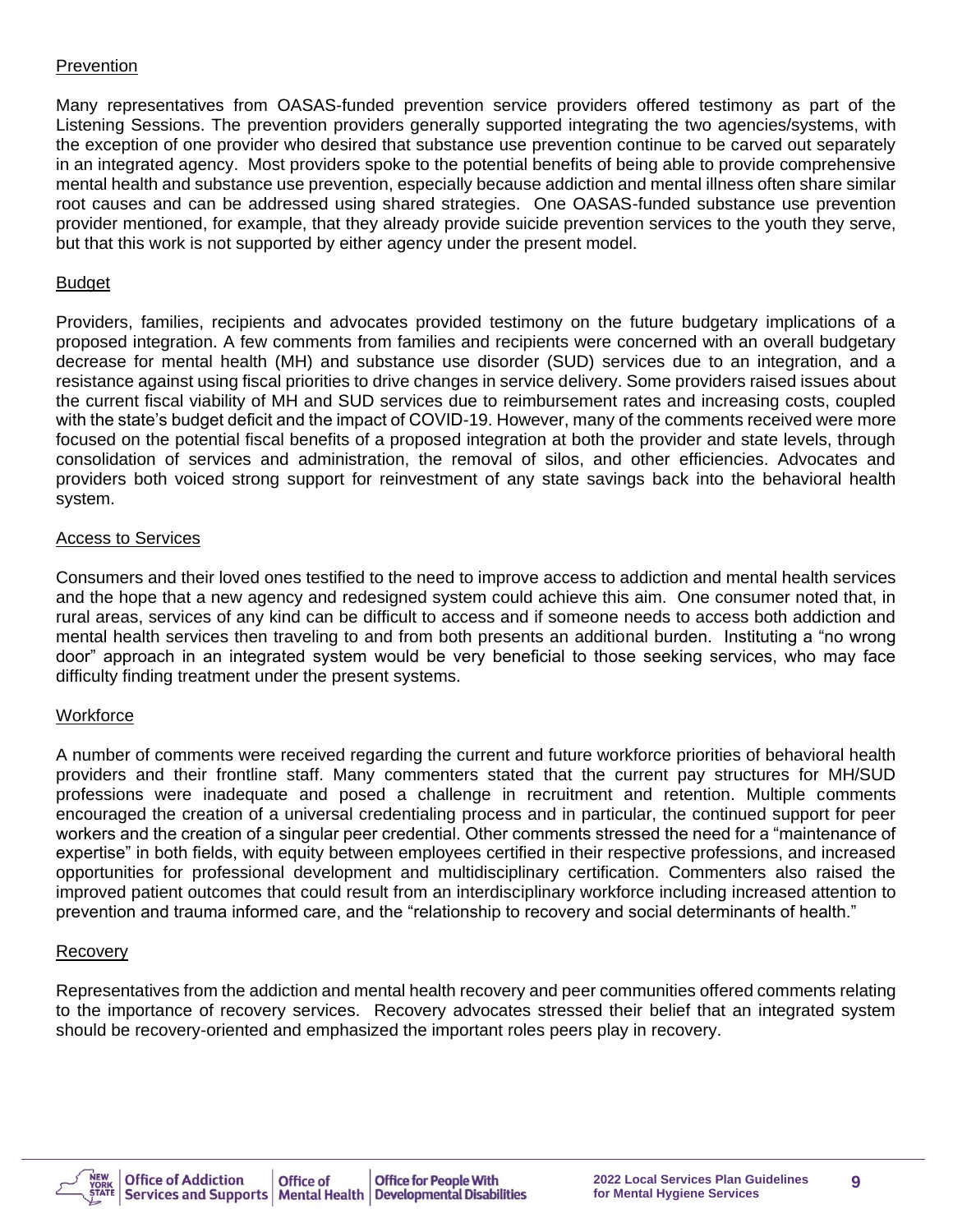#### Stigma

Multiple comments referenced the stigmatization of individuals diagnosed with mental illnesses and substance use disorders, and how an integrated agency could have an impact on ending these stigmas. Multiple commenters objected to the use of the term behavioral health in the name of the organization, as "those terms are really looked down upon or rejected by many people." One commenter remarked that the current bifurcation of MH and SUD services "led to stigmatization of care" by providers while another stated that joint certification would be important to "de-stigmatizing both disorders amongst both kinds of clinicians" and would yield "true integration." Other commenters voiced support for a system that would allow for a "collective voice" where people are no longer stigmatized due to the association of these services with the criminal justice system.

#### **C. Behavioral and Physical Health Care Reform**

While each mental hygiene system of care continues to provide quality, individualized services, the State Department of Mental Hygiene agencies recognize the transformational changes that are occurring in the health care system. As the public healthcare and the mental hygiene services systems continue to transition and integrate, OASAS, OMH and OPWDD are working with their State and local partners to implement a more coordinated system of care that addresses the needs of all individuals*.*

While OASAS, OMH and OPWDD face unique challenges in overseeing their respective service systems, several federal and State regulations and policies influence current operating environments and strategic directions across these agencies. Understanding the factors that influence the State's mental hygiene service system empowers LGUs to align their strategic direction with statewide goals and objectives.

Since Governor Cuomo established the Medicaid Redesign Team (MRT) in 2011, several large-scale initiatives have been implemented, however the broader healthcare transformation process continues. The service system redesign across mental hygiene agency settings are advancing care from a fee-for-service chronic care model to community-based, comprehensively managed, and value-driven delivery systems. All systems are realigning to achieve the "Triple Aim" of better care, population health, and lower costs. This Chapter summarizes some of the areas of opportunity that should be considered in the upcoming planning year.

#### **Medicaid Managed Care**

#### **Overview**

Governor Cuomo's Medicaid Redesign Team (MRT) provided New York State with a blueprint and action plan for reforming Medicaid services and optimizing health-system performance. The design and operational components of the newly configured behavioral health system for Medicaid beneficiaries address the MRT vision and goals through:

- Improved access to appropriate behavioral and physical healthcare services for individuals with mental illnesses and/or substance use disorders;
- Better management of total medical costs for individuals diagnosed with co-occurring behavioral and physical health conditions;
- Improved health outcomes and increased satisfaction among individuals engaged in care;
- Transformation of the behavioral health system from one dominated by inpatient care to one based more strongly in ambulatory and community care; and
- Enhanced service delivery system that supports employment, success in school, housing stability and social integration.

The centerpiece of the MRT vision is the expansion and redesign of the State's behavioral health Medicaid program through a broader managed care strategy and "carving in" Medicaid services and beneficiaries that had previously been exempt from managed care, into a coordinated benefit package

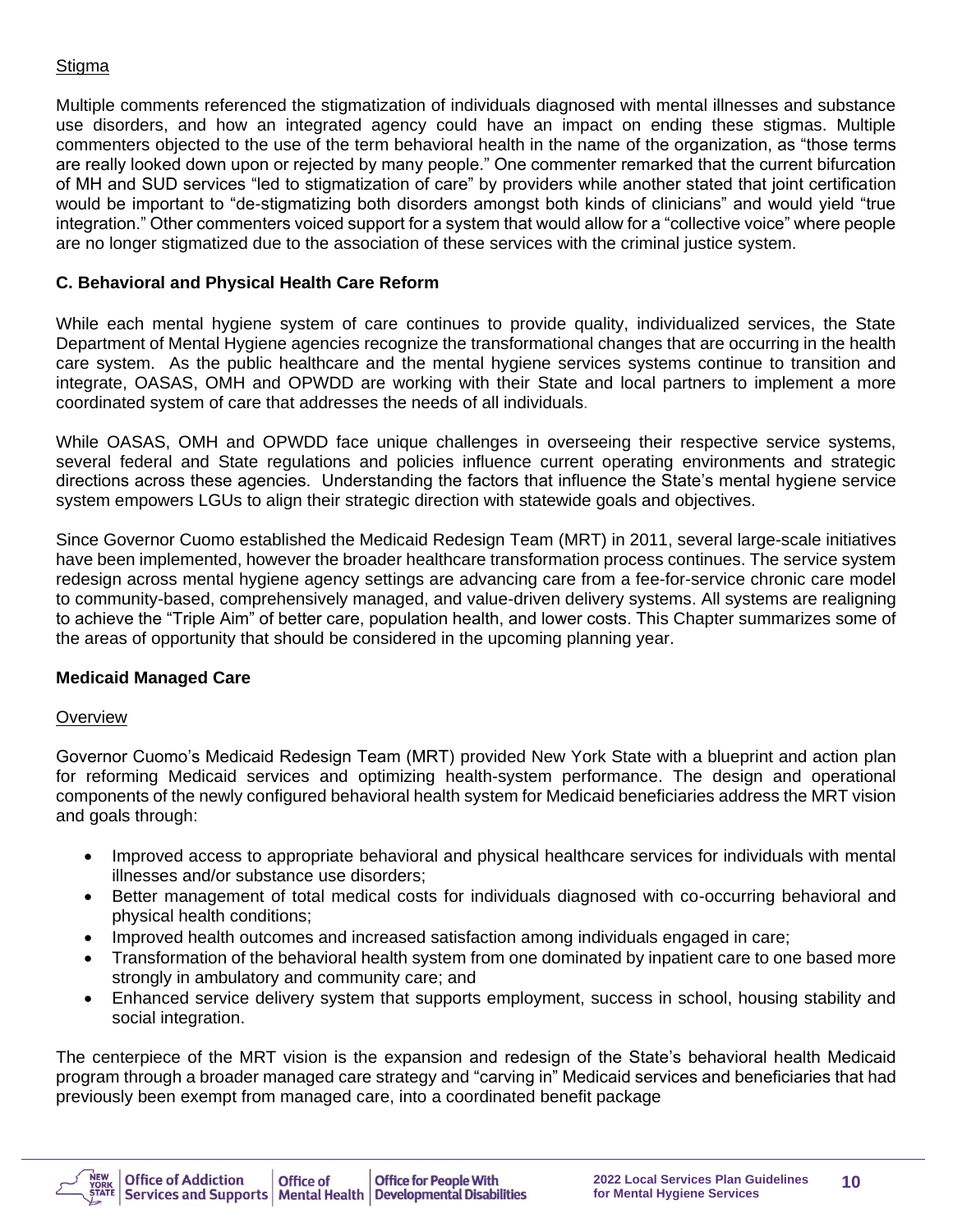#### Administering Adult Behavioral Health Services

New York is taking a two-pronged approach to incorporate adult behavioral health services into Medicaid managed care:

- 1. Qualified Mainstream Medicaid Managed Care Organizations (MCOs): For all adults served in mainstream MCOs throughout the State, qualified MCOs now integrate all Medicaid State Plan covered services and new demonstration services for mental illness, substance use disorders (SUDs), and physical health conditions. Plans are required to meet strict criteria set by the State before administering the behavioral health benefit. Premiums for mainstream plans have been adjusted to reflect the additional behavioral health benefits of mainstream enrollees.
- 2. Health and Recovery Plans (HARPs): In order to address the unique needs of adults with serious mental health conditions and serious substance use disorders, the State developed a new managed care product called a Health and Recovery Plan. HARPs administer the full continuum of physical health, mental health, and substance use disorder services covered under the Medicaid State Plan, as well as additional rehabilitative services, called Behavioral Health Home and Community Based Services (BH HCBS). HARPs also provide enhanced care management for enrollees to help them coordinate all their physical health, behavioral health and non-Medicaid support needs. HARPs have an integrated premium established for this behavioral health population. They have specialized staffing requirements and qualifications along with focused behavioral health performance metrics and incentives to achieve health, wellness, recovery, and community inclusion for their enrollees.

## Transitioning Children's Services to Medicaid Managed Care

The Children's Health and Behavioral Health MRT Subcommittee, comprised of stakeholders including providers, family members, youth, advocacy groups, State and local government representatives, and MCOs, offered a specific set of Medicaid managed care recommendations designed to improve service access and provide earlier intervention for children/ youth and families. These recommendations envision an integrated children's healthcare system where there is "no wrong door" for children with complex needs, including those with serious comorbid medical conditions. Similar to the adult system, the children's public healthcare system includes a wide range of providers and services that are often disjointed and inefficient, with few incentives for effective care coordination and person-centered care. A comprehensive cross-system approach is needed to diminish silos of care and improve health outcomes for children well into adulthood to further the MRT goals.

Key principles of children's Medicaid redesign include:

- Early identification and intervention
- Family-driven and youth-guided care planning
- Focus on resiliency for children and recovery for young adults building resilience
- Culturally and linguistically competent services and providers
- Limit progression into high intensity and acute service
- Individualized and flexible care
- Availability of evidence-based, evidence-informed, and promising practices
- Establish Trauma Informed Care principles across the entire service delivery system
- Maintaining children at home with support and services or in the least restrictive community-based settings
- Integrate the delivery of behavioral health and health benefits

The [Adverse Childhood Events \(ACEs\) study](https://www.ncbi.nlm.nih.gov/pubmed/9635069) showed powerful associations between childhood trauma and the onset of chronic conditions and associated functional deficits which persist into adulthood. Importantly, the study also showed that often, the impact of childhood adverse events is not evident until well into adulthood.

Individuals with childhood trauma have a much higher risk of developing chronic medical and behavioral health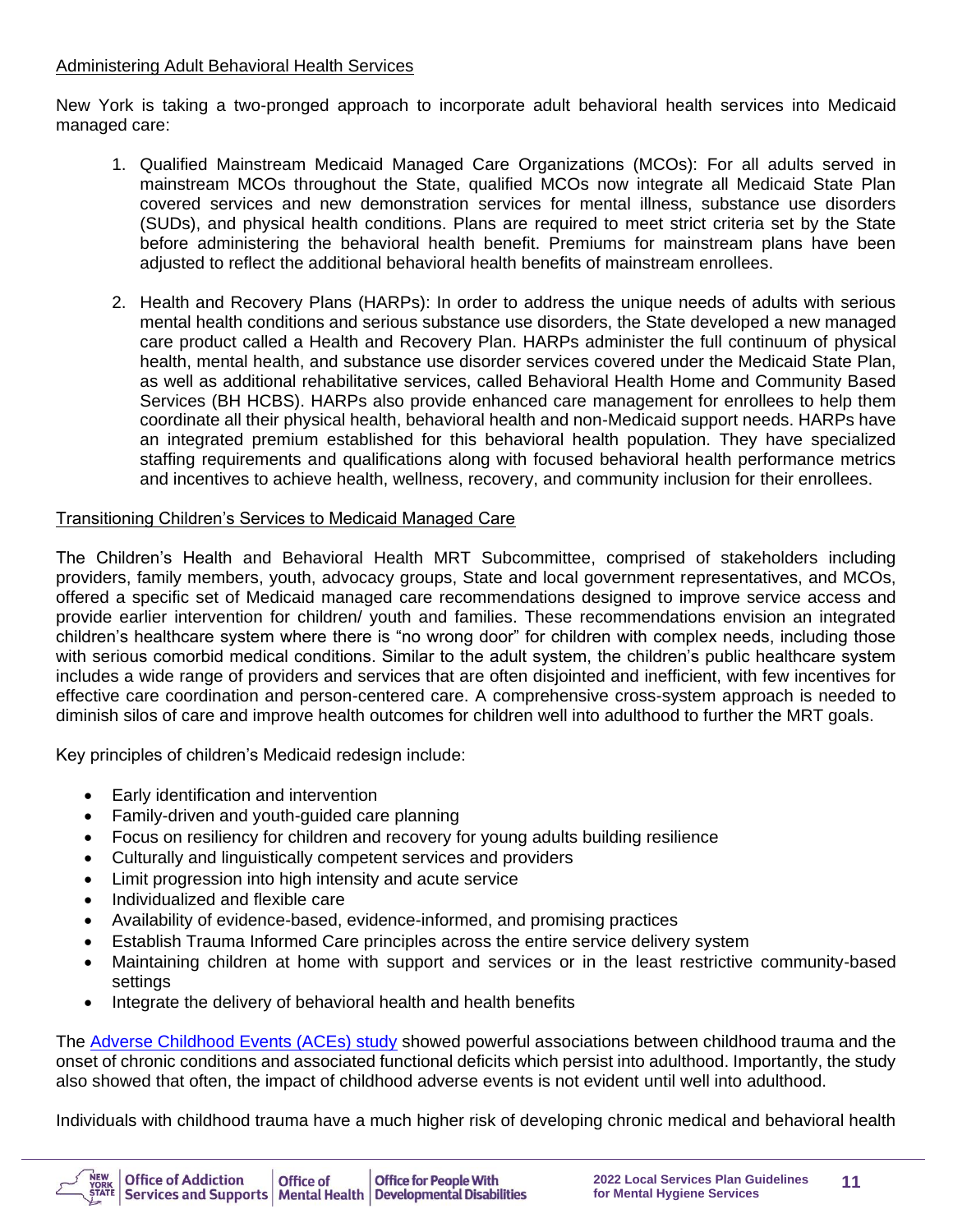conditions that are primary drivers of morbidity and mortality as well as high healthcare costs. These findings underscore the critical need for a redesigned system of care that emphasizes early identification and integrated service delivery. These children deserve to grow into healthy adults and live full and satisfying lives.

Today, two million children in New York State receive their physical health services through Medicaid managed care which emphasizes coordination, health outcomes, and quality of care. While much progress has been made, children and youth mental health and substance use disorder services had previously only been delivered through a fee-for-service model that reimburses based upon volume of services delivered and offers limited incentives for quality of care. New York State plans to leverage the Medicaid managed care program to transform the children's system of care. An effective partnership between Medicaid managed care and providers is intended to support delivery system transformation promoting early identification, prevention, and treatment and, in turn, can reduce the need for intensive services, acute levels of care, and out-of-home placements. A wellfunctioning children's health system of care will not only benefit children and families but will also provide important opportunities for improved quality and cost savings in the adult healthcare system. Managed care plans should view efforts to support and intervene with children and their families as a key element of valuebased initiatives aimed to limit the prevalence of negative physical, emotional, and social outcomes associated with chronic conditions in adults.

To support this integration, create better health outcomes for children and youth, and lay the groundwork for better health outcomes for adults, New York State has taken 3 key policy steps to stimulate the transformation:

- 1. NYS had made available via a State Plan Amendment, six new services that were either not available in NYS previously or only available to children who met narrow eligibility criteria.
- 2. NYS has simplified the five existing children's 1915(c) waivers into one integrated array of home and community-based services for an expanded number of Medicaid-eligible children, allowing more children to stay in their home communities and avoid residential and inpatient care
- 3. Under the aligned 1915(c) Children's Waiver, NYS has established "Level of Care," and an expansion for "Level of Need," criteria to identify subpopulations of children who are likely to benefit from an array of home and community-based services. Beginning no later than 2021, the expansion to Level of Need subpopulation will identify children prior to needing institutional care or as a step down from Level of Care. This population is at risk by virtue of exposure to adverse events or symptoms leading to functional impairment in their home, school, or community.

It is anticipated an estimated 65,000 children and youth will be eligible for Medicaid Home and Community Based Services (HCBS) benefits at full implementation across the State. Approximately 10% of the more than two million children and youth eligible for Medicaid will likely need the new State Plan services at some point in time. Further, the addition of approximately 18,000 foster care children to managed care greatly enhances the availability of services and the use of managed care tools to efficiently serve children and youth.

New York State remains strongly committed to expanding Medicaid behavioral health services for children, and the Office of Mental Health is working closely with advocates, stakeholders and our partner agencies to ensure adequate service capacity among not-for-profit providers. The State is prioritizing and expediting the most critical components of this expansion and is moving as quickly as possible towards full implementation.

#### Value Based Payment (VBP)

The New York State Medicaid managed care system is transforming from one that pays for service volume to one that rewards value, as defined by the intersection of cost and quality. To ensure the long-term sustainability of the improvements made possible by the Delivery System Reform Incentive Payment (DSRIP) investments, the State is required to submit a multiyear roadmap for comprehensive Medicaid payment reform, including how the State will amend its contracts with managed care organizations.

To support the ongoing transition to VBP, the State tasked each DSRIP Performing Provider System (PPS) with the development of a local PPS sustainability plan which must include how the PPS intends to support its

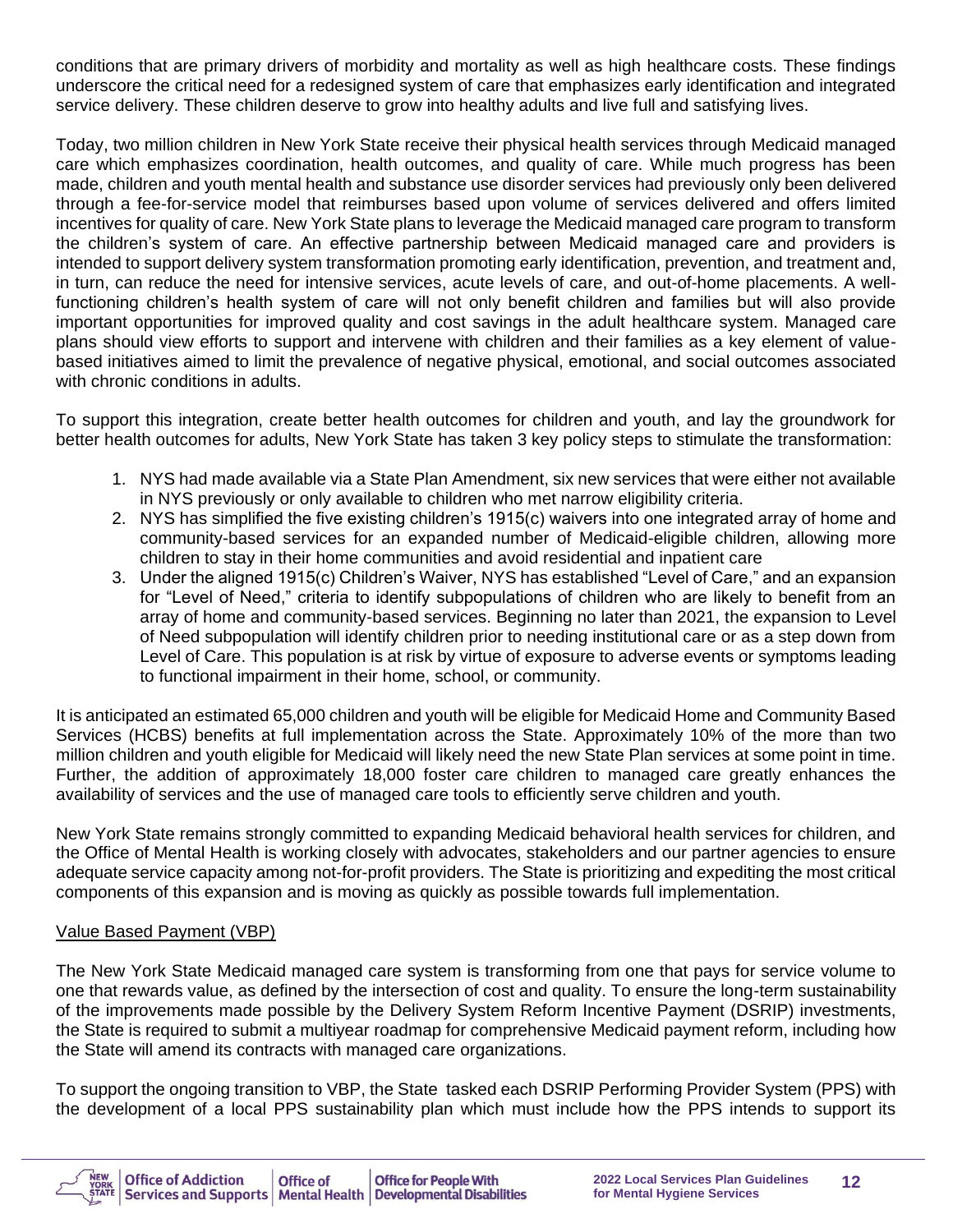assigned catchment area with the successful implementation of VBP, even after the expiration of the DSRIP waiver in 2020. In that sustainability plan the PPS must indicate how they plan to help the State advance valuebased services design.

NYS Behavioral Health Value Based Payment Readiness Program:

A Behavioral Health Care Collaborative (BHCC) is a network of providers delivering the entire spectrum of behavioral health services available in a natural service area. BHCCs may include but are not limited to licensed/certified/designated OMH/OASAS/Adult BH HCBS programs. The Readiness Program is designed to achieve two overarching goals:

- 1. Prepare behavioral health providers to engage in VBP arrangements by facilitating shared infrastructure and administrative capacity, collective quality management, and increased costeffectiveness; and
- 2. Encourage VBP payors, including but not limited to MCOs, hospitals, and primary care practices, to work with BH providers who demonstrate their value as part of an integrated care system.

BHCCs are intended to enhance quality care through clinical and financial integration and community-based recovery supports. They will promote integrated care (physical and behavioral) and attention to social determinants of health and prevention through community partnerships. As part of the population health management ecosystem in a given region, BHCCs must work with the PPSs and MCOs to advance this physical and behavioral health collaboration and integration. It is very important that BHCCs not duplicate existing infrastructure (especially IT capability) already built by PPSs. Funding has assisted BHCCs in building infrastructure necessary to collect, analyze, and respond to data to efficiently improve Behavioral Health (BH) and physical health (PH) outcomes. BHCCs will use the resulting data collection, analytics, quality oversight and reporting, and clinical quality standards to improve care quality and enhance their value in VBP arrangements. The expectation is that BHCCs will leverage their shared expertise to be in a better position to enter VBP contracts.

Early successes of the BHCCs are reflected in partnerships with Regional Health Information Organizations (RHIO) or qualified entities. Additionally, BHCCs have demonstrated a variety of partnerships and conversations with their local PPS', Federally Qualified Health Centers and private physician and hospital groups. Fourteen of eighteen BHCCs have established formal contracting entities, Independent Practice Associations (IPAs), in order to engage in VBP arrangements.

Some BHCCs have successfully entered VBP contracts, particularly level one or indirect arrangements through their IPAs. The work continues to develop in creating sustainable structures and revenue streams, often through offering back office administrative functions and/or data analytics for regional partners.

For additional information, please review the following webpages regarding New York State's VBP initiatives: VBP Roadmap Update Year 3: [https://www.health.ny.gov/health\\_care/medicaid/redesign/dsrip/vbp\\_library/docs/2017-](https://www.health.ny.gov/health_care/medicaid/redesign/dsrip/vbp_library/docs/2017-11_final_vbp_roadmap.pdf) 11 final vbp roadmap.pdf

NYS DOH DSRIP VBP Home Page: [https://www.health.ny.gov/health\\_care/medicaid/redesign/dsrip/vbp\\_reform.htm](https://www.health.ny.gov/health_care/medicaid/redesign/dsrip/vbp_reform.htm) 

NYS DOH VBP for Providers: [https://www.health.ny.gov/health\\_care/medicaid/redesign/dsrip/vbp\\_providers/index.htm](https://www.health.ny.gov/health_care/medicaid/redesign/dsrip/vbp_providers/index.htm)

NYS OMH VBP Provider Readiness:<https://www.omh.ny.gov/omhweb/bho/bh-vbp.html>

NYS OMH BHCC Readiness Program:

[https://omh.ny.gov/omhweb/bho/bh\\_vbp\\_readiness\\_overview\\_9152017.pdf](https://omh.ny.gov/omhweb/bho/bh_vbp_readiness_overview_9152017.pdf) 

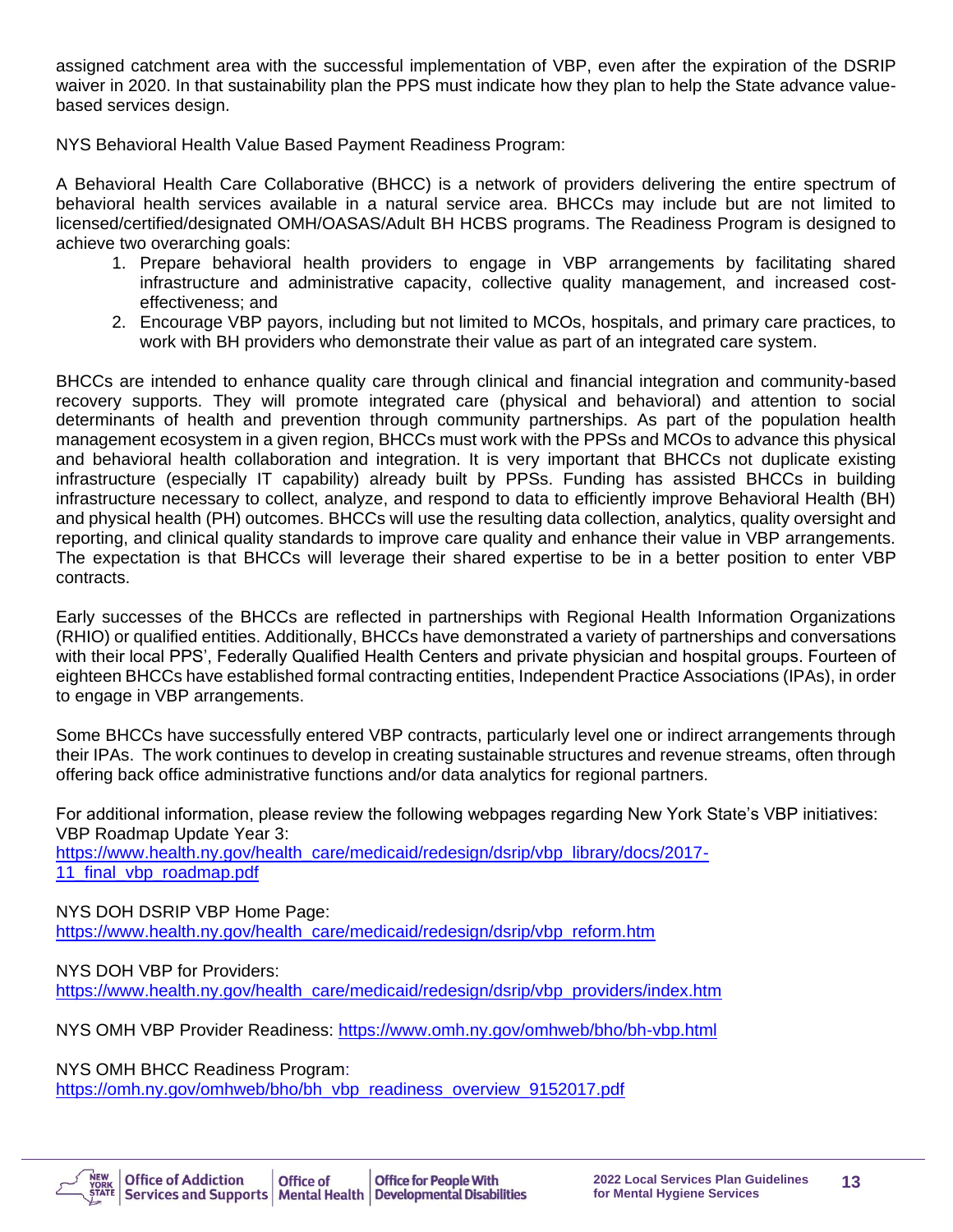#### **Mental Health Parity**

#### Compliance with Mental Health Parity and Addiction Equity Act (MHPAEA)

In 2008, the federal Mental Health Parity and Addiction Equity Act (MHPAEA) was signed into law. MHPAEA requires group health plans and health insurance issuers to offer mental health and substance use services with equal to or fewer restrictions as medical and surgical services. The Patient Protection and Affordable Care Act of 2010 amended MHPAEA to include individual health insurance coverage.

In 2018, NYS undertook a comprehensive evaluation of the Medicaid fee-for-service delivery system and the program benefits managed through its Medicaid Managed Care Plan (MMCP) contractors to evaluate and document compliance and/or identify potential parity issues that required corrective action. This was done by requesting a comparative analysis of both quantitative and non-quantitative treatment limitations (NQTLs). A full description of the first phase of this work, along with the conclusions are outlined in the State's final report, available here: [https://health.ny.gov/health\\_care/managed\\_care/reports/docs/2019-04-18\\_rpt.pdf.](https://health.ny.gov/health_care/managed_care/reports/docs/2019-04-18_rpt.pdf)

The State is in the process of a phased approach to conduct NQTL evaluations to assess the application of any NQTL to any covered mental health or substance use disorder benefit. A second report will be released upon conclusion of this work. In the next phase of this work, the State will engage in a verification process to substantiate the information submitted by MMCPs regarding the priority NQTLs included in the evaluation.

#### **D. Planning for Substance Use Disorder (SUD) and Problem Gambling Services**

The mission of the New York State Office of Addiction Services and Supports (OASAS) is to improve the lives of all New Yorkers by leading a comprehensive premier system of addiction services for prevention, treatment, and recovery.

OASAS oversees one of the nation's largest Substance Use Disorder systems of care with approximately 1,700 prevention, treatment and recovery programs serving over 680,000 individuals per year. This includes the direct operation of 12 Addiction Treatment Centers where our doctors, nurses, and clinical staff provide inpatient and residential services to approximately 8,000 individuals per year.

Statewide planning for addiction services is organized around three main priorities:

- Expand Access to SUD and Problem Gambling Treatment;
- Increase the Reach and Effectiveness of Prevention; and
- Enhance Services and Supports to Promote and Sustain Recovery from SUD.

The following section outlines the major efforts OASAS has made over the past year to address the priorities listed above. More detail on OASAS goals related to these priorities can be found in the OASAS 2020-2024 Statewide Comprehensive Plan, available at:

[https://oasas.ny.gov/system/files/documents/2020/02/oasas\\_statewide\\_plan\\_20\\_24.pdf](https://oasas.ny.gov/system/files/documents/2020/02/oasas_statewide_plan_20_24.pdf)

## **PRIORITY: Expand Access to SUD and Problem Gambling Treatment**

#### Increasing the Availability of Mobile Treatment and Telepractice

Governor Andrew M. Cuomo made expanding mobile treatment and telepractice a priority in 2020. Funding for both initiatives is provided through the federal State Opioid Response Grant and awarded through Requests for Applications administered by OASAS. This funding is expanding and enhancing addiction services in underserved areas of the state, allowing more people to access this critical care.

This funding is expanding the Center of Treatment Innovation (COTI) service initiative launched in 2017 as part of the State Targeted Response to the Opioid Crisis Grant. COTI service providers are tasked with expanding access to treatment of opioid use disorder through peer services, mobile service delivery and telepractice

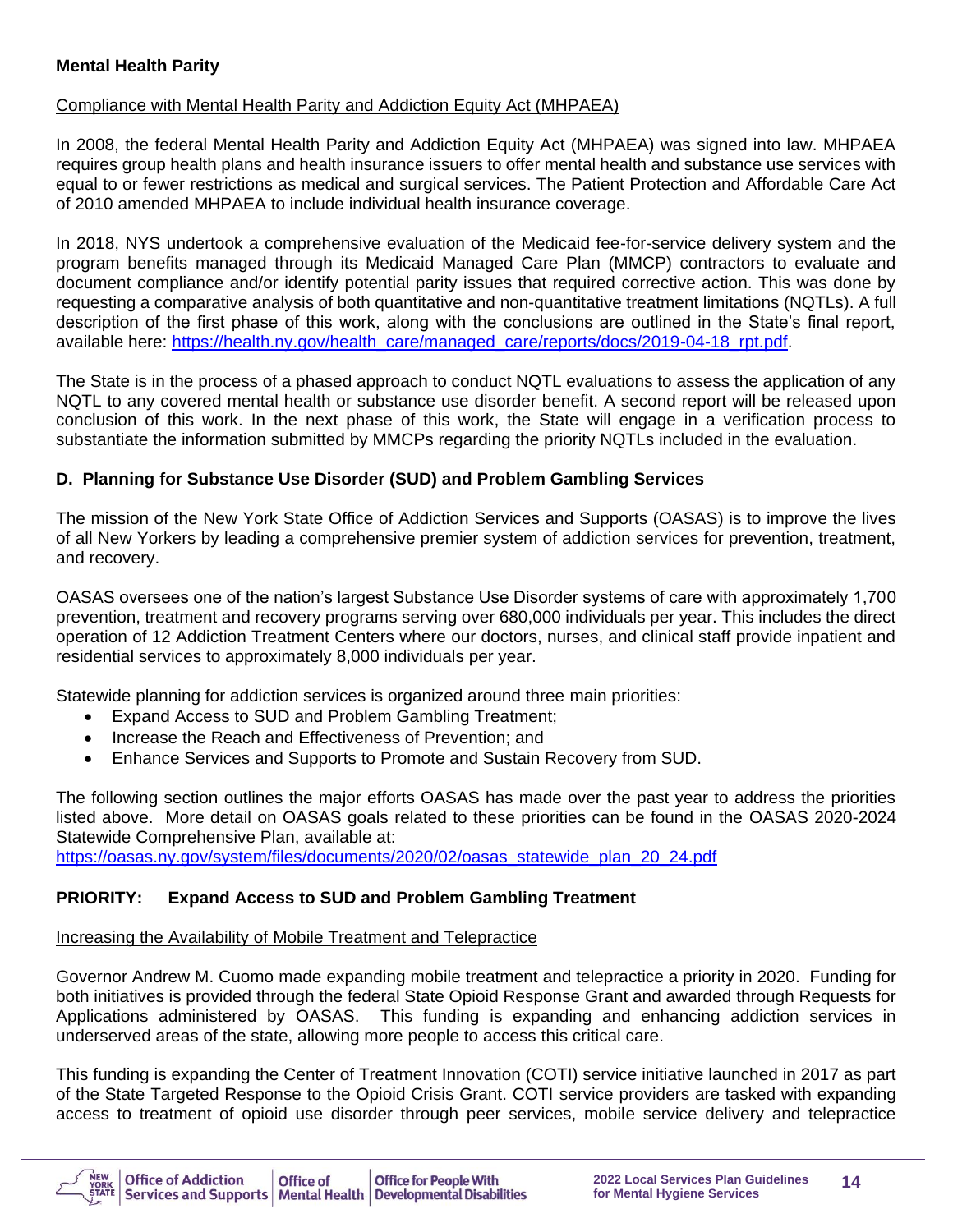capability. COTI service providers work to break down existing barriers to treatment by connecting people to services in the community.

#### *Mobile Treatment*

In 2020, OASAS awarded over \$1.8 million in funding to expand mobile treatment across New York. The opioid crisis coupled with the pandemic created a need for addiction services in underserved communities and to help individuals who are unable to travel distances due to lack of transportation or other personal or geographical reasons. The goal of this initiative is to expand the availability and access to addiction treatment services in underserved regions of the state.

Providers in New York State utilize two types of mobile treatment vehicles:

- 1. Modified vans with the ability to provide counseling services one-on-one or in a small group, and telepractice capability.
- 2. Full "mobile clinics" with bathrooms, exam space, telepractice capability and the ability to provide the full array of outpatient services.

Below is a listing of the funding awarded to providers to expand mobile treatment across the state. Each provider receiving funding will deliver services throughout the listed region.

| <b>Region</b>           | <b>Provider</b>                                  | <b>Amount</b> |
|-------------------------|--------------------------------------------------|---------------|
| <b>Capital Region</b>   | Promesa, Inc.                                    | \$<br>100,000 |
| <b>Central New York</b> | St. Lawrence County Community Services           | \$<br>225,000 |
| <b>Finger Lakes</b>     | <b>Huther Doyle</b>                              | \$<br>215,488 |
| Long Island             | <b>Central Nassau Guidance</b>                   | \$<br>208,554 |
| Long Island             | <b>Outreach Development Corporation</b>          | \$<br>77,800  |
| Mid-Hudson              | <b>Bridge Back to Life Center</b>                | \$<br>225,000 |
| New York City           | <b>Bridging Access to Care</b>                   | \$<br>225,000 |
| New York City           | Promesa, Inc.                                    | \$<br>225,000 |
| Southern Tier           | Finger Lakes Area Counseling and Recovery Agency | \$<br>100,000 |
| <b>Western New York</b> | <b>Best Self</b>                                 | \$<br>223,675 |

#### *Telepractice*

OASAS awarded more than \$875,000 in 2020 for the purchase and installation of equipment to deliver addiction telehealth services statewide. Expanded telepractice capacity ensures access to critical addiction services for individuals and families who may not otherwise seek treatment. Amid the COVID-19 pandemic, telepractice services are being utilized as a safe means of keeping individuals and families engaged in addiction services and supports. OASAS has temporarily waived certain regulatory requirements for providing telepractice during the pandemic. Over 600 program sites across the state are authorized to deliver telepractice services through the use of telephone and video technology. Five hundred of these programs were rapidly approved via the emergency telepractice waiver and attestation process.

Funding has been awarded to over 60 providers in more than 20 counties across New York State. Funding can be used to purchase PCs, software, monitors, speakers, laptops, keyboards, or webcams. Below is a summary of the funding awarded:

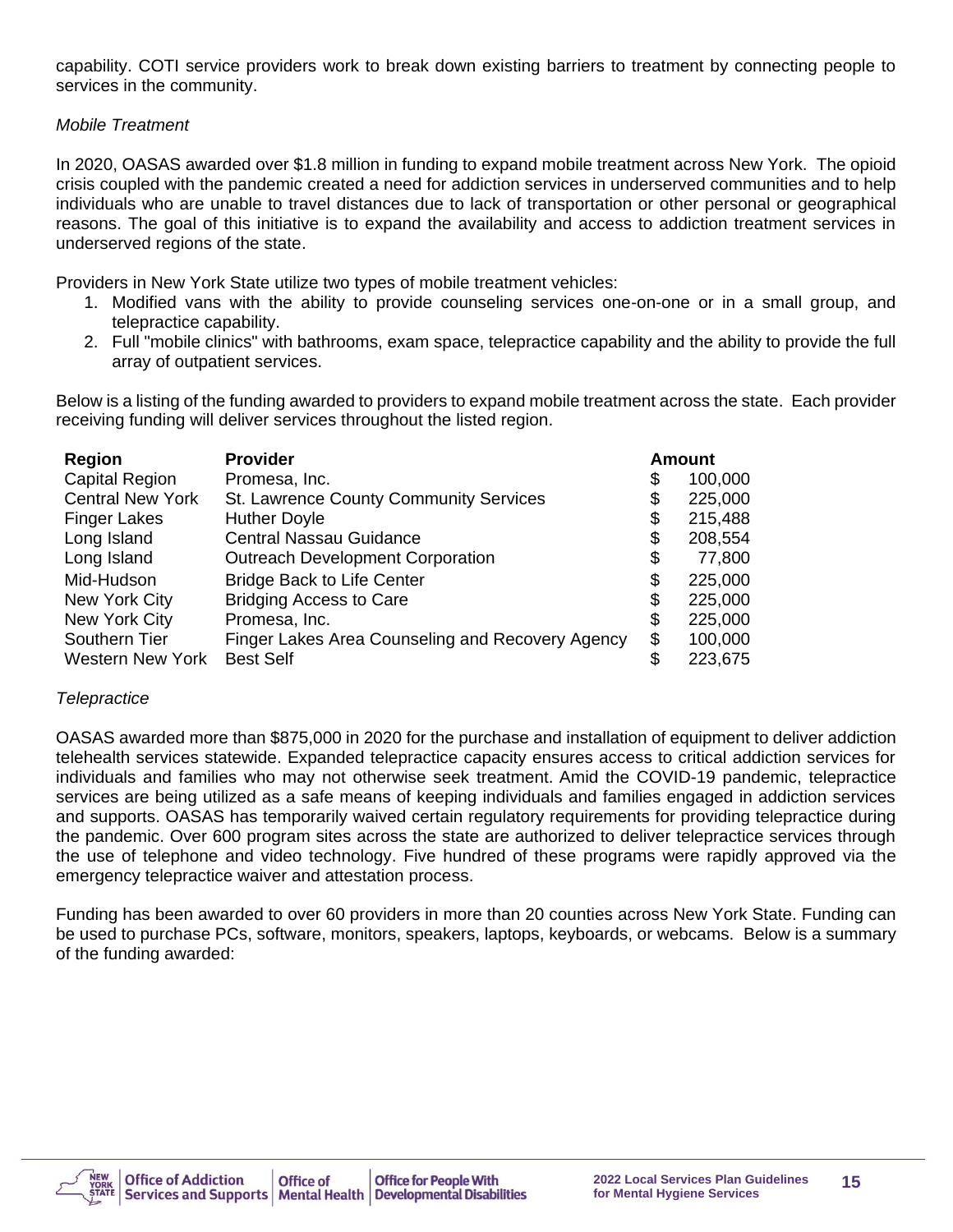| <b>Region</b>           | <b>Number of Counties</b> | <b>Number of Providers</b> |    | Amount  |
|-------------------------|---------------------------|----------------------------|----|---------|
| <b>Capital Region</b>   |                           | 3                          | \$ | 45,000  |
| <b>Central New York</b> |                           | 2                          | S  | 30,000  |
| <b>Finger Lakes</b>     | 2                         | 4                          | \$ | 59,904  |
| Long Island             | 2                         | 15                         | \$ | 192,711 |
| Mid-Hudson              | 3                         | 5                          | S  | 60,481  |
| Mohawk Valley           | 2                         | 3                          | S  | 45,704  |
| New York City           | 5                         | 24                         | \$ | 343,121 |
| <b>North Country</b>    | 2                         | 3                          | S  | 44,300  |
| Southern Tier           | 2                         | 2                          | S  | 34,725  |
| <b>Western New York</b> | 2                         | 2                          |    | 19,331  |

#### Investing in Residential Treatment

#### *New \$14 Million Residential Treatment Facility in Central New York*

In February 2020, Governor Cuomo announced the opening of Elements of CNY, a 75-bed residential addiction treatment facility in Liverpool, Onondaga County. Elements of CNY is operated by Helio Health and offers multiple levels of residential care for people receiving treatment for addiction, including stabilization, rehabilitation and reintegration. OASAS contributed \$14 million for the renovation of the building and is providing more than \$1.1 million in annual operational funding for the new facility.

Elements of CNY offers 55 stabilization and rehabilitation beds, and 20 reintegration apartments. This facility is part of New York State's ongoing effort to provide a full continuum of addiction care by offering residential stabilization, rehabilitation, and reintegration services in one place. This allows people to enter treatment at the level that is appropriate for their needs and receive the individualized services that will best support their recovery. Residential treatment services include counseling, skill-building and training, and recreational activities.

#### *New Women's Addiction Treatment Program on Long Island*

OASAS, in September, announced the opening of Outreach's Recovery Residence for Women on Long Island. Operated by Outreach Development Corporation, the new 25-bed women's residential treatment program, which opened officially earlier this year, will provide adults with comprehensive addiction treatment services such as early recovery supports, medication-assisted treatment, and trauma informed care. OASAS contributed \$1 million in funding for the facility and the Dormitory Authority of the State of New York (DASNY) oversaw construction.

Outreach will be able to serve an additional 50 to 75 women per year as a result of this program. The addition of these beds furthers New York State's efforts to provide a full continuum of residential care for women suffering from addiction in order to better deliver the individualized care that is essential to recovery. By incorporating essential elements of treatment all in one place, the Outreach staff is able to work with each individual to establish a personalized treatment plan which effectively addresses their recovery needs. Additionally, the facility has 24 hour staffing, common living and recreational space, and transportation available to and from Outreach's enhanced outpatient program for women, also in Brentwood. This new facility will offer residential addiction treatment services for women, ages 18 and over from Suffolk and Nassau counties.

#### *Funding to Expand Treatment Facilities in the Southern Tier and Finger Lakes*

Approximately \$24 million in funding to expand addiction treatment facilities in the Southern Tier and Finger Lakes regions was announced in November 2020. The Phase II expansion of Helio Health's Binghamton Evaluation Center adds 50 new stabilization and rehabilitation beds. This is in addition to the existing 50 medically supervised withdrawal and inpatient rehabilitation beds and will allow the facility to offer comprehensive addiction care to individuals in the Southern Tier region. Contract funding for this project began in July 2020.

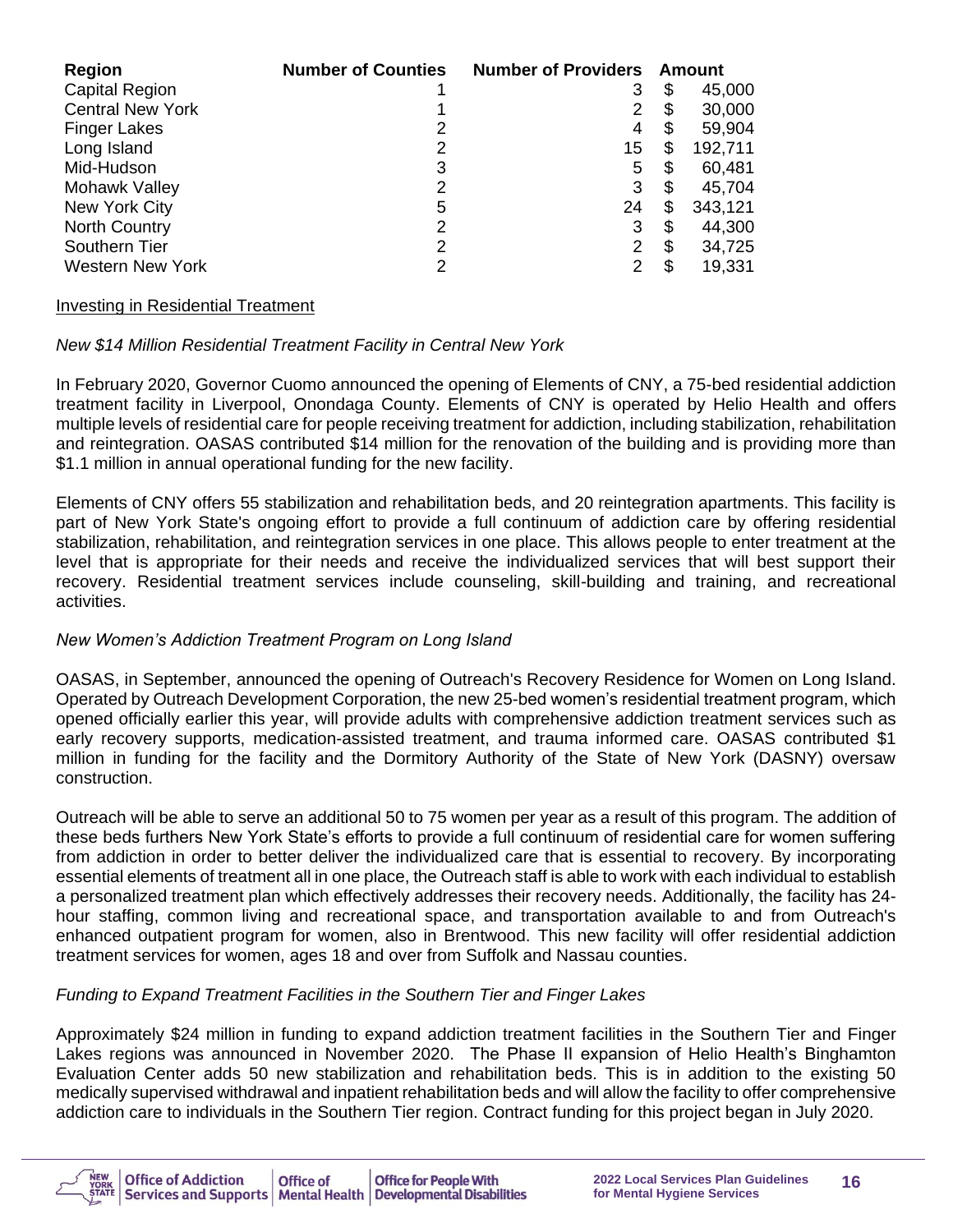Helio Health is also receiving \$11 million in capital funding to relocate and expand its Rochester Evaluation Center for Medically Supervised Withdrawal and Stabilization Services. The newly renovated building will increase access to residential addiction treatment services for men and women, ages 18 and over, in the greater Rochester region by providing 24-hour care from medical and clinical staff for patients with mild to moderate withdrawal symptoms within a structured setting. This new 53-bed facility will ensure that each individual receives the necessary services and supports needed to begin the recovery process and successfully transition back into their communities.

#### Strengthening and Supporting the Addictions Workforce

In January 2020, OASAS announced the award of over \$311,000 in scholarship funding under the Addiction Professionals Scholarship Program. This money supports employees at OASAS-certified organizations who are enrolled or accepted into approved master's level or professional certification programs. The goal of the Addiction Professionals Scholarship Program is to assist OASAS-certified providers with professional development, and workforce retention. To receive funding, OASAS providers were required to submit the applications on behalf of their employee. All eligible applicants who applied for this funding received awards.

Below is a summary of awards by region:

| <b>Region</b>           | <b>Awards</b> | Amount        |
|-------------------------|---------------|---------------|
| <b>Capital Region</b>   | 2             | 26,400<br>S   |
| <b>Central New York</b> | 6             | 83,372<br>S.  |
| <b>Finger Lakes</b>     | 3             | 33,800<br>\$. |
| Long Island             | 3             | 22,836<br>S   |
| New York City           | 5             | 96,654<br>S   |
| <b>North Country</b>    | 1             | 3,920<br>S    |
| Western NY              | 4             | 44,300        |

## **PRIORITY: Increase the Reach and Effectiveness of Prevention**

#### "Triple P" Positive Parenting Program

In 2020, OASAS awarded over \$680,000 to expand the "Triple P" Positive Parenting Program, an evidencebased prevention practice that has been shown to reduce risky behaviors among youth. The Triple P program has been shown to reduce substance use and juvenile offending, as well as encourage positive social behavior and emotional wellbeing. The program has also demonstrated success in reducing parental depression, stress, anxiety, and family conflict, and increasing positive family interactions.

Funding awarded through this program will help providers establish collaborations with other community partners who are focused on assisting caregivers of at-risk young children ages 12 and younger. Recipients will also provide services, such as training and implementation oversight geared towards parents and families affected by the opioid crisis. The federal State Opioid Response Grant, as administered by OASAS, provided funding for this initiative.

Below is a list of the funding awarded to providers:

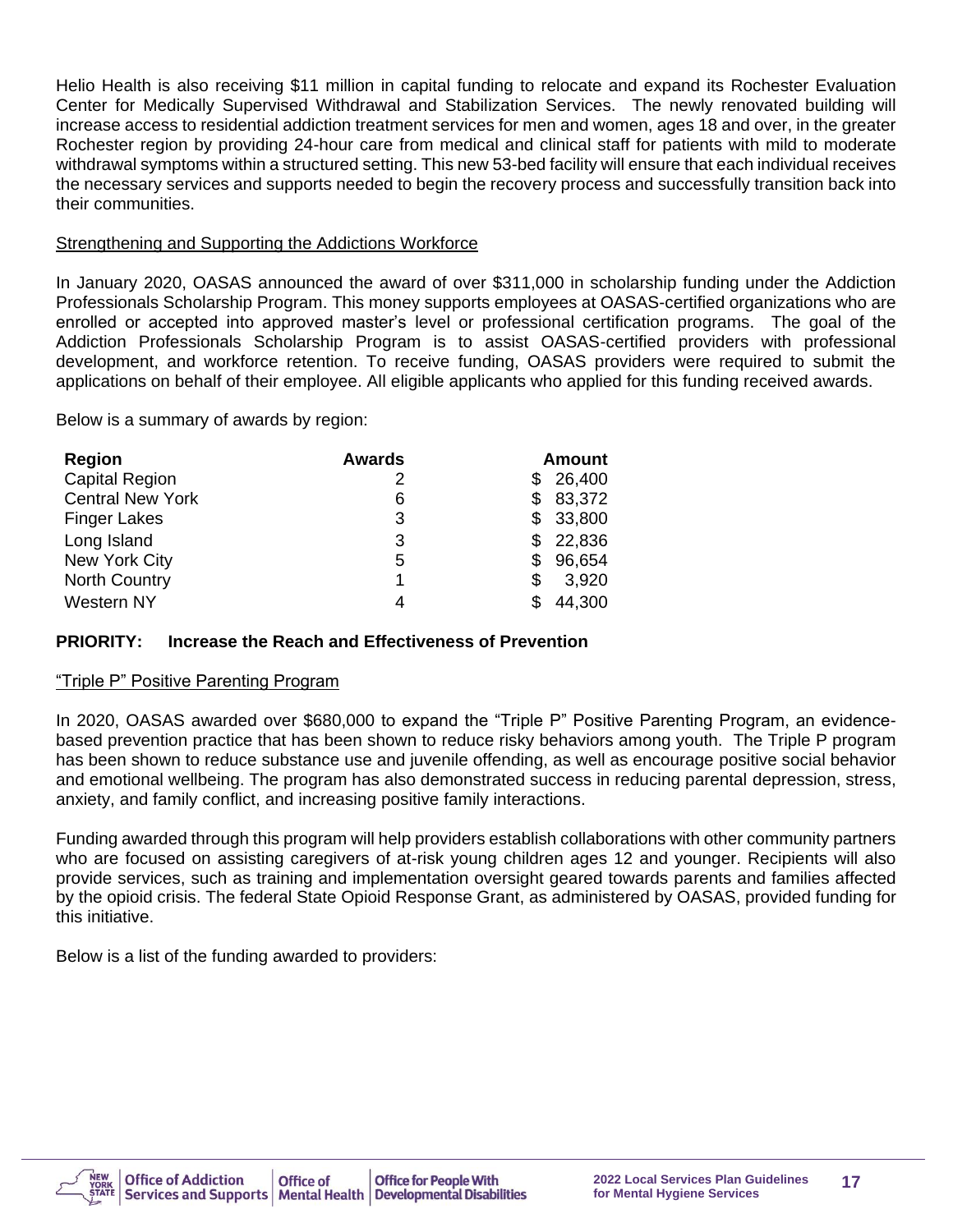| <b>Region</b>           | <b>Provider</b>                                                    | <b>Amount</b> |
|-------------------------|--------------------------------------------------------------------|---------------|
| <b>Central New York</b> | <b>Farnham Family Services</b>                                     | \$<br>100,000 |
| <b>Finger Lakes</b>     | CASA Trinity, Inc.                                                 | \$<br>43,351  |
|                         | Alcohol and Substance Abuse Council of Jefferson County, Inc., dba |               |
| <b>North Country</b>    | Pivot                                                              | \$<br>99,996  |
| <b>North Country</b>    | Citizen's Advocates Inc.                                           | \$<br>100,000 |
|                         | Erie County Council for the Prevention of Alcohol and Substance    |               |
| Western New York        | Abuse, Inc.                                                        | \$<br>100,000 |
| <b>Western New York</b> | Every Person Influences Children                                   | \$<br>74,181  |
| Mohawk Valley           | Center for Family Life and Recovery                                | \$<br>88,200  |
| Mohawk Valley           | <b>HFM Prevention Council</b>                                      | \$<br>81,701  |

#### **PRIORITY: Enhance Services and Supports to Promote and Sustain Recovery from SUD**

#### Supporting People in Recovery through Housing

In February 2020, Governor Cuomo announced the groundbreaking for Happiness House Apartments, a \$9.7 million affordable and supportive housing development in Canandaigua, Ontario County that will provide 30 affordable homes for families, seniors and individuals experiencing homelessness. The Happiness House Apartments will consist of 22 apartments for individuals and families and eight apartments for seniors, with four of the senior apartments set aside for older New Yorkers experiencing homelessness.

The Happiness House Apartments will provide an array of on-site supportive social services for residents to include counseling and recovery services for those with a history of substance abuse; individual and group support for older residents fostering memory skills; mobility and social support with an underlying focus on health and wellness; and adult day care, grief counseling and meal delivery services for qualified tenants. Nine households will receive rental subsidies and supportive services funded by OASAS through Governor Cuomo's Empire State Supportive Housing Initiative.

#### **E. Planning for Mental Health Services**

The forces of change in Medicaid Redesign, mental health parity, managed behavioral health and the Olmstead Plan continue to drive the transformation of the public mental health system in New York State, and it is critical that local stakeholders be informed and engaged in ongoing planning. With so many large-scale reforms converging, there are numerous opportunities to serve and support the recovery and resiliency of adults, children, and families impacted by mental illness. Below are a number of recent and ongoing initiatives that will drive, and are driven by, local and statewide planning efforts in the public mental health system.

#### **The OMH Transformation Plan for State and Community-Operated Services**

The OMH Transformation Plan aims to rebalance the agency's institutional resources by further developing and enhancing community-based mental health services throughout New York State. By doing so, the Plan will strengthen and broaden the public mental health system to enhance the community safety net; allowing more individuals with mental illness to be supported with high quality, cost-effective services within home and community-based settings and avoid costly inpatient psychiatric stays.

Beginning in State Fiscal Year (SFY) 2014-15 the OMH Transformation Plan has invested over \$80 million annualized in State inpatient psychiatric savings into priority community services and supports, with the goals of reducing State and community- operated facilities' inpatient psychiatric admissions and lengths of stay. Nearly \$19 million in additional Article 28 reinvestment funds have also been directed across the State as the result of unnecessary community inpatient bed reductions over the past several years. These funds have further

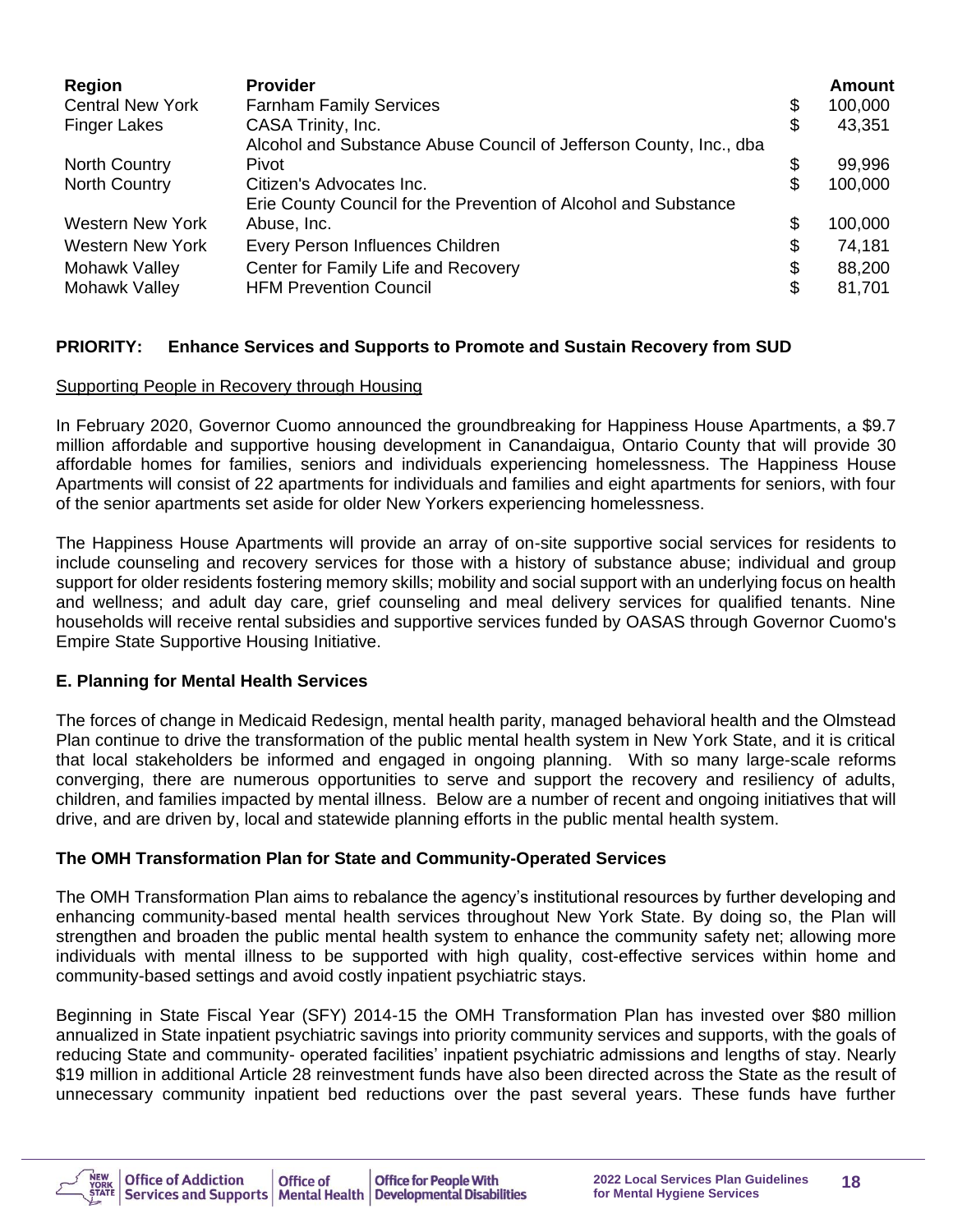developed the critical community services and supports needed to prevent inpatient hospitalization, transition individuals from inpatient settings, and strengthen the community mental health safety net.

#### **Early Identification and Intervention Strategies**

OMH is focused on supporting increased efforts to identify and provide appropriate treatment for mental health conditions before they become more disabling for individuals, and more expensive to treat. Initiatives focused on early identification and intervention include:

#### Project TEACH

Project TEACH is a program that is committed to strengthening and supporting the ability of primary care providers (PCPs) to provide mental health services to children, adolescents and their families. This statewide program is comprised of three interrelated services for PCPs: rapid access to child and adolescent psychiatric consultation, referral and linkage to assist families and primary care providers to access community mental health and support services, and educational based training. In addition to pediatric primary care providers, other providers who offer ongoing treatment to children, such as general (non-child) psychiatrists, may request a consultation – further improving the quality of care available to New York children already engaged with psychiatric treatment providers.

The current funding for Project TEACH runs through June 30, 2021 and supports seven Regional Provider sites with child and adolescent psychiatry staffing at 5.25 full time equivalents statewide.

In this funding period, OMH established the Project TEACH Statewide Coordination Center (SCC) to oversee the successful expansion of Project TEACH. The SCC functions include the following: promote Project TEACH, strengthen the coordination of consultation services to ensure that utilization is at full capacity, expand training on a statewide basis, add specialty consultation for identified areas of need, and oversee the evaluation of services provided by Project TEACH. The SCC works with other prevention and early identification initiatives, such as suicide prevention and first episode psychosis initiatives (described later in this report) to bring training to pediatric PCPs.

In 2018, the SCC expanded Project TEACH to provide maternal health providers access to consultation around maternal mental health issues as well as access to training and assistance with referral and linkage.

Additionally, the SCC is charged with advancing prevention science by serving as a clearinghouse and resource for promising and evidence-based practices in promoting children's social-emotional health, preventing and treating disorders, and will support the continued integration of pediatric primary care and behavioral health at a systems level. In 2018, the SCC hosted the inaugural Prevention Science Forum - Innovative Practices in Prevention Science, and the New York State Conference on Maternal Depression. In 2019, the SCC hosted the second annual Prevention Science Forum which focused on early Childhood Mental Health. (0-5 years of age)

The Office of Mental Health has issued a Request for Proposals to continue and enhance the work of Project TEACH (Training and Education for the Advancement of Children's Health). This RFP provides for an award of up to \$17 million for a five-year contract beginning July 1, 2021. This award will continue to provide pediatric Primary Care Providers access to consultation, referral and linkage services, and training and education. In addition, the awardee will be responsible for coordination of Project TEACH services including development of specialty consultation services, development and delivery of training programs that would be available throughout the state, maintenance of the statewide Project TEACH website, and marketing and promotion of the program. The RFP also expands the Maternal Mental Health Initiative which provides maternal health providers with access to consultation, training and assistance with referral and linkage around maternal mental health issues.

For more information about Project TEACH, including information on how primary care providers can take advantage of this program, please visit: [http://projectteachny.org.](http://projectteachny.org/)

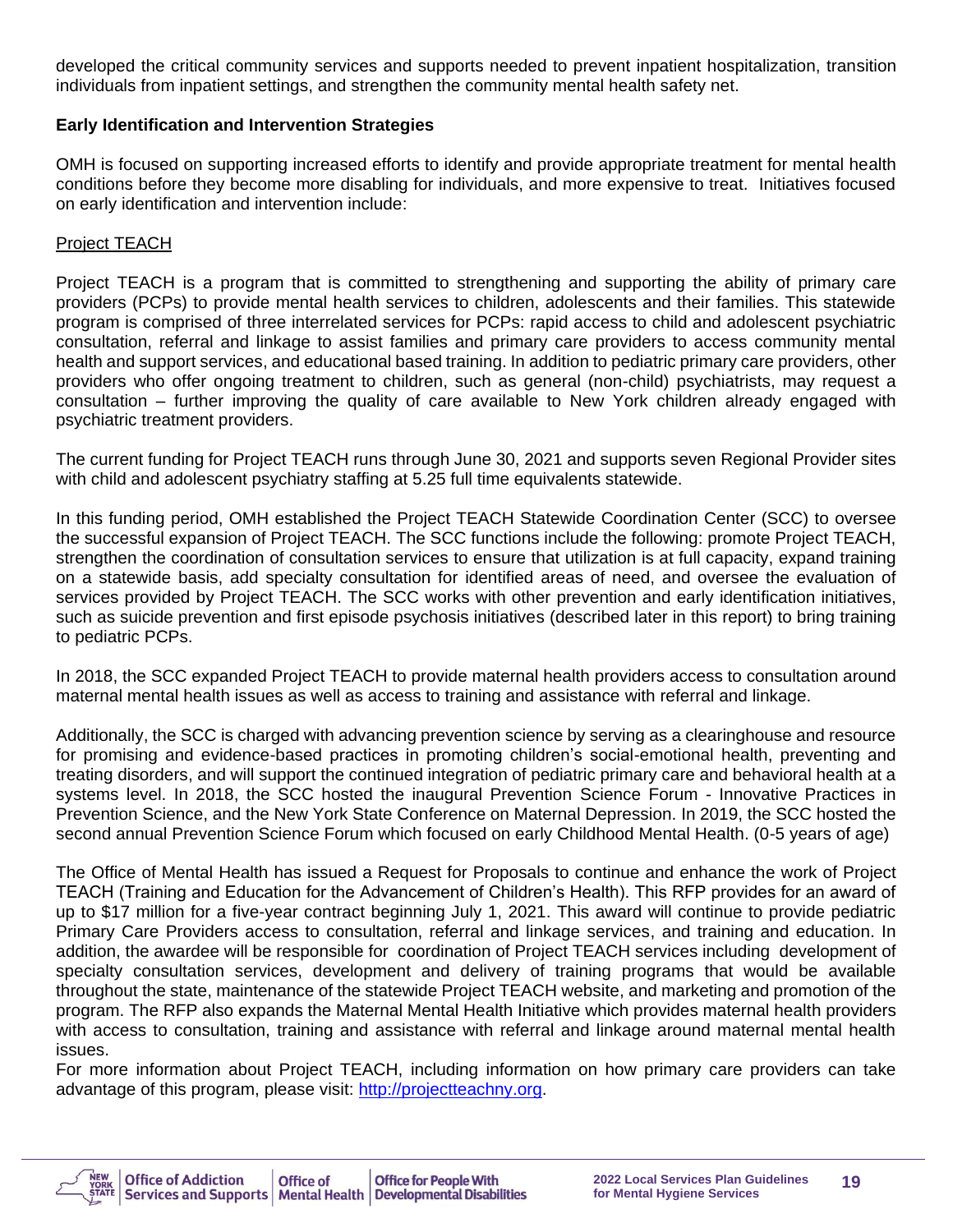#### Expanding Systems of Care

The Systems of Care (SOC) principles are rooted in a philosophy, set of values, and a framework through a coordinated network of community-based services and supports. This model is organized to meet the physical, behavioral, social, emotional, educational, and developmental needs of children and their families in a process that is youth and family directed. Integral to the SOC approach is the promotion of wellness of children and youth across the lifespan by providing supports that build on the strengths of individuals and those that care about them, while addressing each person's cultural and linguistic needs. SAMHSA currently funds over 190 SOC communities nationwide, with several New York counties being current awardees.

For over 30 years, New York has been committed to SOC principles and practices, which has been demonstrated through state, local and federally-funded initiatives that have produced transformational changes in the state's child-serving systems. In 2016, OMH applied for and received a Statewide SOC grant that was piloted with demonstration projects in three counties – Erie, Rensselaer and Westchester – and grew to include 17 counties. This pilot project has goals of furthering the implementation of the System of Care approach and integrating an evidenced based High-Fidelity Wraparound (HFW) model within Health Homes Serving Children (HHSC).

During the initial four-year pilot, a New York State model of HFW was developed and implemented, serving approximately 300 youth and young adults ages 12 to 21 with serious emotional disturbance and complex needs. Pilot partners include the Research Foundation for Mental Hygiene, State and local child-serving agencies, family representatives, and youth partners involved with SOC efforts throughout the State.

Each child and family simultaneously work with a Health Home care manager trained and certified in HFW model. The pilot also developed training and supported capacity building for family and youth peer providers prior to the transition to Medicaid billing.

Additionally, a mapping and planning model was developed to help NYS counties to convene all child-serving systems to examine entry points, available services, barriers/challenges to access, and gaps/needs in the community. This planning resulted in county action plans to make systemic changes utilizing the SOC framework.

NYS OMH was awarded a second SAMHSA SOC Grant in September 2020 to further the implementation of the System of Care approach and replicating HFW in HHSC statewide. New components will include collaborating with school districts to improve school mental health systems, through assessment against national benchmarks, as well as the development of two rural SOC projects in Essex and Yates Counties.

## OnTrackNY

OnTrackNY is New York's model early psychosis intervention program, which was built on the National Institute of Mental Health-funded Recovery After an Initial Schizophrenia Episode (RAISE) Implementation and Evaluation Study. The RAISE Connection program study developed and tested the outcomes and implementation challenges of a team-based approach to providing an array of pharmacologic and psychosocial services to help young people with recent-onset psychosis keep their lives on track after an initial psychotic episode. The RAISE Connection program had very high rates of engagement, doubled rates of participation in school and work, and increased rates of remission from psychotic symptoms.

The OnTrackNY program treatment teams consist of a team leader, primary clinicians, a supported employment/education specialist, an outreach and enrollment specialist, a peer specialist, a psychiatric care provider (psychiatrist or psychiatric nurse practitioner) and a nurse. Each team provides a range of services, including evidence based psychopharmacology; primary care coordination; case management; cognitive behavioral therapy (CBT)-informed psychotherapy; evidence-based treatments for comorbidities including substance use disorders; crisis intervention and suicide prevention; trauma assessment; family support and education; supported employment and education and peer support. Evaluation findings of the OnTrackNY

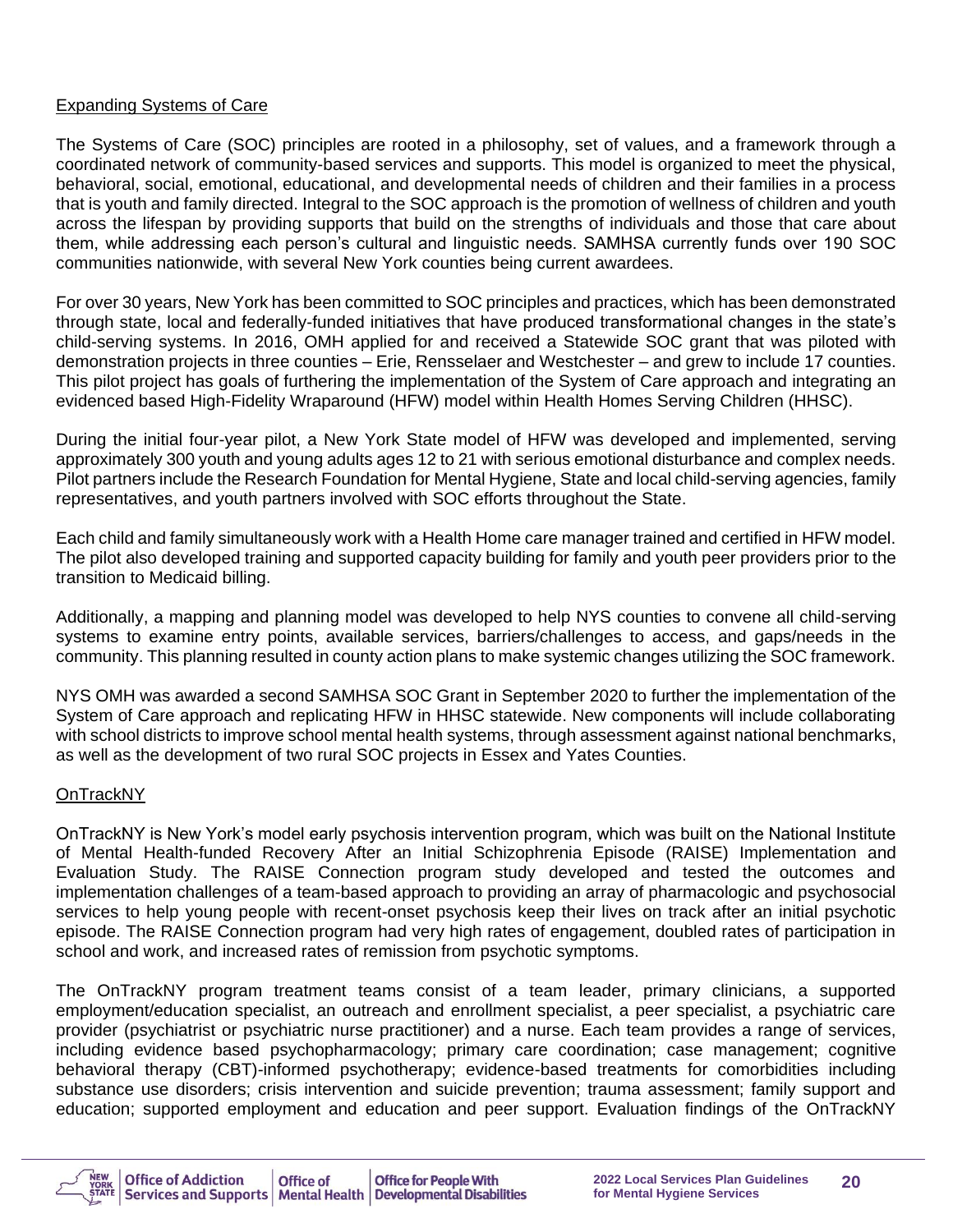program include improvements in symptoms, improvements in occupational and social functioning and decreases in hospitalization. OnTrackNY is currently operating at 23 sites throughout New York State, with 14 new sites opening since 2016. The 23 currently operating programs are located in the following areas: Albany, Amityville, Binghamton, Buffalo, Garden City, Hartsdale, Middletown, Peekskill, New York City (13 sites), Rochester, Syracuse, and Yonkers.

#### Suicide Prevention

Nearly 1,700 New Yorkers die by suicide each year. To address this significant public health problem, Governor Cuomo launched the New York State Suicide Prevention Task Force in November 2017, comprised of leaders from state agencies, local governments, not-for-profit groups, and other recognized experts in suicide prevention. The Task Force published its report, *[Communities United for a Suicide Free New York,](https://omh.ny.gov/omhweb/resources/publications/suicide-prevention-task-force-report.pdf)* in April 2019, issuing recommendations in four main categories:

- Strengthening public health prevention efforts
- Integrating suicide prevention in healthcare
- Timely sharing of data for surveillance and planning
- Infusing cultural competence throughout suicide prevention activities

The Task Force also focused on vulnerable populations at greater risk for suicide, with special sub-committees created to examine how to better serve these groups including members of the LGBTQ community, veterans, and Latina adolescents. As OMH continues to address the needs of these special populations, workgroups are also being convened to address suicide risk in black youth and rural communities.

The Suicide Prevention Task Force served to enhance and provide a stronger framework for the ongoing work of the Suicide Prevention Office. OMH is working with State and local partners to implement Task Force recommendations, including the development of a suicide prevention framework being shared with local communities.

The specific guidelines for the OMH Suicide Prevention Survey (which follows within this document) further outline the benchmarks established for suicide prevention planning at the local level and additional resources are available on the recently updated [Suicide Prevention Center of New York website,](https://www.preventsuicideny.org/) which connects individuals, families, communities, schools, and providers with support and resources needed to reduce suicide in New York State.

#### Early Childhood Initiatives

OMH has developed a number of initiatives that help establish supports for young children's social-emotional development across a wide range of settings. One such initiative is funding for HealthySteps program. HealthySteps is an evidence-based primary care prevention intervention that assists the primary care practitioner to expand the primary focus of physical health to emphasize social-emotional and behavioral health and to help support family relationships. HealthySteps infuses mental health and trauma-informed care into the primary care setting and is facilitated by the addition of the Healthy Steps Specialist (HSS) who is a professional with expertise in child and family development.

Primary care providers are a natural point of contact for families. Typically, an infant has seven well-child visits within the first year of life, often occurring before families have contact with other systems of care. This provides many opportunities for the Healthy Steps Specialist to support the health-care provider in promoting early healthy social-emotional well-being. This early access provides opportunities to integrate social-emotional well-being with physical health for the youngest children and at a most critical time in brain development.

HealthySteps brings the opportunity to prevent future mental health problems and other poor outcomes through anticipatory guidance and promotion of healthy lifestyles. While prevention is emphasized, HealthySteps also incorporates mechanisms to identify and intervene potential problems early on. Universal screening for the child

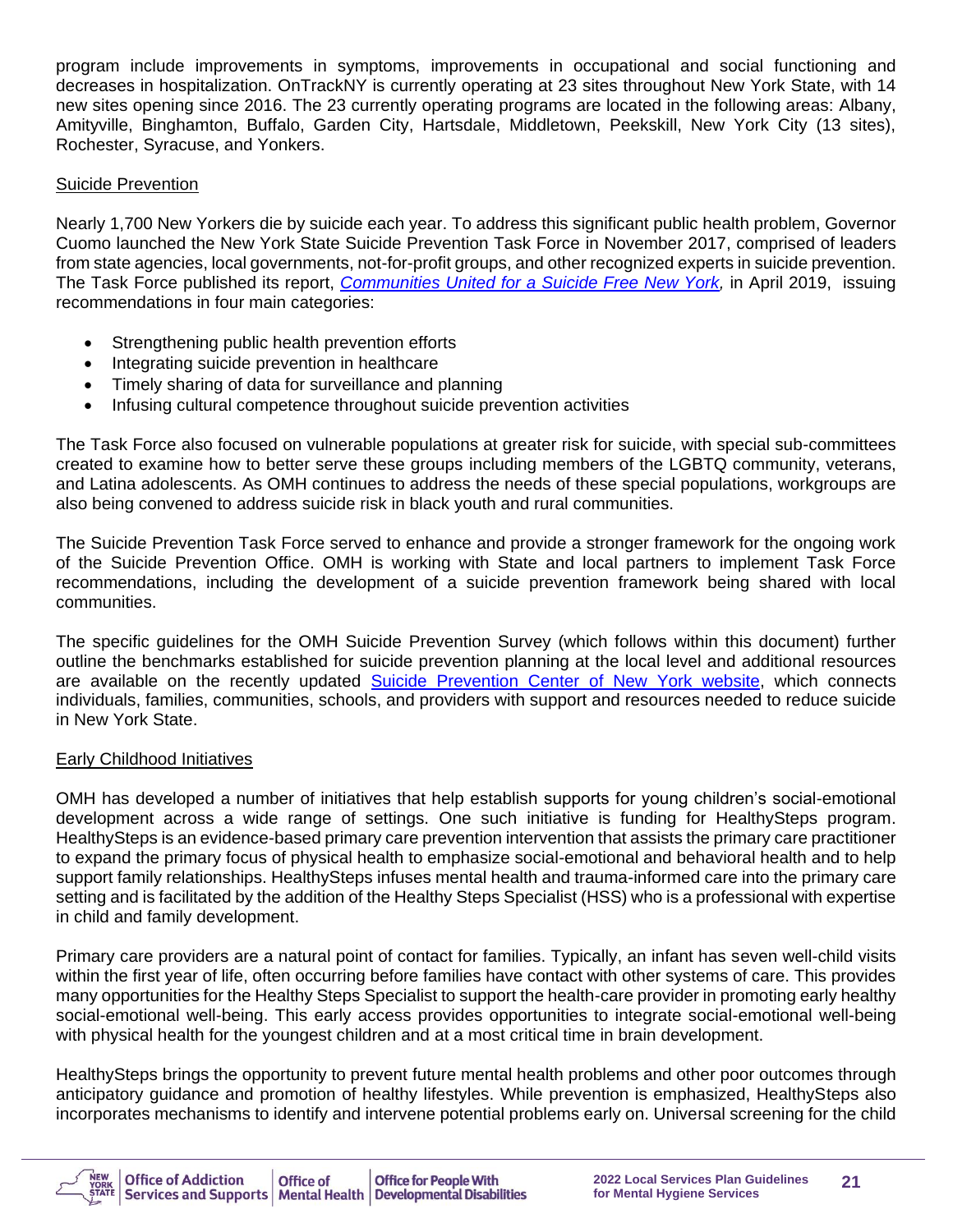and consideration of the well-being of the family through maternal depression screening and attention to Adverse Childhood Events (ACES) is included. When needed, facilitated referrals to community resources are provided. There are currently 14 OMH supported sites distributed statewide representing diverse populations. The sites have provided comprehensive services to over 6,000 children and their families across New York State since program inception.

Through these efforts and others, such as Project TEACH and Systems of Care (described above), OMH is better able to align and mobilize resources from various service systems to intervene early and make an important public health impact.

#### **Promotion of Recovery and Resilience in Community Services**

An integral component of effective treatment is a recovery-oriented approach to care that supports individuals' capacity to live at home and in their communities with all the needed services and supports. OMH continues to make significant efforts to provide individuals with mental illness the opportunity to participate as complete members of our communities and society as a whole. Efforts underway include:

#### Peer Workforce Expansion

Given the demand for more information on using peer staff, the OMH Office of Consumer Affairs has provided and sponsored comprehensive in-person training and virtual learning opportunities in all New York State regions for both State and community providers. These trainings help agencies recruit, train, and support peer staff in a variety of program types and roles. Local governments, voluntary organizations, and other potential peer employers may also obtain resources on peer workforce development through a free federal resource called the [Job Accommodation Network \(JAN\).](https://askjan.org/) Additional resources can be accessed through [SAMHSA-HRSA.](https://www.integration.samhsa.gov/workforce/team-members/peer-providers)

In addition to increasing the size of the peer workforce, New York State has a strong commitment to ensuring a qualified peer workforce that provides evidence-based practices. To ensure continued opportunities for peer services, OMH worked with peer leaders to develop a Peer Specialist Certification process which is currently accepting enrollees. The Academy of Peer Services is a free online training platform for individuals delivering peer support services in New York State. The Academy was developed through the collaboration of peer leaders and the Rutgers University School of Health Professions. Enrollment in the Academy can be done on the [Academy of Peer Services](http://www.academyofpeerservices.org/) website. Information related to the certification of peer specialists can be accessed through the [New York Peer Specialist Certification Board.](http://nypeerspecialist.org/)

For more information about peer workforce expansion efforts, please email [recipientaffairs@omh.ny.gov.](mailto:recipientaffairs@omh.ny.gov/)

#### Family Peer and Youth Support Services

OMH funds and supports a variety of peer-run and peer-oriented services and programs, including peer specialists, family and parent advisors, and youth peer advocates, to help individuals on their journey towards recovery and family members who struggle to access supports and services for children and youth with social and behavioral challenges. In addition, OMH continues to promote the credentialing of Family Peer Advocates (FPAs) and worked with peer advocates on the development of a Youth Peer Advocate credential.

#### OMH Data Portals

Data-driven and evidenced-based programs are at the center of healthcare reform to ensure the provision of quality behavioral healthcare. This section provides an outline of the different publicly available data resources that OMH publishes for community providers, local governmental units, and other stakeholders to support planning and understanding of mental health services statewide. Both data portals and data books are presented in this section. Data portals are interactive reports that are updated on periodic basis and allow different filters to be applied to the data based on user preference. Data books are prepared reports containing static data, and

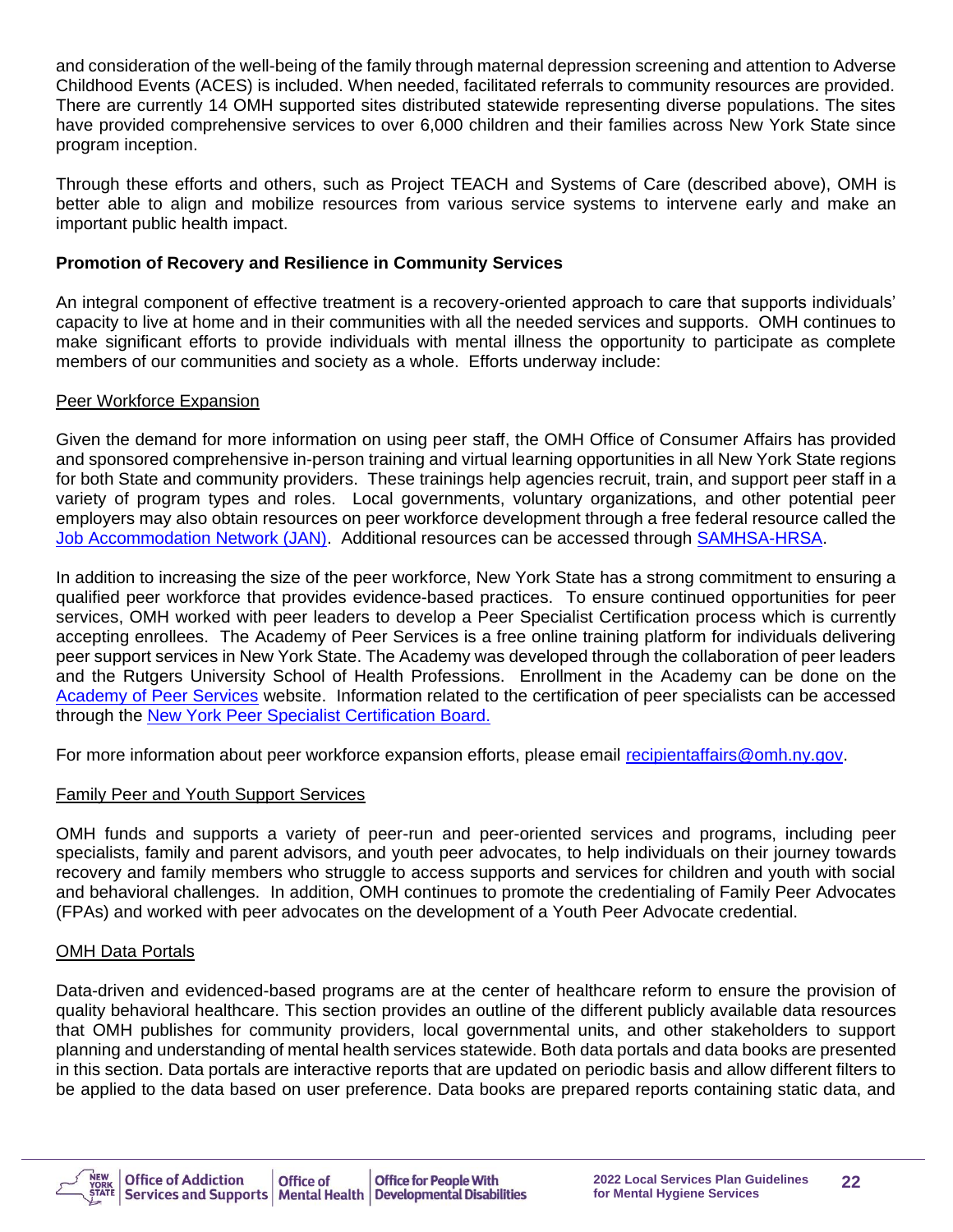do not require additional user prompts. All data portals and data books described in this section can be found on the OMH Statistics and Reports webpage: [https://www.omh.ny.gov/omhweb/statistics/index.htm.](https://www.omh.ny.gov/omhweb/statistics/index.htm)

• Patient Characteristics Survey Portal: The Patient Characteristics Survey (PCS) portal reflects the results of the biennial OMH Patient Characteristics Survey and provides demographic, clinical, and servicerelated information of those served within the public mental health system during a specified one-week period, as well as annualized estimations based upon the survey week results. The PCS portal includes statewide and regional data for the 2013 through 2019 survey years, as well as a trending of select statewide and regional data points for the 2005 through 2019 survey years.

Due to an exceptional level of cooperation and participation from service providers, the PCS is a reliable resource that assists in the management of New York State's public mental health system, complying with federal reporting requirements, supporting local governments in the local services planning process, and informing the distribution of funding.

The PCS Portal can be accessed at: [https://omh.ny.gov/omhweb/tableau/pcs.html.](https://omh.ny.gov/omhweb/tableau/pcs.html)

• Find a Program Portal: The Find a Program portal provides information on all mental health programs in New York State that are operated, licensed or funded by OMH. Program information is generated from the OMH CONCERTS database. CONCERTS is maintained by OMH, with most of the data entered directly by providers via the Mental Health Provider Data Exchange. The Find a Program portal allows you to search for mental health programs using a set of geographic and programmatic criteria. Program details include provider contact information, program characteristics, populations served, and capacity levels (for certain licensed programs).

Find a Program can be accessed from the main OMH website or directly at: [https://my.omh.ny.gov/bi/pd.](https://my.omh.ny.gov/bi/pd)

• Psychiatric Services & Clinical Knowledge Enhancement System- PSYCKES Portal: The Psychiatric Services and Clinical Knowledge Enhancement System for Medicaid or PSYCKES (pronounced "sighkeys") is a Health Insurance Portability and Accountability Act-compliant, web-based portfolio of tools designed to support quality improvement and clinical decision-making in the New York State Medicaid population. Providers with access to PSYCKES can access a portfolio of quality indicator reports at the state, region, county, agency, site, program, and client level to review performance, identify individuals who could benefit from clinical review, and inform treatment planning. Quality reports in PSYCKES are updated monthly, and clinical information is updated weekly.

Developed by OMH, PSYCKES uses administrative data from the NYS Medicaid claims database to generate quality indicators and summarize treatment histories. This administrative data is collected when providers bill Medicaid for services. All states are required by the federal government to monitor the quality of their Medicaid programs, and many states are using administrative data such as Medicaid claims to support quality improvement initiatives. Quality indicators were developed in consultation with a scientific advisory committee of national experts in psychopharmacology and a stakeholder advisory committee of providers, family members, consumers, and professionals. Since all reports are based on Medicaid data, no data entry by providers is required.

Access to PSYCKES requires the use of user ID and passcode, which is managed through OMH.

• County Mental Health Profiles Portal: The County Mental Health Profiles portal was designed to facilitate local planning through a collaboration between OMH, the NYS Conference of Local Mental Hygiene Directors, and the interagency Mental Hygiene Planning Committee, which is composed of representatives from the Office for People with Developmental Disabilities (OPWDD), the Office of Addiction Services and Supports (OASAS). The portal consolidates utilization, expenditure, and other

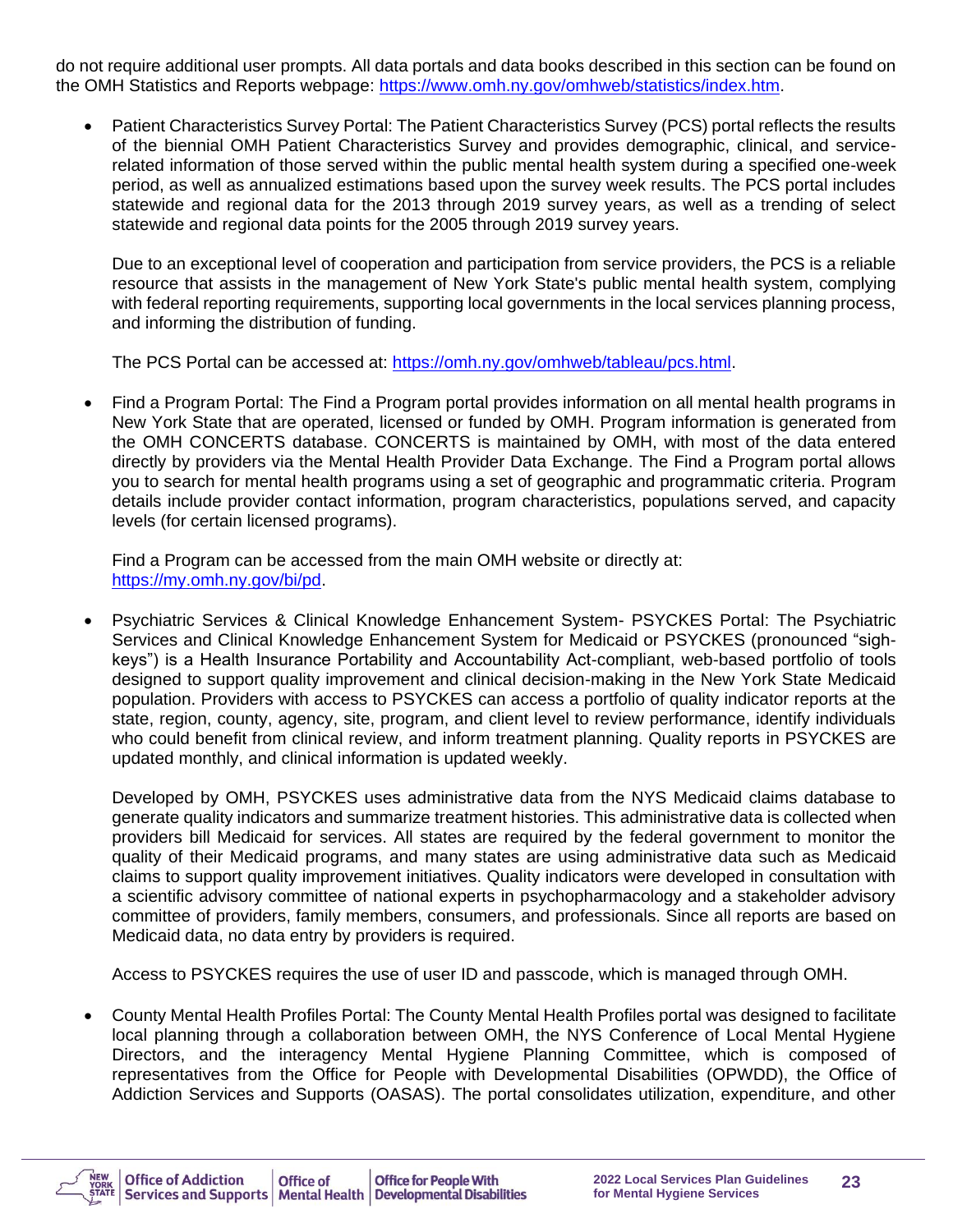data from an array of OMH and non-OMH data systems and presents content in a standard format that enables responsive and effective local, regional, and statewide planning.

This portal has recently been expanded to include data across four separate workbooks:

#### Part I: Medicaid Utilization

The Medicaid Utilization section displays Medicaid utilization and expenditure data for the Medicaid eligible public mental health population in New York State from 2014 forward.

#### Part II: MH Inpatient Use

The Mental Health Inpatient Use report displays average daily inpatient census and population rates of utilization by region and county of residence for psychiatric inpatient settings in New York State, including general hospitals, private hospitals, State psychiatric centers and residential treatment facilities.

#### Part III: Outpatient Capacity

The Mental Health Outpatient and Housing Program Capacity report displays housing, outpatient service and clinic capacities for regions and counties of providers across New York State.

#### Part IV: Readmissions

The Psychiatric Readmission report displays the rates of readmission to psychiatric inpatient facilities and to emergency room settings for psychiatric reasons within 30 and 90 days of discharge from a psychiatric inpatient facility.

The County Mental Health Profiles portal can be accessed at: <https://www.omh.ny.gov/omhweb/tableau/county-profiles.html>

• Adult Housing Portal: Housing is a priority concern for all people. For individuals with mental illness, safe and affordable housing is a cornerstone of recovery. However, stable access to good housing is a fundamental problem for many people with mental illness because of their low incomes, the limited supply and rising costs of low-income housing, and discrimination. To reduce stigma and provide opportunities for recovery, it is preferable that individuals with mental illness live in mixed-use settings.

OMH is committed to maximizing access to housing opportunities for individuals with diverse service needs. OMH funds and oversees a large array of adult housing resources and residential habilitation programs in New York State, including congregate treatment, licensed apartments, single room occupancy residences, and supported housing.

The Adult Housing Portal can be accessed at:<https://my.omh.ny.gov/bi/ah>

#### Center for Practice Innovations

Stemming from OMH's research efforts and the affiliation between OMH's New York State Psychiatric Institute and Columbia University, the [Center for Practice Innovations](http://www.practiceinnovations.org/) (CPI) assists OMH in promoting the widespread availability of evidence-based practices to improve mental health services, ensuring accountability, and promoting recovery-oriented outcomes.

#### MyCHOIS (formerly MyPSYCKES)

My Collaborative Health Outcomes Information System (MyCHOIS) is an interactive, web-based platform of evidence-based tools used to promote active participation by consumers in their mental health treatment and recovery. We provide patients with access to their personal health record, assessments to help themselves and their clinicians understand and track treatment preferences, progress, and outcomes, as well as a library of resources and recovery tools to support continued health education. MyCHOIS has three major components:

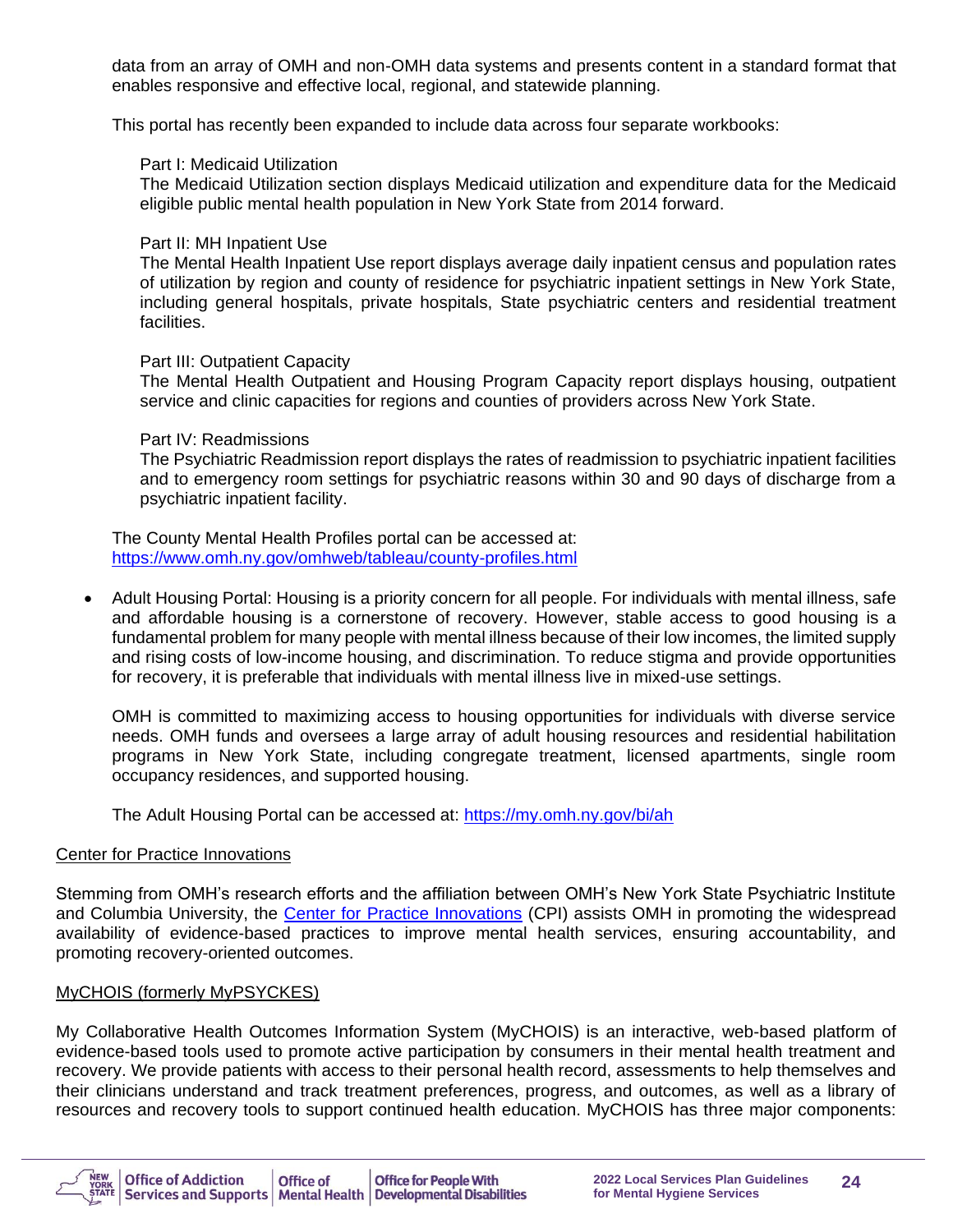My Treatment Data, which allows consumers to view their treatment history; The Learning Center, which provides educational materials and recovery tools; and Assessments and Screenings, which allows consumers to complete different evidence-based tools and screenings that have been assigned to them by their prescriber or treatment team. The program aims to increase empowerment, activation and health literacy amongst patients, improve doctor-patient communication, promote patient-centered care and recovery, and enhance the ability to make data-driven treatment decisions.

#### **F. Planning for Developmental Disability Services**

The New York State Office for People With Developmental Disabilities (OPWDD) is responsible for coordinating services for New Yorkers with developmental disabilities, including intellectual disabilities, cerebral palsy, Down syndrome, autism spectrum disorders, Prader-Willi syndrome and other neurological impairments. OPWDD provides services directly and through a network of approximately 600 nonprofit service providing agencies, with about 80 percent of services provided by the private nonprofits and 20 percent provided by state-run services.

Supports and services, which include Medicaid funded long-term care services such as habilitation and clinical services, as well as residential supports and services, are primarily provided in community settings across the state.

In addition to these Medicaid services, OPWDD also provides New York State-funded family support services, which are designed to assist families in providing care for their loved ones who live full-time in their family home, and employment supports, which include ongoing job coaching, job matching, and vocational training.

#### Choice in Service Options

Self-Direction provides the opportunity for people with intellectual and/or developmental disabilities to select a combination of OPWDD-authorized services and supports based on their strengths and needs to help them live as independently as possible. This is accomplished by providing enrollees with individualized budgets that are used to purchase the services they choose, the staff and/or organizations that provide them, and a schedule that works for them. OPWDD has prioritized investments in Self-Direction and increased the number of individuals self-directing to 20,100, an increase of 159 percent over the past four years.

#### Clinical Services

Clinical Services include physical therapy, occupational therapy, psychology, speech and language pathology, medical/dental services and health care services. Clinical services can enhance a person's quality of life while providing them the treatment they need to help the person remain in their current residential setting within the community.

#### Day Programs

Day programs and employment services focus on providing participants the personal, social and vocational supports needed to live in their community. Programming varies depending upon each person's unique needs and interests. These services aim to assist individuals to acquire, retain or improve their self-help, socialization and adaptive skills, including communication, travel and other areas of adult education. In the past five years, the number of individuals receiving day and employment services have increased by roughly 6,200, an increase of 11 percent.

#### Employment Supports

OPWDD offers a number of employment supports to individuals, including;

Pathway to Employment - Pathway to Employment is a time limited service designed to develop a career and vocational plan. The purpose of this service is to discover the person's strengths, abilities, social skills and

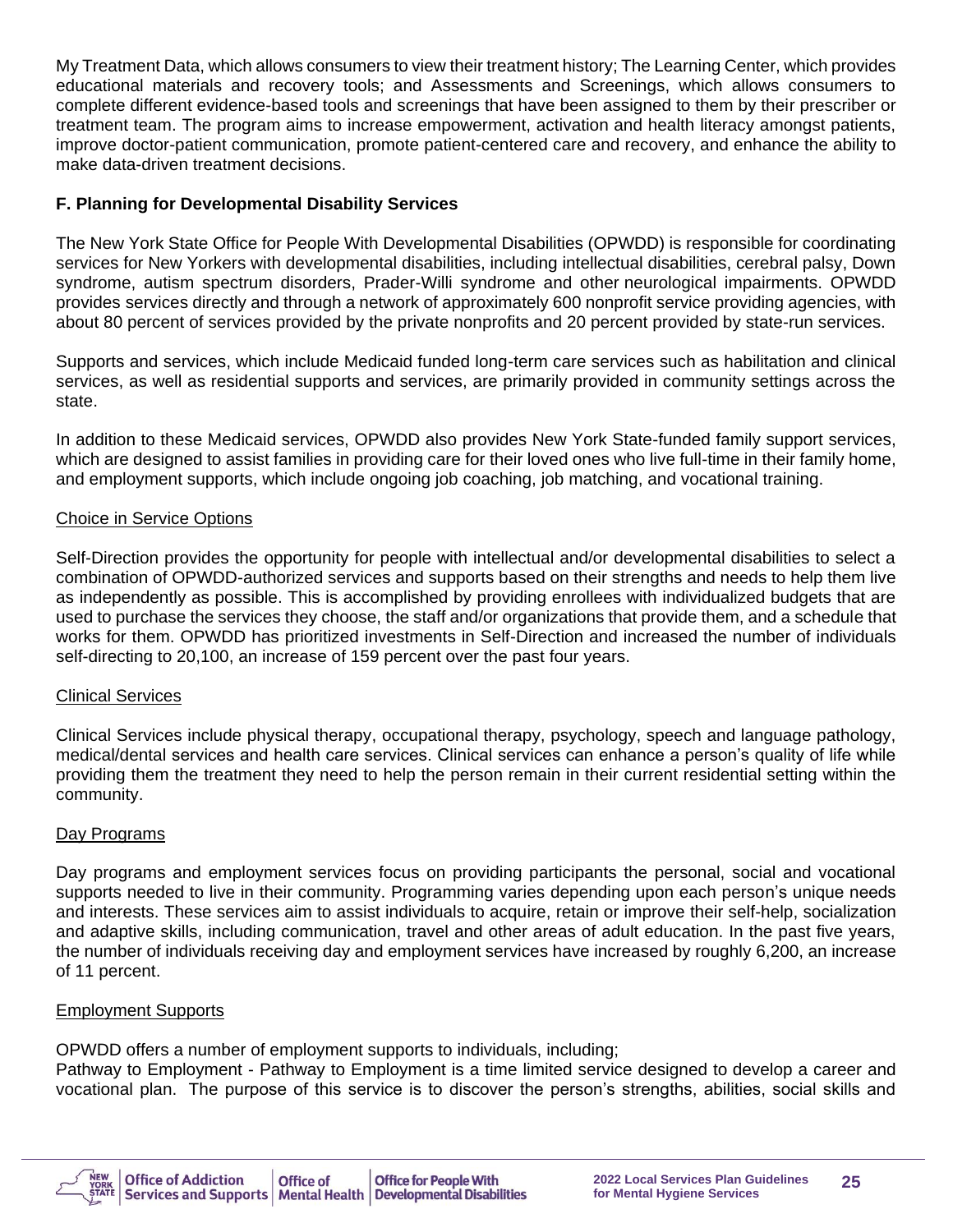career interests. Through vocational experiences, the person can determine the occupations most aligned with their skills or determine what skill development is needed for their desired job.

Community Pre-Vocational Services - Provides community vocational experiences and social skill development to enhance a person's employability. Community Based Pre-Vocational services prepare an individual for employment, foster independence to the greatest extent possible, and develop a career and vocational plan that informs decisions about the needed services.

Employment Training Program - ETP offers people who have experienced challenges in finding employment an opportunity to gain experience with an employer interested in hiring them following a successful internship. OPWDD will pay the wages for a period of time with the expectation that the employer will then hire the person. The purpose of this program is to increase employment for individuals who have significant challenges by customizing the jobs and allowing the person to demonstrate their value to the employer.

Supported Employment Program- The SEMP program develops employment opportunities that match the persons unique skills and abilities and provides job coaching to support the person on the job to meet their individual needs in order to maintain competitive employment in the community.

#### Respite

Respite services provide temporary relief to family caregivers, helping people with developmental disabilities live at home with their families for longer periods. Respite can be provided in the home or out of the home, during the day, evenings or overnight and often helps families better meet the needs of their loved one with a developmental disability. Over the past five years, the number of individuals receiving respite services has increased by approximately 4,000, an increase of 22 percent.

#### Crisis Services

In 2020, OPWDD replaced the START program with Crisis Services for Individuals with Intellectual and Developmental Disabilities (CSIDD) and began receiving federal financial support for the program. CSIDD offers crisis prevention and response services to people who have both developmental disabilities and complex behavioral needs, as well as to their families and those who provide supports. Services are available 24 hours a day, 7 days a week to OPWDD eligible individuals age 6 and over who meet CSIDD eligibility. The goal of CSIDD is to build relationships and supports across service systems to help people remain in their homes and communities and enhance the ability of the community to support them.

#### Residential Services

OPWDD provides a robust community-based residential program, offering residential services and supports based on an individual's needs, goals and preferences. Residential programs are licensed by OPWDD to provide varying levels of housing and related services and are operated by OPWDD or nonprofit agencies. Additional residential services include, but are not limited to: adaptive skill development; assistance with activities of daily living; community inclusion and relationship building; training and support for independence in travel; adult educational supports; and development of social, leisure, self-advocacy, informed choice and appropriate behavioral skills.

OPWDD currently supports 6,700 people through rental subsidies while 36,000 individuals currently live in certified community-based residential programs funded with \$5.2 billion in public resources annually. In FY 2022, in keeping with ongoing efforts to enhance our ability to deliver person centered services, OPWDD will increase access to residential services in the most integrated settings by expanding the options available to individuals across our continuum of supports, including rent-subsidized apartments with wrap-around support, supportive group homes and Family Care. OPWDD will also assist people who have aged-out of their residential schools to move to appropriate adult residential opportunities.

#### Care Coordination Services

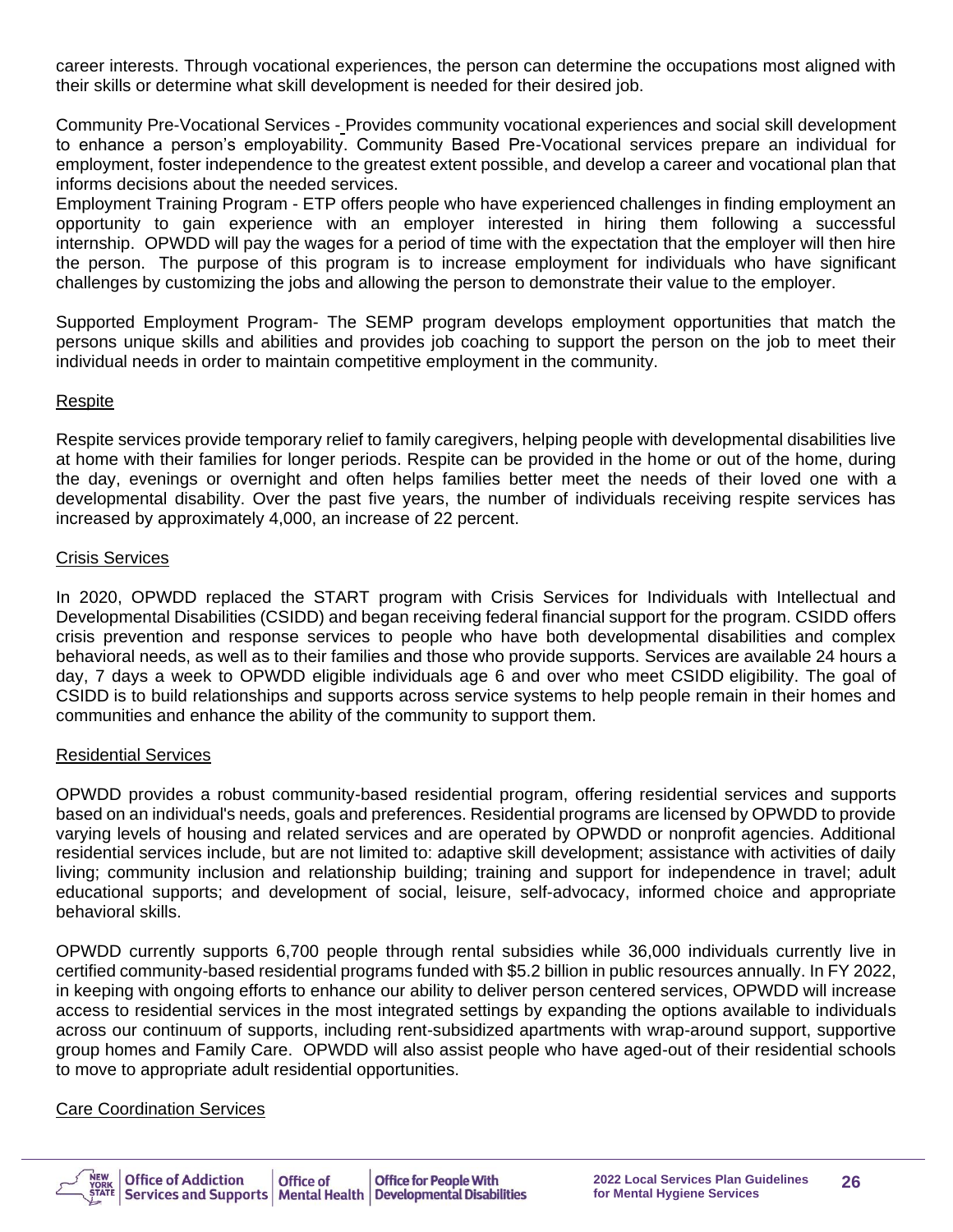OPWDD provides people with developmental disabilities the opportunity for all of their health care needs, including habilitative, physical, mental health, and dental to be coordinated in one place through Health Home Care Management provided by a choice of seven Care Coordination Organizations. This approach enables each person to be treated holistically, based on their unique needs, while improving care, especially for people with a variety of health-care system needs. An alternative form of care management, which is also provided through the Care Coordination Organizations is Basic Home and Community Based Services (HCBS) Plan Support. Basic HCBS Plan Support services is a very minimal coordination option and does not include coordination of health care or mental health services.

#### **G. New York State Prevention Agenda 2019-2024: Making New York the Healthiest State in the Nation for People of All Ages.**

The New York State [Prevention Agenda 2019-2024](https://www.health.ny.gov/facilities/public_health_and_health_planning_council/meetings/2018-12-13/docs/prevention_agenda_2019-2024.pdf) is the Department of Health's (DOH) multi-year state health improvement plan. The goal of the Prevention Agenda is for State and local action to improve health status and reduce health disparities in five priority areas:

- 1. Prevent Chronic Diseases;
- 2. Promote a Healthy and Safe Environment;
- 3. Promote Healthy Women, Infants and Children;
- 4. Promote Well-Being and Prevent Mental and Substance Use Disorders; and
- 5. Prevent Communicable Diseases

The vision of the Prevention Agenda for 2019-2024 is that New York is the Healthiest State in the Nation for People of All Ages. To improve health outcomes, enable well-being, and promote equity across the lifespan, the Prevention Agenda incorporates a Health-Across-All Policies approach and emphasizes healthy aging across the lifespan.

The plan calls for community engagement and collaboration across sectors, establishes goals for each priority area and defines indicators to measure progress toward achieving these goals, including reductions in health disparities among racial, ethnic, and socioeconomic groups and persons with disabilities across the lifespan. The Prevention Agenda also identifies evidence-based and best practice interventions and offers guidance on related intermediate measures at the local level that help assess progress toward meeting objectives.

The Prevention Agenda promotes stakeholder collaboration at the community level to assess health status and needs, identify local health priorities and plan and implement strategies for local health improvement, and serves as a guide to local health departments (LHDs) and hospitals as they work together with their community partners to develop and implement Community Health Assessments and Community Health Improvement Plans, required of LHDs, and Community Service Plans required of hospitals.

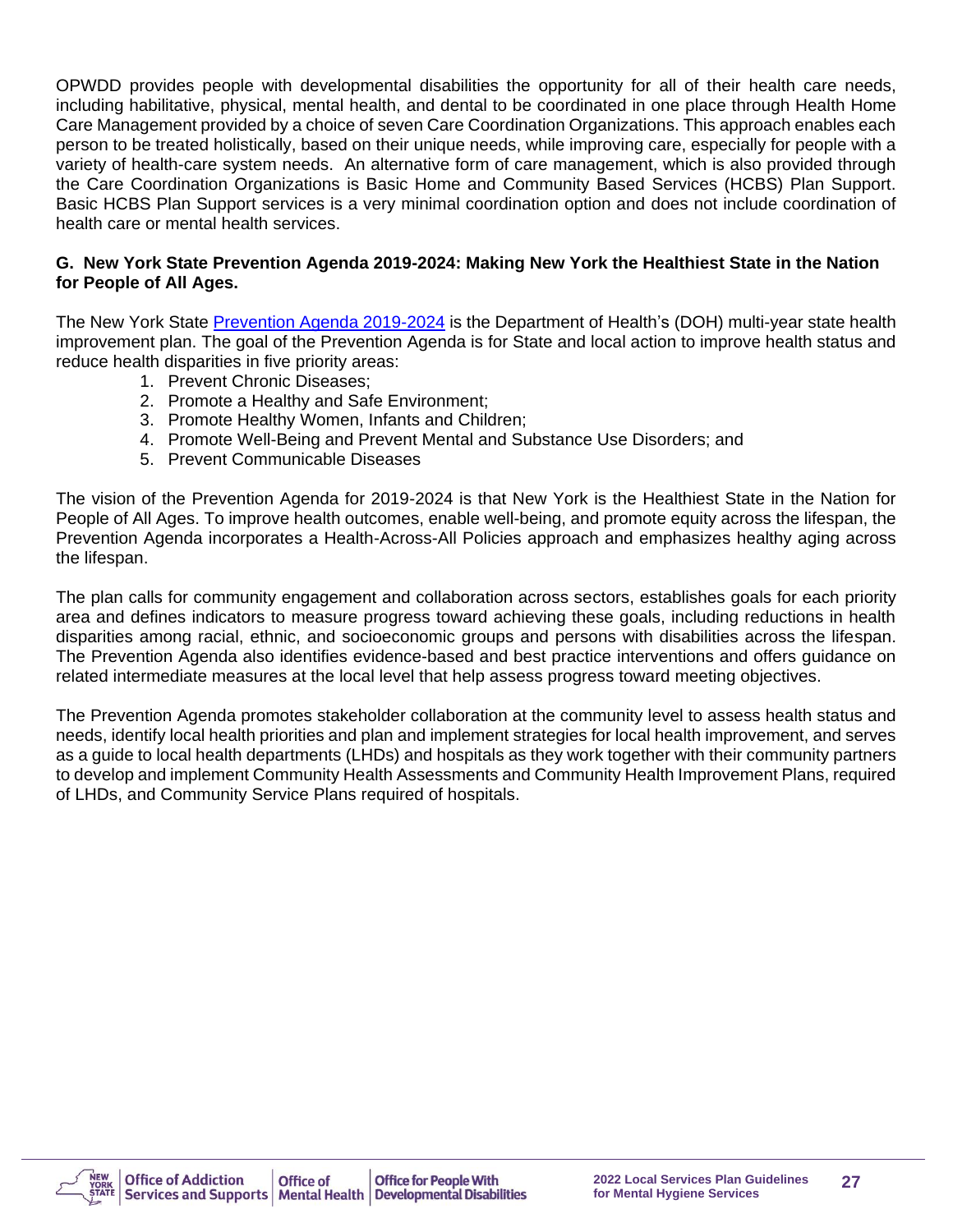## **CHAPTER 3: County Plan Guidance and Forms**

The mental hygiene local services planning process is an ongoing, data-driven process that engages providers, individuals with disabilities, and other stakeholders in identifying local needs and developing strategies to address those needs. As noted in Chapter 1 of these guidelines, Mental Hygiene Law requires each LGU to annually develop a local services plan that establishes long-range goals and objectives consistent with statewide goals and objectives. The law also requires that each agency's statewide comprehensive plan be formulated from the LGU comprehensive plans. In addition to meeting statutory mandates, LGUs are required to comply with other requirements that support statewide planning efforts. This chapter provides guidance to assist counties in meeting those requirements.

#### **All plans must be completed, certified, and submitted in CPS by Tuesday, June 1, 2021.**

Questions, problems or concerns regarding planning forms or the County Planning System (CPS) may be directed to [oasasplanning@oasas.ny.gov.](mailto:oasasplanning@oasas.ny.gov)

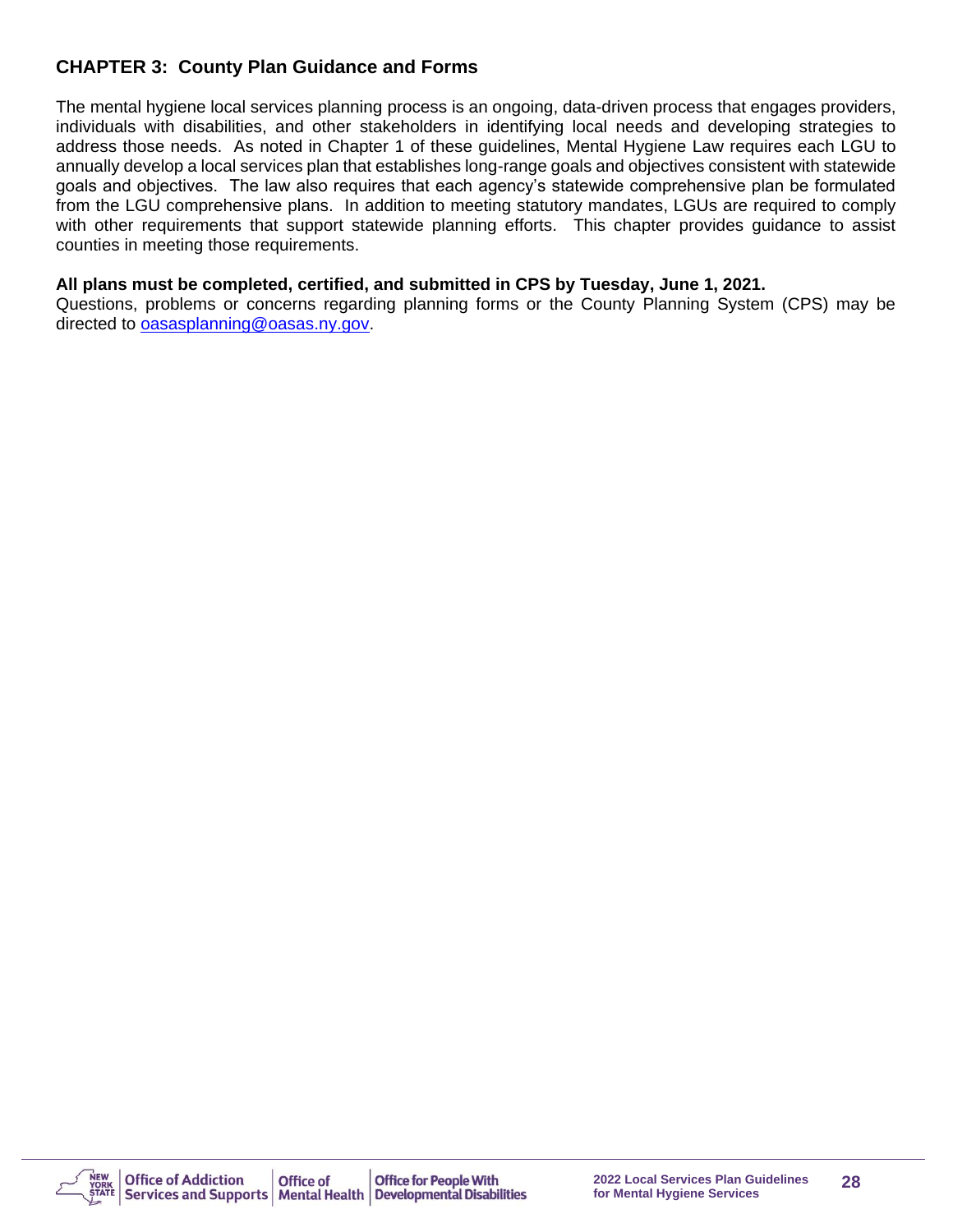#### **A. Mental Hygiene Goals and Objectives Form**

#### For Plan Year 2022, the Mental Hygiene Goals and Objectives Form is an optional form.

Mental Hygiene Law, § 41.16 "Local planning; state and local responsibilities" states that "each local governmental unit shall: establish long range goals and objectives consistent with statewide goals and objectives*."* The Goals and Objectives Form allows LGUs to state their long-term goals and shorter-term objectives based on the local needs identified through the planning process and with respect to the State goals and objectives of each Mental Hygiene agency.

The information input in the 2021 Goals and Objectives Form is brought forward into the 2022 Form. LGUs can use the 2021 information as starting point for the 2022 Plan but should ensure that each section contains relevant, up-to-date responses.

#### *Instructions for completing the Goals and Objectives Form*

The first section of the Goals and Objectives Form asks LGUs to identify if their overall local needs for each disability have changed over the last year. Local needs generally do not change significantly from one year to the next; years of planning, policy change and action are required for real change. Please indicate below if the overall needs of each disability population got better or worse or stayed about the same over the past year. Completion of these questions is required for submission of the form.

#### **1. Overall Needs Assessment by Population (Required)**

Please explain why or how the overall needs have changed and the results from those changes.

a. Indicate how the level of unmet **mental health service needs**, overall, has changed over the past year: Improved Stayed the Same Worsened

The question above asks for an overall assessment of unmet needs; however certain individual unmet needs may diverge from overall needs. Please use the text boxes below to describe which (if any) specific needs have improved, worsened, or stayed the same.

Please describe any unmet **mental health** service needs that have **improved**: Please describe any unmet **mental health** service needs that have **stayed the same**: Please describe any unmet **mental health** service needs that have **worsened**:

b. Indicate how the level of unmet **substance use disorder (SUD)** needs, overall, has changed over the past year:

 $\bigcirc$  Improved  $\bigcirc$  Stayed the Same  $\bigcirc$  Worsened

Please describe any unmet **SUD** service needs that have **improved**: Please describe any unmet **SUD** service needs that have **stayed the same**: Please describe any unmet **SUD** service needs that have **worsened**:

c. Indicate how the level of unmet needs of the **developmentally disabled** population, in general, has changed in the past year:

 $\Box$ Improved  $\Box$ Stayed the Same  $\Box$ Worsened

Please describe any unmet **developmental disability** service needs that have **improved**:

Please describe any unmet **developmental disability** service needs that have **stayed the same**:

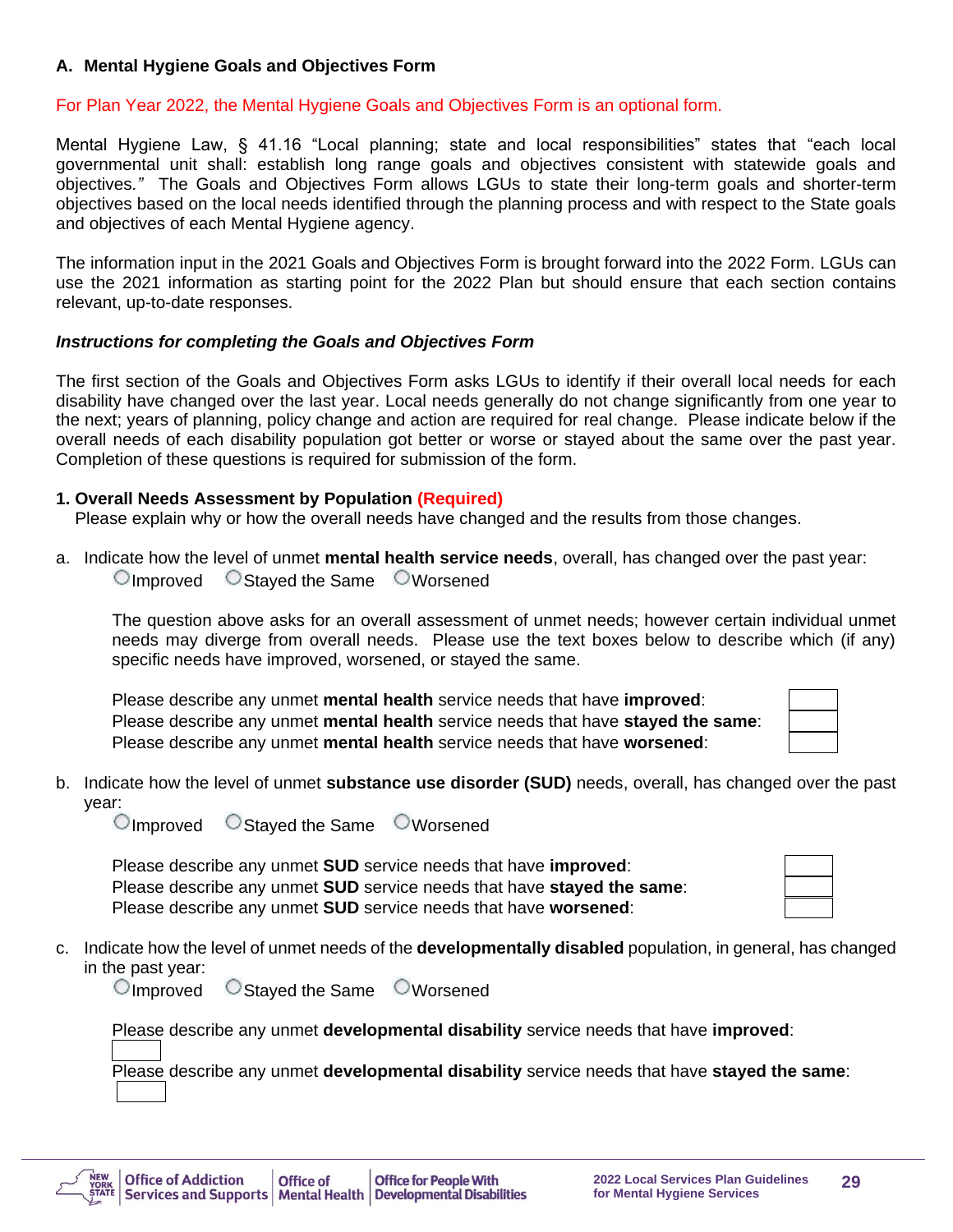## Please describe any unmet **developmental disability** service needs that have **worsened**:

The second section of the form includes: goals based on local need; goals based on state initiatives, and goals based in other areas. The form allows counties to identify forward looking, change-oriented goals that respond to and are based on local needs and are consistent with the goals of the state mental hygiene agencies. County needs and goals also inform the statewide comprehensive planning efforts of the three state agencies and help to shape policy, programming, and funding decisions. For county needs assessments, goals and objectives to be most effective, need to be clear, focused and achievable. The following instructions promote a convention for developing and writing effective goal statements and actionable objectives based on needs, state or regional initiatives or other relevant areas.

## **2. Goals Based On Local Needs**-

Please select any of the categories below for which there is a **high level of unmet need** for the LGU and the individuals it serves. (Some needs listed are specific to one or two agencies; and, therefore only those agencies can be chosen). When considering the level of need, compare each issue category against all others rather than looking at each issue category in isolation.

- ➢ **For each need identified you will have the opportunity to outline related goals and objectives, or to discuss the need more generally if there are no related goals or objectives.**
- ➢ **You will be limited to one goal for each need category but will have the option for multiple (up to five for LGUs outside of New York City) objectives.** For those categories that apply to multiple disability areas/state agencies, please indicate, in the objective description, each service population/agency for which this unmet need applies. *(At least one need category must be selected).*

| <b>Issue Category</b>                                          |              | <b>Applicable State</b><br>Agenc(ies) |       |  |
|----------------------------------------------------------------|--------------|---------------------------------------|-------|--|
|                                                                | <b>OASAS</b> | <b>OMH</b>                            | OPWDD |  |
| a) Housing                                                     |              |                                       |       |  |
| b) Transportation                                              |              |                                       |       |  |
| c) Crisis Services                                             |              |                                       |       |  |
| d) Workforce Recruitment and Retention (service system)        |              |                                       |       |  |
| e) Employment/ Job Opportunities (clients)                     |              |                                       |       |  |
| f) Prevention                                                  |              |                                       |       |  |
| g) Inpatient Treatment Services                                |              |                                       |       |  |
| h) Recovery and Support Services                               |              |                                       |       |  |
| i) Reducing Stigma                                             |              |                                       |       |  |
| j) SUD Outpatient Services                                     |              |                                       |       |  |
| k) SUD Residential Treatment Services                          |              |                                       |       |  |
| I) Heroin and Opioid Programs and Services                     |              |                                       |       |  |
| m) Coordination/Integration with Other Systems for SUD clients |              |                                       |       |  |
| n) Mental Health Clinic                                        |              |                                       |       |  |
| o) Other Mental Health Outpatient Services (non-clinic)        |              |                                       |       |  |
| p) Mental Health Care Coordination                             |              |                                       |       |  |
| q) Developmental Disability Clinical Services                  |              |                                       |       |  |
| r) Developmental Disability Children Services                  |              |                                       |       |  |
| s) Developmental Disability Student/Transition Services        |              |                                       |       |  |
| t) Developmental Disability Respite Services                   |              |                                       |       |  |
| u) Developmental Disability Family Supports                    |              |                                       |       |  |
| v) Developmental Disability Self-Directed Services             |              |                                       |       |  |
| w) Autism Services                                             |              |                                       |       |  |
| x) Developmental Disability Front Door                         |              |                                       |       |  |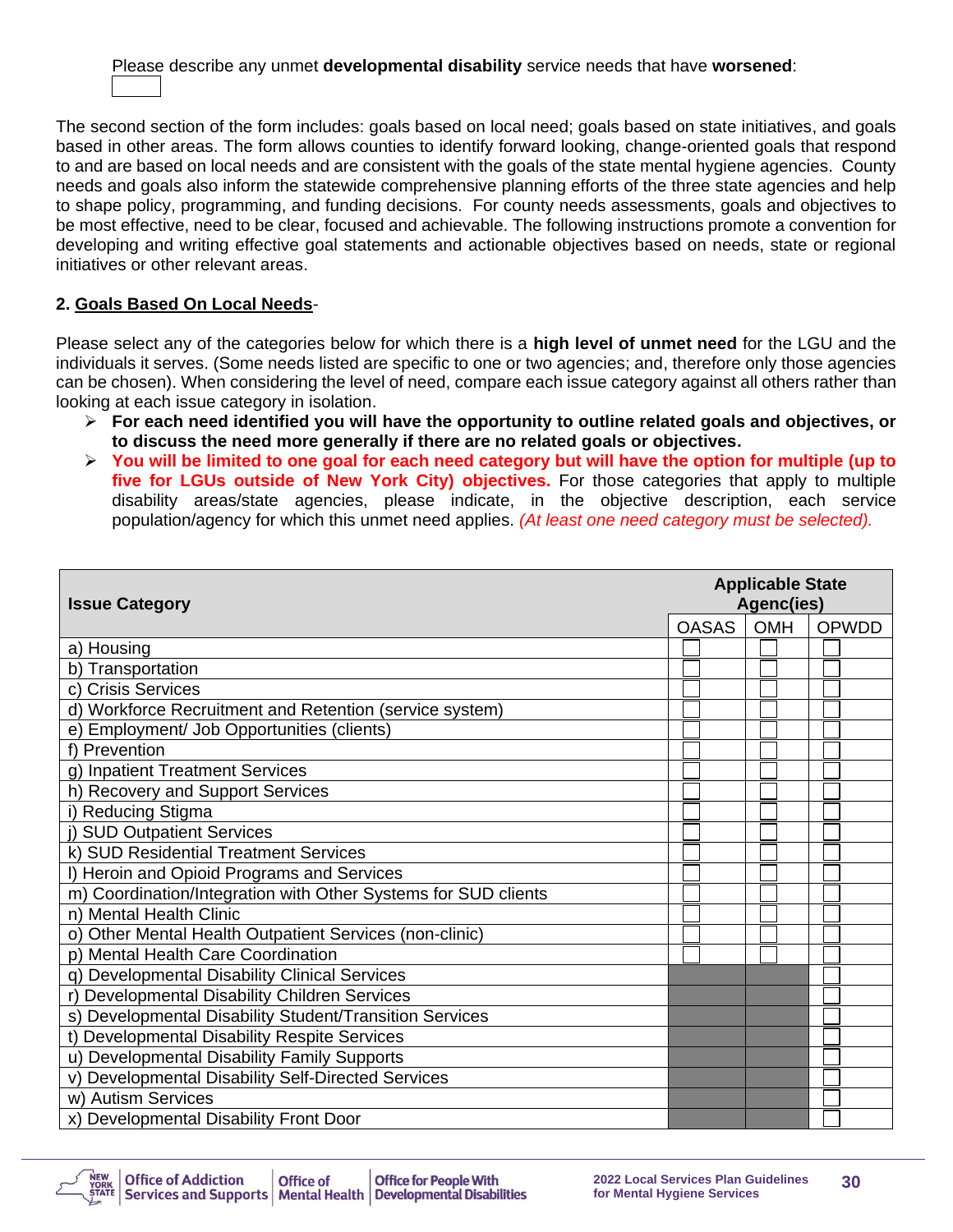| y) Developmental Disability Care Coordination        |  |  |
|------------------------------------------------------|--|--|
| z) Other Need 1 (Specify in Background Information)  |  |  |
| aa) Other Need 2 (Specify in Background Information) |  |  |
| ab) Problem Gambling                                 |  |  |
| ac) Adverse Childhood Experiences (ACEs)             |  |  |

(After a need issue category is selected, related follow-up questions will display below the table)

**Background Information** – (Required) The Background Information box is a free-text box for LGUs to provide any additional information or more details related to the need and the Goal, such as:

- Data sources used to identify need (e.g., hospital admission data),
- Assessment activities used to indicate need or formulate goal (e.g., community forum), and
- Narrative describing importance of goal.

This form will allow attachments, so in the Background Information box you could reference an attached document for more information.

#### **BACKGROUND INFORMATION:**

#### **[FOR EACH ISSUE CATEGORY CHECKED ABOVE] Do you have a Goal related to addressing this need?**  $O$ Yes  $O$ No

**Goal Statement** – The following section will prompt for a goal statement for each Issue Category indicated as high need. (*If you do NOT have a goal statement for the selected need category: Indicate No when prompted and enter MANDATORY explanation of challenges).* The Goal Statement should be a specific, clear, and succinct statement of a desired outcome. It should be focused on a change that is tangible, achievable and within the control of the LGU. Avoid vague statements that focus on "maintaining" or "continuing" activity that simply maintains the status quo. The following are examples of possible Goal Statements:

- Example #1: Increase access to affordable housing with support services for people with behavioral health disorders.
- Example #2: Build and strengthen connections between children's primary care and mental health provider systems.

#### **If "No", Please discuss any challenges that have precluded the development of a goal (e.g., external barriers): REQUIRED**

**If "Yes", state Goal:** 

**Change Over Past 12 Months** (Optional) - This optional, free-text box allows LGUs to describe any change in the need driving the goal or any progress made towards the goal in the last year. Where possible, include specific measurable accomplishments and milestones achieved. You may also want to identify barriers to achieving stated goals and objectives and describe the rationale for any changes made to the goal statement or associated strategies.

**CHANGE OVER PAST 12 MONTHS: Optional**

**Priority Goal?** - Not all goals are of equal value. When the state agencies analyze individual county goals, or objectives on a regional or statewide basis, there has to be a way to provide relative weight to them. After all goals and objectives have been entered onto the form and you are ready to certify the form for submission, you will need to indicate five priority goals. You do not have to rank priorities by disability. If the plan contains fewer than six goals, all goals will be priority. You will not be able to certify this form until you have indicated your five

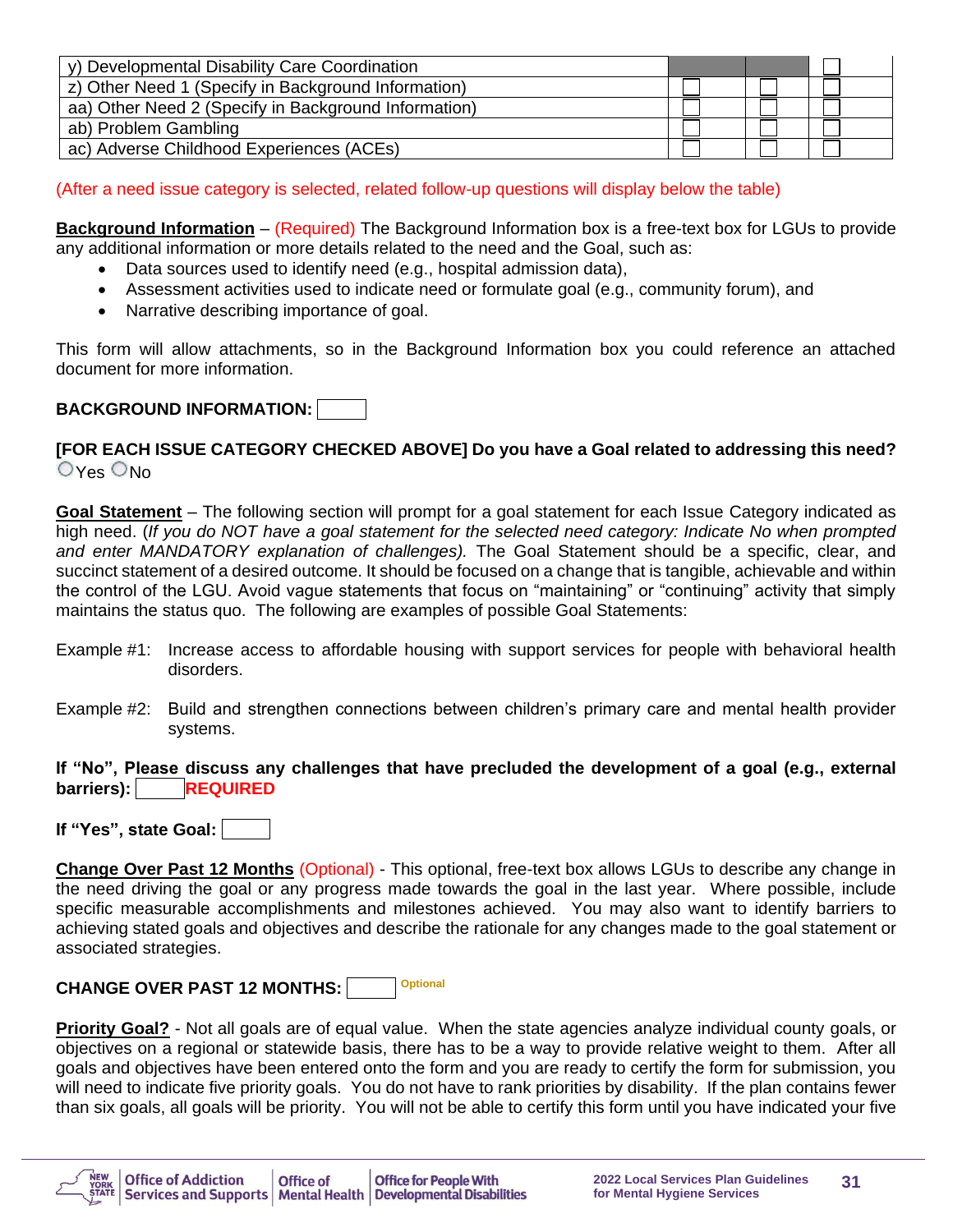priority goals. Please identify five goals from all goals listed in questions 2, 3, and 4 as "Priority Goals"- those goals which are the most significant in your county.

**PRIORITY GOAL? <sup>Only</sup> can select "Yes" for five goals**  $\bigcirc$  **Yes**  $\bigcirc$  **No** 

**Objective Statement** - Objective Statements should describe a shorter-term action the LGU will take to achieve the longer-term goal. Each goal should have at least one objective. You may have multiple objectives for each goal. The objective should identify the approach to be taken to help achieve the desired outcome. It answers the question, "How will the goal be achieved?"

Example #1: Reduce the number of people waiting for acceptance to supported housing by 25 percent in 2018

Example #2: School-based clinic satellites will be established in the three largest districts in the county.

**OBJECTIVE: At least one is required for each goal; add more as necessary**

#### **+ Add an additional objective**

**Applicable State Agency** – You will already have selected the applicable state agency when you select the need category for the linked goal. For *each objective* please indicate the state mental hygiene agency to which the objective pertains.

| <b>OASAS</b> |
|--------------|
| <b>OMH</b>   |
| OPWDD        |

--------------------------------------------------------------------------------------------------------------------------------------------------- Thank you for participating in the 2021 Mental Hygiene Local Services Planning Process by completing this survey. Any technical questions regarding the [County Planning System](https://cps.oasas.ny.gov/cps/) please contact the OASAS by email at [oasasplanning@oasas.ny.gov](mailto:oasasplanning@oasas.ny.gov).

#### (end of survey)

#### **Glossary of Terms Used on this Form**

#### Cross-Systems Need Definitions by Disability

For some definitions please refer directly to the linked content for explanations.

#### **Housing:**

- OASAS: OASAS-funded permanent supportive housing services that include one and two-bedroom apartments with support services necessary to assist families in gaining stability, daily life skills and marketable work skills, with supportive services to help families maintain physical and emotional health, assist with educational and employment opportunities, and sustain healthy relationships and quality of life. May also include non-OASAS funded short-term transitional housing options for individuals leaving substance use disorder treatment.
- OMH: Residential services are provided to maximize access to housing opportunities, particularly for persons with histories of repeated psychiatric hospitalizations, homelessness, involvement with the criminal justice system, and co-occurring substance abuse. They are also provided to persons leaving adult homes and to persons receiving court-ordered Assisted Outpatient Treatment. Residential services are also offered to children to provide short-term residential assessment, treatment, and aftercare planning.

Residential services include support programs (community residence single room occupancy (CR-SRO), support apartment, support congregate), treatment programs (community residence

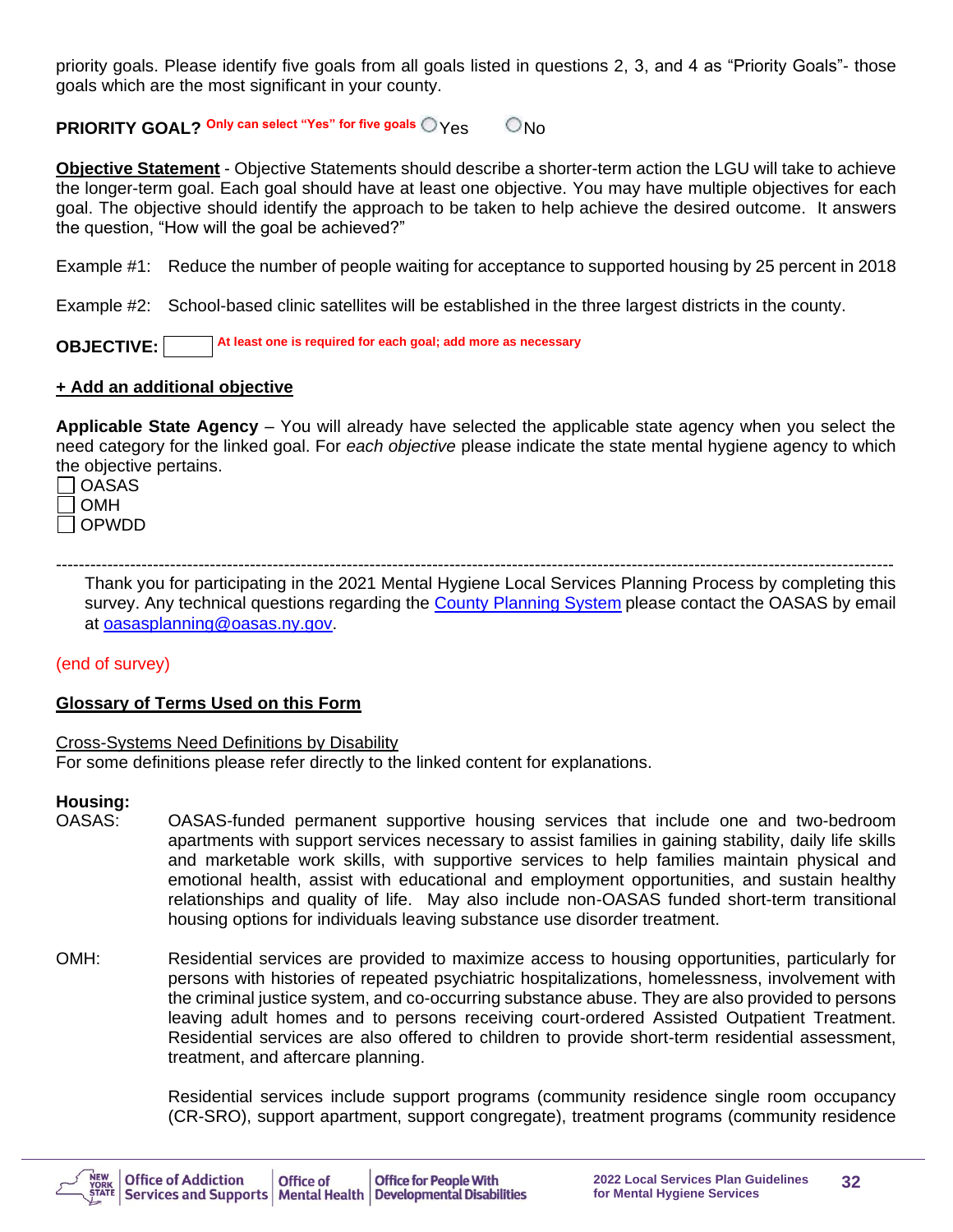for children and youth, treatment apartment, treatment congregate) and unlicensed housing (supported housing, supported/single room occupancy (SP-SRO)). Visit OMH's [Mental Health](https://my.omh.ny.gov/analytics/saw.dll?PortalPages&PortalPath=%2Fshared%2FMental%20Health%20Program%20Directory%2F_portal%2FMental%20Health%20Program%20Directory&nquser=BI_Guest&nqpassword=Public123#22)  [Program Directory](https://my.omh.ny.gov/analytics/saw.dll?PortalPages&PortalPath=%2Fshared%2FMental%20Health%20Program%20Directory%2F_portal%2FMental%20Health%20Program%20Directory&nquser=BI_Guest&nqpassword=Public123#22) for a full description of each housing type.

#### **Transportation:**

- OASAS: The ability of individuals involved in the substance use disorder service system to get to SUD treatment services, as well as other needed health care services, school, work, training, or other destinations necessary to support their treatment and recovery.
- OPWDD: The ability of individuals involved in the OPWDD service system to get to supports and services, as well as other needed health care services, school, work, training, or other destinations necessary to enjoying a full life.

#### **Crisis Services:**

- OASAS: OASAS-certified chemical dependence withdrawal and stabilization services (Part 816), including medically managed withdrawal, medically supervised withdrawal (inpatient or outpatient), and medically monitored withdrawal services. May also include non-OASAS certified hospital-based detoxification services.
- OMH: Residential and non-residential services to reduce acute symptoms and restore individuals to precrisis levels of functioning. These services include crisis intervention, crisis residence, crisis/respite beds, and Home-Based Crisis Intervention (HBCI). Visit OMH's [Mental Health](https://my.omh.ny.gov/analytics/saw.dll?PortalPages&PortalPath=%2Fshared%2FMental%20Health%20Program%20Directory%2F_portal%2FMental%20Health%20Program%20Directory&nquser=BI_Guest&nqpassword=Public123#22)  [Program Directory](https://my.omh.ny.gov/analytics/saw.dll?PortalPages&PortalPath=%2Fshared%2FMental%20Health%20Program%20Directory%2F_portal%2FMental%20Health%20Program%20Directory&nquser=BI_Guest&nqpassword=Public123#22) for a full description of each crisis service type.
- OPWDD: <http://www.opwdd.ny.gov/ny-start/home>

#### **Workforce Recruitment and Retention (service system):**

- OASAS: The ability of OASAS-certified and funded prevention and treatment programs to effectively provide high quality, qualified, trained, and culturally competent services to individuals suffering from a substance use disorder and their families. This does not refer to recruiting and retaining LGU staff or vocational services for clients.
- OMH: The ability of mental health programs to staff appropriately to offer high quality, culturally competent services that comply with regulatory and payment requirements.
- OPWDD: The ability of OPWDD and provider agencies to offer high quality, qualified, trained, and culturally competent services to individuals with developmental disabilities and their families.

#### **Employment/ Job Opportunities (clients):**

- OASAS: Vocational services and assistance available and accessible for substance use disorder treatment clients.
- OMH: Vocational services and integrated, competitive employment opportunities for individuals with mental illness.
- OPWDD: [http://www.opwdd.ny.gov/opwdd\\_services\\_supports/employment\\_for\\_people\\_with\\_disabilities](http://www.opwdd.ny.gov/opwdd_services_supports/employment_for_people_with_disabilities)

## **Prevention Services:**<br>OASAS: Can be

Can be either:

a) OASAS-funded primary prevention services, which may include service approaches such as: prevention education, environmental strategies, community capacity building, positive alternatives, and information awareness; or other prevention services such as prevention counseling and early intervention services; or

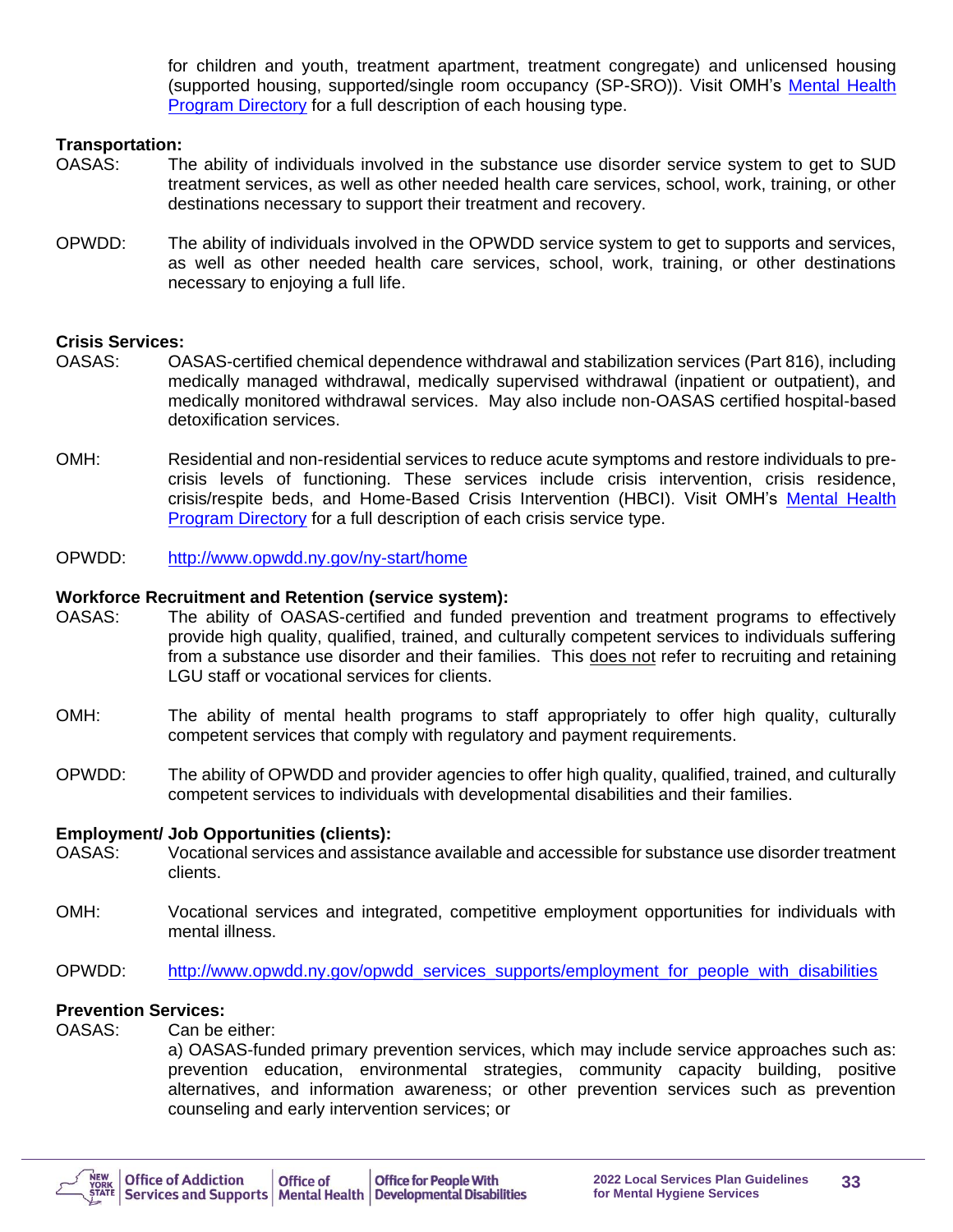b) A public health approach to preventing and reducing substance use and related consequences, as well as Mental, Emotional and Behavioral (MEB) disorders, which focuses on population-wide prevention of health problems and promotion of healthy living.

OMH: Primary, secondary, or tertiary prevention strategies; including but not limited to the interventions and strategies identified under the NYS Department of Health Prevention Agenda: [https://www.health.ny.gov/prevention/prevention\\_agenda/2013-2017/plan/mhsa/ebi/](https://www.health.ny.gov/prevention/prevention_agenda/2013-2017/plan/mhsa/ebi/)

#### **Inpatient Treatment Services:**

- OASAS: OASAS-certified chemical dependence inpatient rehabilitation services (Part 818) and chemical dependence residential rehabilitation services for youth (Part 817).
- OMH: Inpatient services provide stabilization and intensive treatment and rehabilitation with 24-hour care in a controlled environment. They are the programs of choice only when the required services and supports cannot be delivered in community settings. Inpatient service settings include State Psychiatric Centers (PCs), psychiatric unit(s) of general hospitals (Article 28 hospitals), private psychiatric hospitals (Article 31 hospitals), or residential treatment facilities (RTFs) for children and youth. Visit OMH's [Mental Health Program Directory](https://my.omh.ny.gov/analytics/saw.dll?PortalPages&PortalPath=%2Fshared%2FMental%20Health%20Program%20Directory%2F_portal%2FMental%20Health%20Program%20Directory&nquser=BI_Guest&nqpassword=Public123#22) for a full description of each inpatient service setting.

#### **Recovery and Support Services:**

- OASAS Services that help to support recovery from a substance use disorder that are not tied to housing and that are in addition to transportation. May include educational and vocational services, peer support services, and services provided by OASAS Recovery Centers or clubhouses.
- OMH: This category refers to recovery, recreation, self-help, advocacy, outreach, and general support services. This may include adult and children's behavioral health home and community based services.

#### **Reducing Stigma:**

- OASAS: Stigma refers to a cluster of negative attitudes and beliefs that motivate the general public to fear, reject, avoid, and discriminate against people with substance use disorders. Needs in this category include efforts to educate and raise awareness about addiction and to reduce the stigma associated with this disease.
- OMH: OMH recognizes that stigma has no place in our society today and that presenting the facts about mental illness can change attitudes. Needs in this category include conducting educational programs and services dedicated to eliminating the stigma attached to mental illness and reducing the fear and cultural obstructions that lead some people to hide their mental illness or avoid seeking help all together.
- **Other:** Any need not mentioned in the above categories.

#### SUD-Specific Need Definitions

**SUD Outpatient Treatment Services:** OASAS-certified treatment programs that provide outpatient services that assist individuals suffering from a substance use disorder and their family members and/or significant others (Part 822). May also provide outpatient rehabilitation services designed to assist individuals with more chronic conditions. May also include outpatient chemical dependence services for youth (Part 823).

**SUD Residential Treatment Services:** OASAS-certified treatment programs that provide 24/7 structured treatment/recovery services in a residential setting. Programs may provide residential stabilization, rehabilitation, and/or reintegration services in congregate or scatter-site settings (Part 820). May also include intensive residential rehabilitation, community residential, and supportive living services (Part 819).

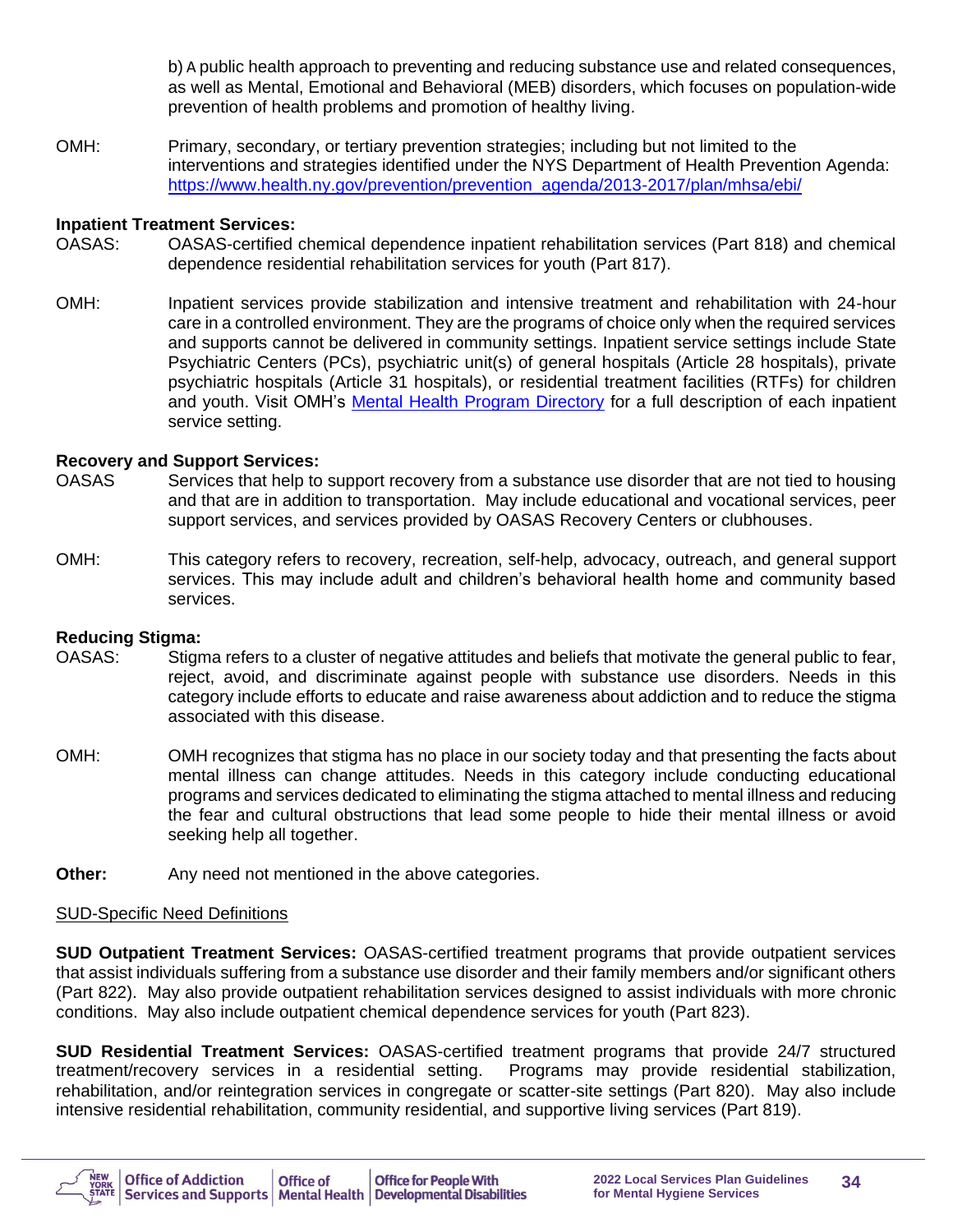**Heroin and Opioid Programs and Services:** Can refer specifically to a) OASAS-certified treatment programs that are approved to administer methadone or other approved medications to treat opioid dependency (OTP programs), including opioid detoxification, opioid medical maintenance, and opioid taper services; or more generally to b) any other needs related to the heroin and opioid crisis besides OTP services such as overdose prevention or community opioid abuse coalitions.

**Coordination/Integration with Other Systems for SUD clients**: The need to coordinate services with other systems that individuals with a substance use disorder may be involved with, including mental health, developmental disabilities, public health, social services, criminal justice, education, etc. Also refers to engagement in regional and statewide initiatives such as DSRIP, PPS, PHIP, Prevention Agenda, RPC, etc. In addition, can refer to coordination between SUD service providers.

**Problem Gambling:** Gambling behavior which causes disruptions in any major area of life: psychological, physical, social or vocational. The term "problem gambling" includes, but is not limited to, the condition known as "pathological" or "compulsive" gambling, a progressive addiction characterized by increasing preoccupation with gambling, a need to bet more money more frequently, restlessness or irritability when attempting to stop, "chasing" losses, and loss of control manifested by continuation of the gambling behavior in spite of mounting, serious, negative consequences (as defined by the National Council on Problem Gambling, [www.ncpgambling.org\)](http://www.ncpgambling.org/).

**Adverse Childhood Experiences (ACEs):** Stressful or traumatic events, including abuse and neglect. They may also include household dysfunction, such as witnessing domestic violence or growing up with family members who have substance use disorders. ACEs are strongly related to the development and prevalence of a wide range of health problems throughout a person's lifespan, including those associated with substance misuse.

#### Mental Health Services:

**Mental Health Clinic:** Clinic treatment programs provide treatment designed to minimize the symptoms and adverse effects of illness, maximize wellness, and promote recovery. Clinic treatment programs for adults provide the following services: outreach, initial assessment (including health screening), psychiatric assessment, crisis intervention, injectable psychotropic medication administration, psychotropic medication treatment, psychotherapy services, family/collateral psychotherapy, group psychotherapy, and complex care management. The following optional services may also be provided: developmental testing, psychological testing, health physicals, health monitoring, and psychiatric consultation.

Clinic treatment programs for children provide the following services: outreach, initial assessment (including health screening), psychiatric assessment, crisis intervention, psychotropic medication treatment, psychotherapy services, family/collateral psychotherapy, group psychotherapy, and complex care management. The following optional services may also be provided: developmental testing, psychological testing, health physicals, health monitoring, psychiatric consultation, and injectable psychotropic medication administration.

**Other Mental Health Outpatient Services (non-clinic):** Non-clinic outpatient services provide treatment and rehabilitation in settings such as partial hospital programs, day treatment, Assertive Community Treatment (ACT), and Personalized Recovery-Oriented Services (PROS). Visit OMH'[s Mental Health Program Directory](https://my.omh.ny.gov/analytics/saw.dll?PortalPages&PortalPath=%2Fshared%2FMental%20Health%20Program%20Directory%2F_portal%2FMental%20Health%20Program%20Directory&nquser=BI_Guest&nqpassword=Public123#22) for a full description of each outpatient service type.

**Mental Health Care Coordination:** Services include Health Home Care Management, Health Home Non-Medicaid Care Management and Non-Medicaid Care Coordination. Visit OMH's [Mental Health Program](https://my.omh.ny.gov/analytics/saw.dll?PortalPages&PortalPath=%2Fshared%2FMental%20Health%20Program%20Directory%2F_portal%2FMental%20Health%20Program%20Directory&nquser=BI_Guest&nqpassword=Public123#22)  [Directory](https://my.omh.ny.gov/analytics/saw.dll?PortalPages&PortalPath=%2Fshared%2FMental%20Health%20Program%20Directory%2F_portal%2FMental%20Health%20Program%20Directory&nquser=BI_Guest&nqpassword=Public123#22) for a full description of each care coordination type.

#### Developmental Disability Services:

For some definitions please refer directly to the linked content for explanations.

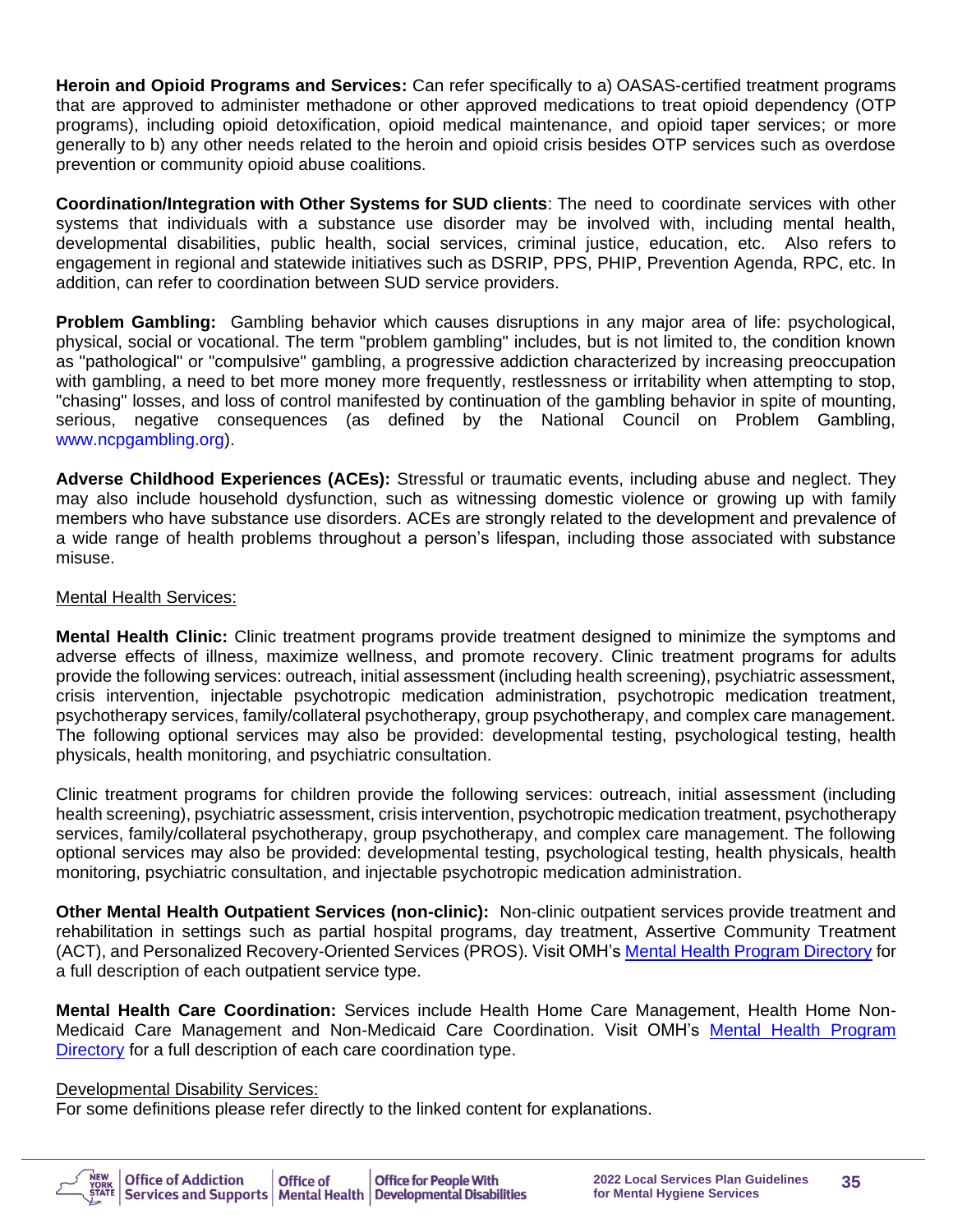#### **Developmental Disability Clinical Services:**

[http://www.opwdd.ny.gov/opwdd\\_resources/information\\_for\\_clinicians](http://www.opwdd.ny.gov/opwdd_resources/information_for_clinicians)

#### **Developmental Disability Children Services:** [http://www.opwdd.ny.gov/opwdd\\_services\\_supports/children](http://www.opwdd.ny.gov/opwdd_services_supports/children)

#### **Developmental Disability Student/Transition Services:**

[http://www.opwdd.ny.gov/opwdd\\_services\\_supports/children/transition-students-developmental-disabilities](http://www.opwdd.ny.gov/opwdd_services_supports/children/transition-students-developmental-disabilities)

#### **Developmental Disability Respite Services:**

h[ttp://www.opwdd.ny.gov/opwdd\\_services\\_supports/supports\\_for\\_independent\\_and\\_family\\_living/respite\\_servi](http://www.opwdd.ny.gov/opwdd_services_supports/supports_for_independent_and_family_living/respite_services) [ces](http://www.opwdd.ny.gov/opwdd_services_supports/supports_for_independent_and_family_living/respite_services)

#### **Developmental Disability Family Supports:**

[http://www.opwdd.ny.gov/opwdd\\_services\\_supports/supports\\_for\\_independent\\_and\\_family\\_living](http://www.opwdd.ny.gov/opwdd_services_supports/supports_for_independent_and_family_living)

#### **Developmental Disability Self-Directed Services:** <http://www.opwdd.ny.gov/selfdirection>

**Autism Services:** [http://www.opwdd.ny.gov/opwdd\\_community\\_connections/autism\\_platform](http://www.opwdd.ny.gov/opwdd_community_connections/autism_platform)

#### **Developmental Disability Care Coordination:**

[http://www.opwdd.ny.gov/opwdd\\_services\\_supports/service\\_coordination](http://www.opwdd.ny.gov/opwdd_services_supports/service_coordination)

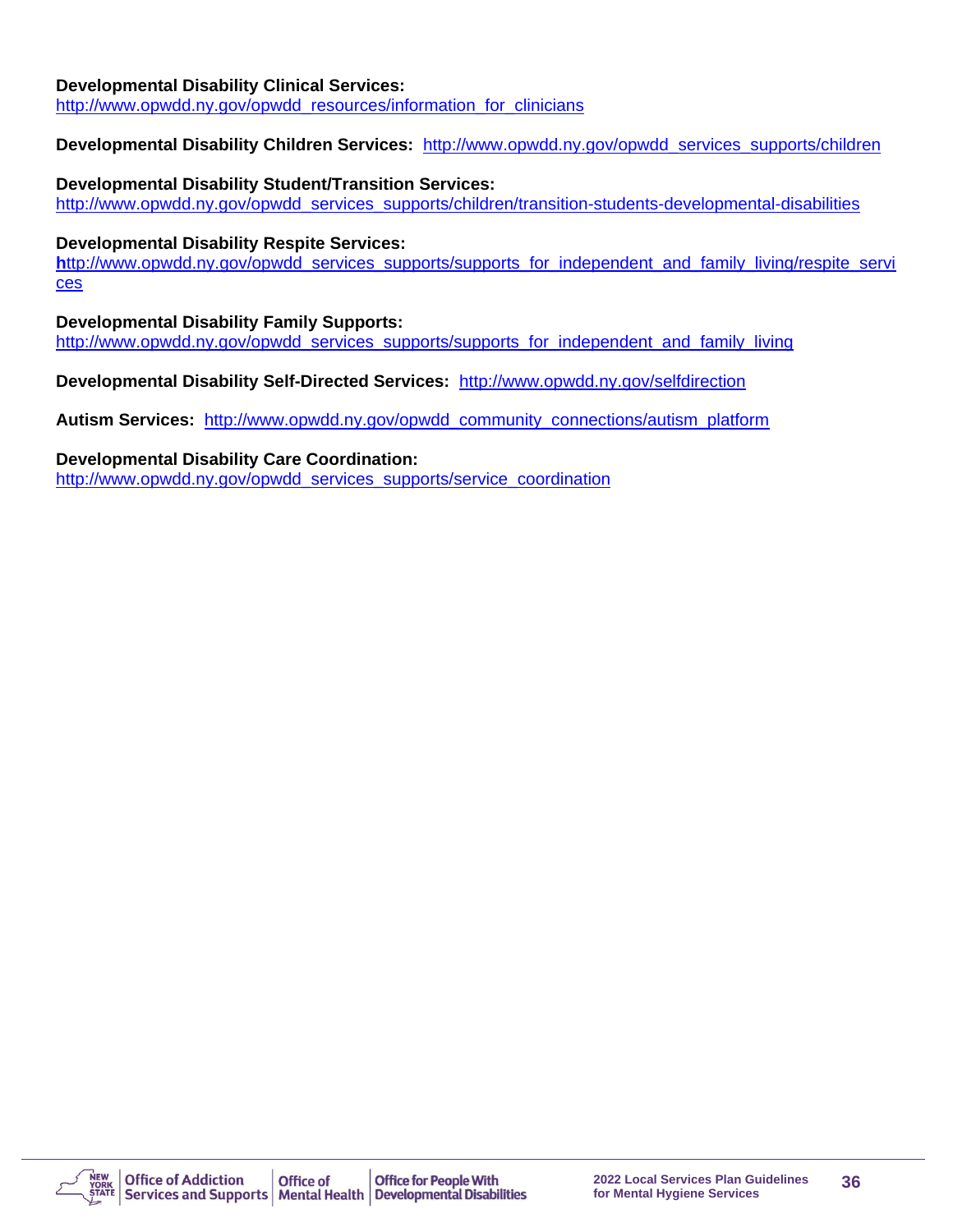## **B. COVID-19 Pandemic Effects on Mental Hygiene Services Delivery System Survey**

#### *Instructions*

Mental Hygiene service delivery for Plan Years 2021 and 2022 has been affected by the COVID-19 pandemic. The State Mental Hygiene agencies (OASAS, OMH, OPWDD) are using this Local Services Planning Form to collect vital information from Local Government Units (LGUs) about the challenges of providing services to the Mental Health, Substance Use Disorder, and Developmental Disability populations during the COVID-19 pandemic.

#### **SECTION I: OVERALL MENTAL HYGIENE NEEDS RELATED TO COVID-19**

#### **1. COVID-19 Needs Assessment by Population (Required)**

Please explain why or how the overall needs have changed due to the COVID-19 pandemic and the results from those changes. The first question asks about cross-system needs and the questions that follow ask about each mental hygiene system individually.

d. Evaluate your local mental hygiene service system's (i.e., mental health, substance use disorder and problem gambling, and developmental disability populations) performance during the COVID-19 pandemic:

Please specifically note,

- Any **cross-system** issues that affect more than one population;
- Any performance issues related to specific racial/ethnic groups;
- Any differences between adult services and children's services;
- Actions being taken to develop best practices in the future.
- e. Indicate how your **mental health service providers** have performed during the pandemic:
- f. Indicate how your **addiction needs and services**, overall, have been affected by the COVID-19 pandemic:
- g. Indicate how the needs of the **developmentally disabled population**, overall, have been affected by the COVID-19 pandemic:

## **SECTION II: SYSTEM-SPECIFIC QUESTIONS**

#### **OMH Questions**-

- **1. OMH Service Access during COVID**
	- **a. Since March 1, 2020, how would you describe DEMAND for mental health services in each of the following program categories?**

**i. INPATIENT (State PC, Article 28/31 Inpatient, Residential Treatment Facilities)**  $\bigcirc$  Increased  $\bigcirc$  No Change  $\bigcirc$  Decreased  $\bigcirc$  Don't Know

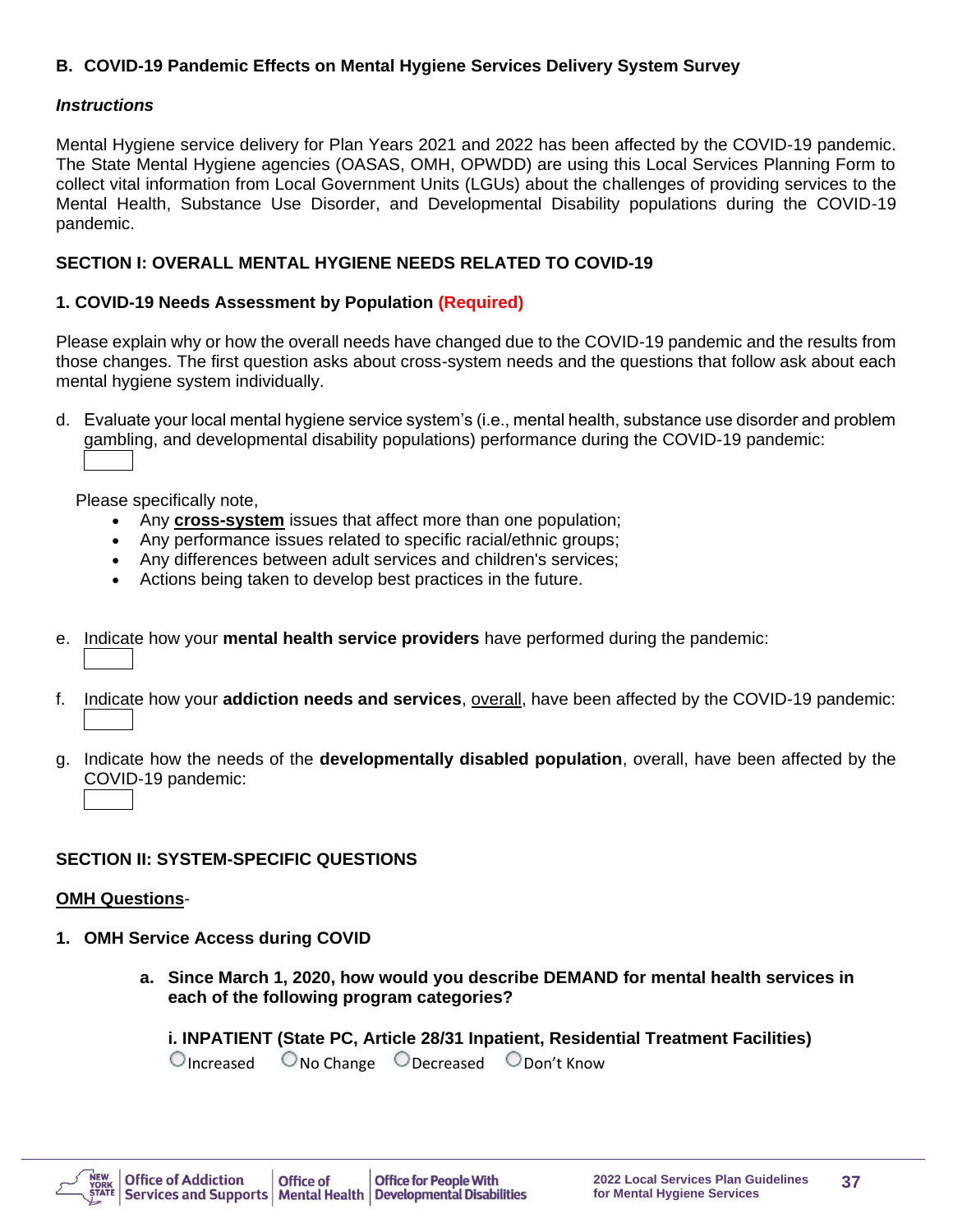|                  | ii .OUTPATIENT (Clinic, ACT, Day Treatment, PROS, Continuing Day Treatment, Partial |  |  |
|------------------|-------------------------------------------------------------------------------------|--|--|
| Hospitalization) |                                                                                     |  |  |

Increased No Change Decreased Don't Know

#### **iii. RESIDENTIAL (Support, Treatment, Unlicensed Housing)**

Increased No Change Decreased Don't Know

**iv. EMERGENCY (Comprehensive Psychiatric Emergency Programs, Crisis Programs)**  Increased No Change Decreased Don't Know

**v. SUPPORT (Care Coordination, Education, Forensic, General, Self-Help, Vocational)** Increased No Change Decreased Don't Know

vi. If you would like to add any detail about your responses above, please do so in the space below:

**b. Since March 1, 2020, how would you describe ACCESS to mental health services in each of the following program categories?**

**i. INPATIENT (State PC, Article 28/31 Inpatient, Residential Treatment Facilities)**  $\bigcirc$  Increased  $\bigcirc$  No Change  $\bigcirc$  Decreased  $\bigcirc$  Don't Know

**ii. OUTPATIENT (Clinic, ACT, Day Treatment, PROS, Continuing Day Treatment, Partial Hospitalization)**

Increased No Change Decreased Don't Know

## **iii. RESIDENTIAL (Support, Treatment, Unlicensed Housing)**

 $\bigcirc$  Increased  $\bigcirc$  No Change  $\bigcirc$  Decreased  $\bigcirc$  Don't Know

|  | iv. EMERGENCY (Comprehensive Psychiatric Emergency Programs, Crisis Programs)        |  |
|--|--------------------------------------------------------------------------------------|--|
|  | $\bigcirc$ Increased $\bigcirc$ No Change $\bigcirc$ Decreased $\bigcirc$ Don't Know |  |

|                                                 |  | v. SUPPORT (Care Coordination, Education, Forensic, General, Self-Help, Vocational) |  |
|-------------------------------------------------|--|-------------------------------------------------------------------------------------|--|
| O Increased ONo Change O Decreased O Don't Know |  |                                                                                     |  |

**vi. If you would like to add any detail about your responses above, please do so in the space below:**

**2. Capacity Changes during COVID**

**Since March 1, 2020, please describe capacity changes within each of the following program categories i. INPATIENT (State PC, Article 28/31 Inpatient, Residential Treatment Facilities)**

Increased No Change Decreased Don't Know

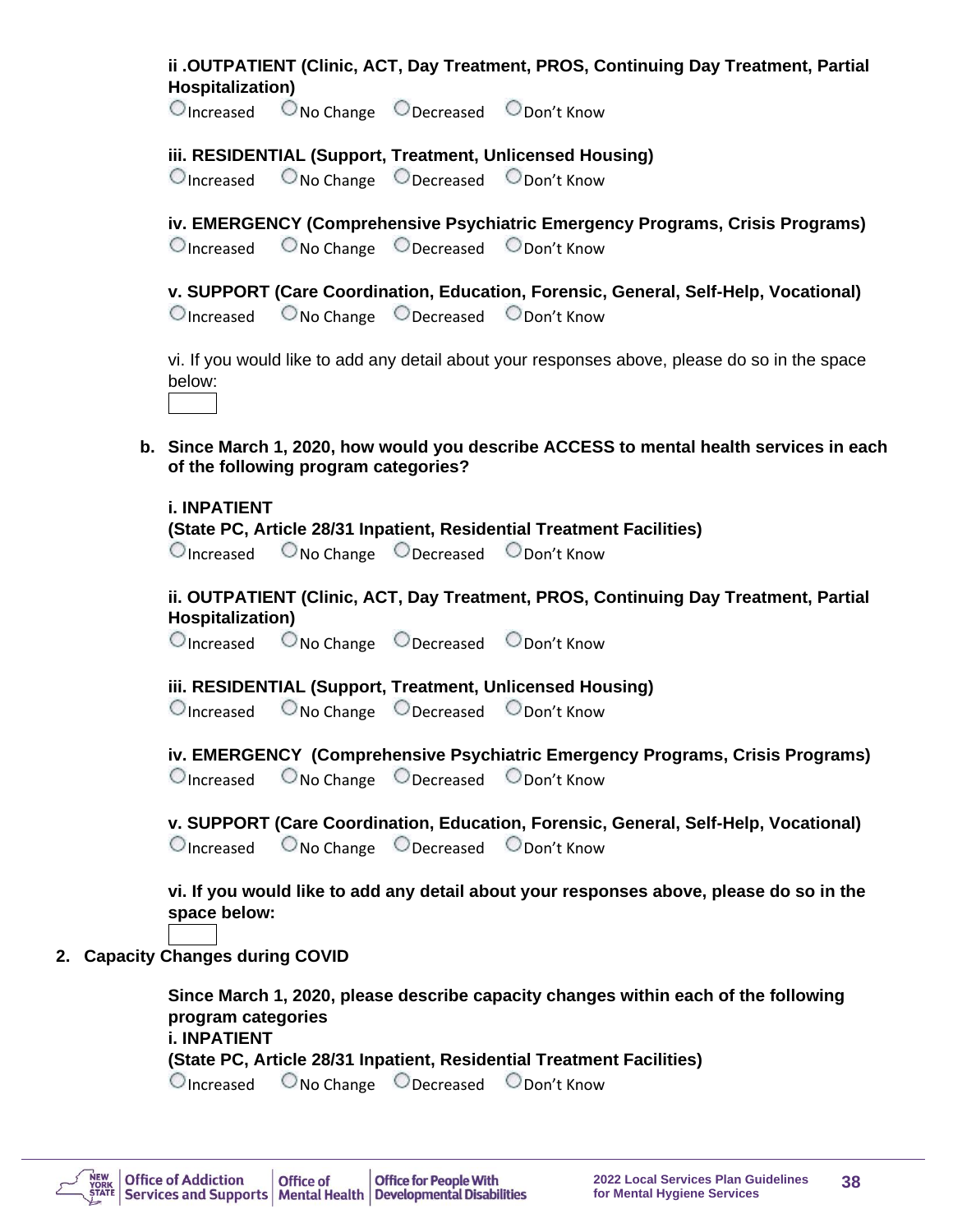| Hospitalization)     |                                                                                                                 | ii. OUTPATIENT (Clinic, ACT, Day Treatment, PROS, Continuing Day Treatment, Partial                                                                                             |
|----------------------|-----------------------------------------------------------------------------------------------------------------|---------------------------------------------------------------------------------------------------------------------------------------------------------------------------------|
| $\bigcirc$ Increased |                                                                                                                 | $\bigcirc$ No Change $\bigcirc$ Decreased $\bigcirc$ Don't Know                                                                                                                 |
| $\bigcirc$ Increased |                                                                                                                 | iii. RESIDENTIAL (Support, Treatment, Unlicensed Housing)<br>$\bigcirc$ No Change $\bigcirc$ Decreased $\bigcirc$ Don't Know                                                    |
| $\bigcirc$ Increased |                                                                                                                 | iv. EMERGENCY (Comprehensive Psychiatric Emergency Programs, Crisis Programs)<br>$\bigcirc$ No Change $\bigcirc$ Decreased $\bigcirc$ Don't Know                                |
| $\bigcirc$ Increased |                                                                                                                 | v. SUPPORT (Care Coordination, Education, Forensic, General, Self-Help, Vocational)<br>ONo Change ODecreased ODon't Know                                                        |
|                      | <b>County Adaptations/Efficiencies/Post-COVID Reorganizations</b><br>may be continued? If yes, please describe. | a. During COVID-19, apart from telehealth, did your county or mental health providers<br>within your county develop any innovative services or methods of program delivery that |
| No                   | Yes (please describe)                                                                                           |                                                                                                                                                                                 |
| No                   | Yes (please describe)                                                                                           | b. During COVID-19, did any mental health providers within your county form any<br>partnerships with other providers that may be continued? If yes, please describe.            |
|                      | 4. Disaster and Continuity of Operations Planning                                                               |                                                                                                                                                                                 |

**a. How many mental health providers within your county implemented existing disaster plans? \_\_**

If you would like to add any detail about your responses above, please do so in the space below:

**b. During COVID-19, how many mental health providers within your county did not implement existing disaster plans? \_\_**

If you would like to add any detail about your responses above, please do so in the space below:

**c. Did your county LGU or Office of Emergency Management (OEM) assist any mental health providers in the development or revision of disaster plans?** O LGU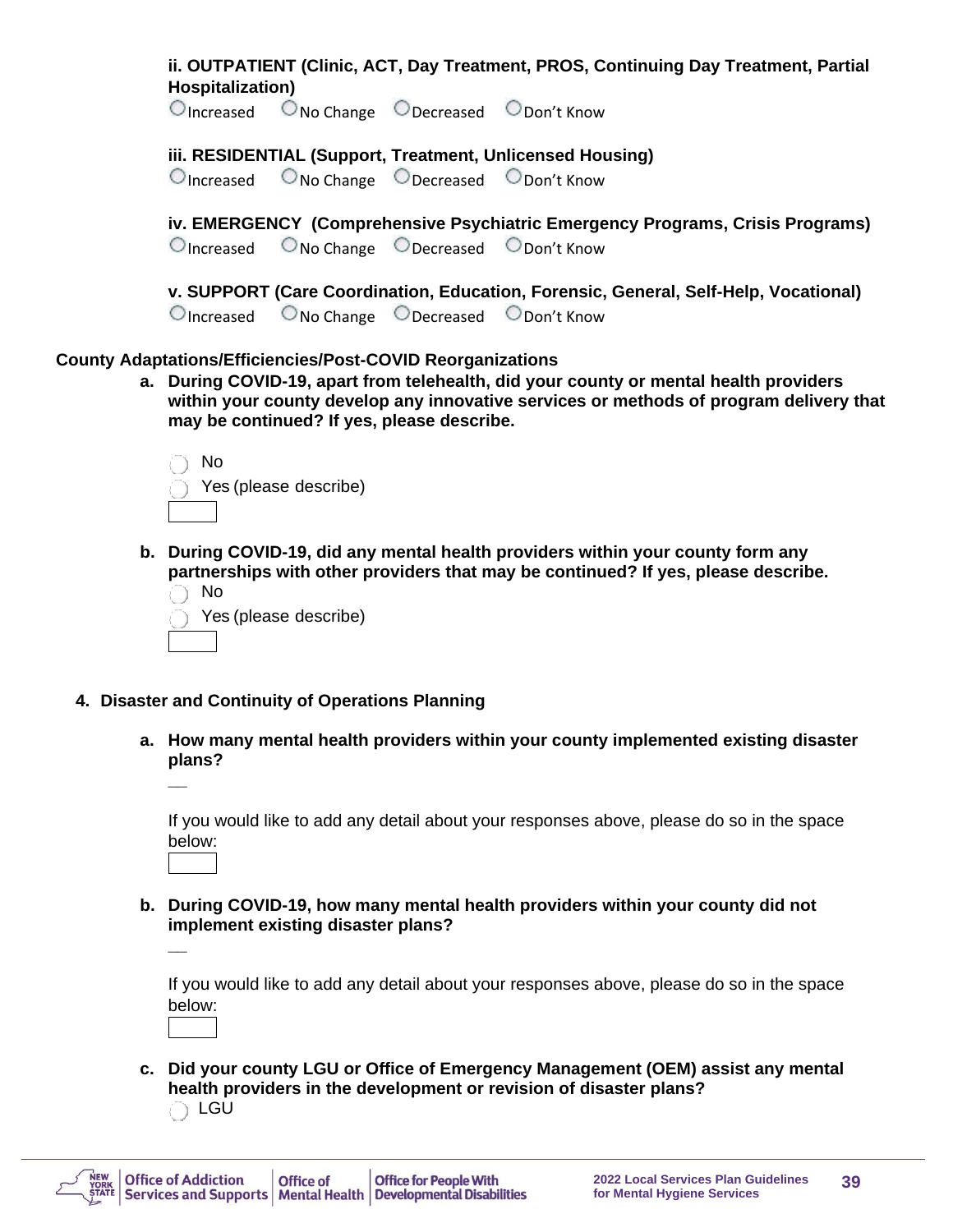

If you would like to add any detail about your responses above, please do so in the space below:

**d. Does your county LGU have a plan for ensuring that provider continuity of operations plans are developed and maintained?**

No

Yes

If you would like to add any detail about your responses above, please do so in the space below:



**e. Does your county LGU have a responsibility for directly providing mental health services as part of the county's comprehensive emergency management plan?**

 No Yes

If you would like to add any detail about your responses above, please do so in the space below:

- **f. Is your county LGU engaged with the Regional Health Preparedness Coalition?**
	- No
	- Yes

If you would like to add any detail about your responses above, please do so in the space below:

#### **OASAS Questions**-

#### **1. OASAS Service Access during COVID**

**a. How has COVID-19 affected the delivery of and demand for addiction prevention services in your county?**

Increased No Change Decreased Don't Know

If you would like to add any detail about your responses above, please do so in the space below:

**b. How has COVID-19 affected the delivery of and demand for addiction treatment services in your county?**

 $\bigcirc$  Increased  $\bigcirc$  No Change  $\bigcirc$  Decreased  $\bigcirc$  Don't Know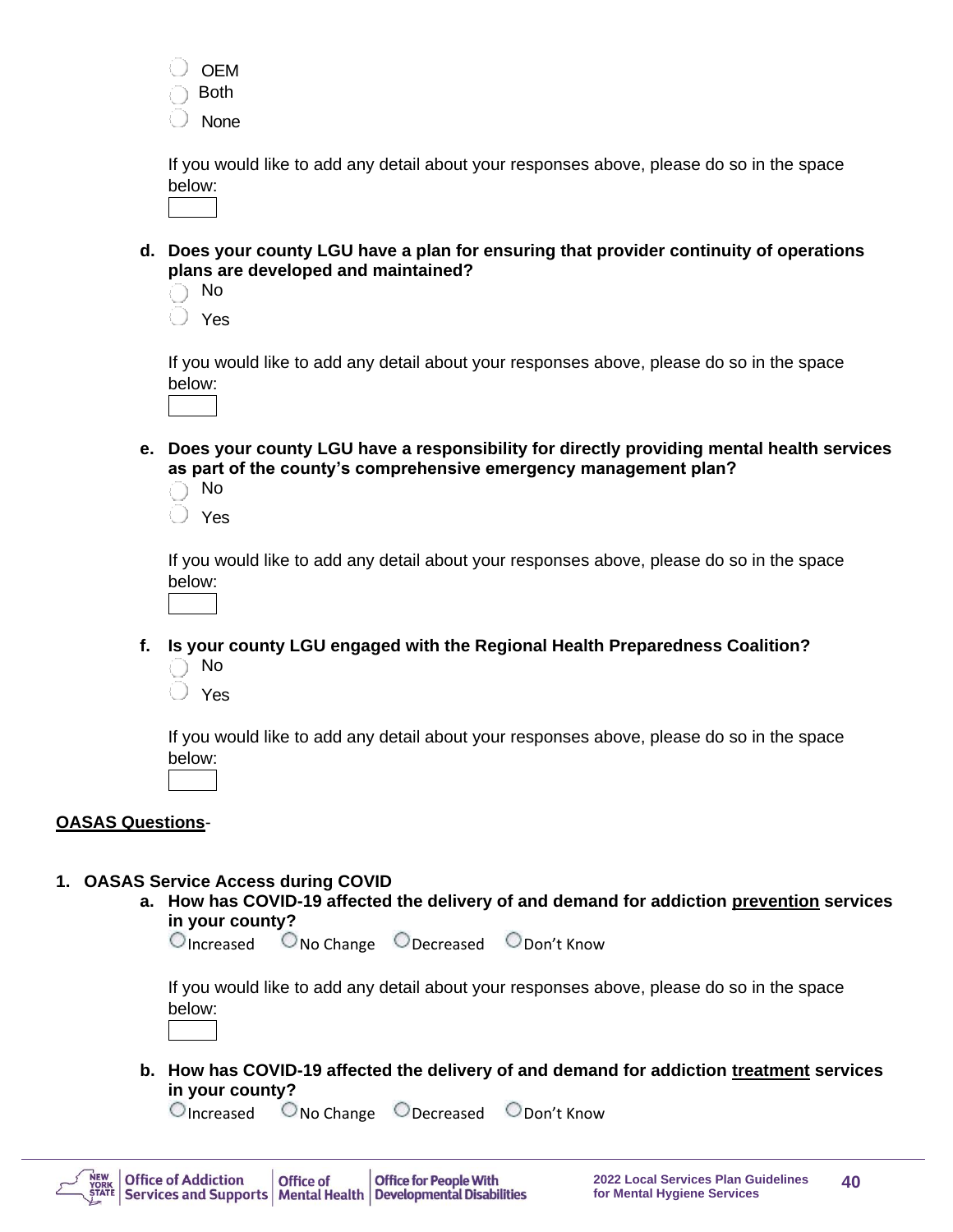If you would like to add any detail about your responses above, please do so in the space below:

**c. How has COVID-19 affected the delivery of and demand for addiction recovery services in your county?**

Increased No Change Decreased Don't Know

If you would like to add any detail about your responses above, please do so in the space below:

- 
- **d. How has COVID-19 affected the delivery of and demand for problem gambling treatment services in your county?**

 $\bigcirc$  Increased  $\bigcirc$  No Change  $\bigcirc$  Decreased  $\bigcirc$  Don't Know

If you would like to add any detail about your responses above, please do so in the space below:

- **2. County Adaptations/Efficiencies/Post-COVID Reorganizations**
	- **a. During COVID-19, apart from telehealth, did your county or addiction service providers within your county develop any innovative services or methods of program delivery that may be continued? If yes, please describe.**



- **b. During COVID-19, did any addiction service providers within your county form any partnerships with other providers that may be continued? If yes, please describe.** 
	- No
	- Yes (please describe)

#### **OPWDD Questions**-

**1. Has your county conducted analysis on the impact of COVID related to IDD services/OPWDD service system? If so, please explain.**



**2. What are the greatest challenges your county will be facing over the next 12 months related to IDD services?** 

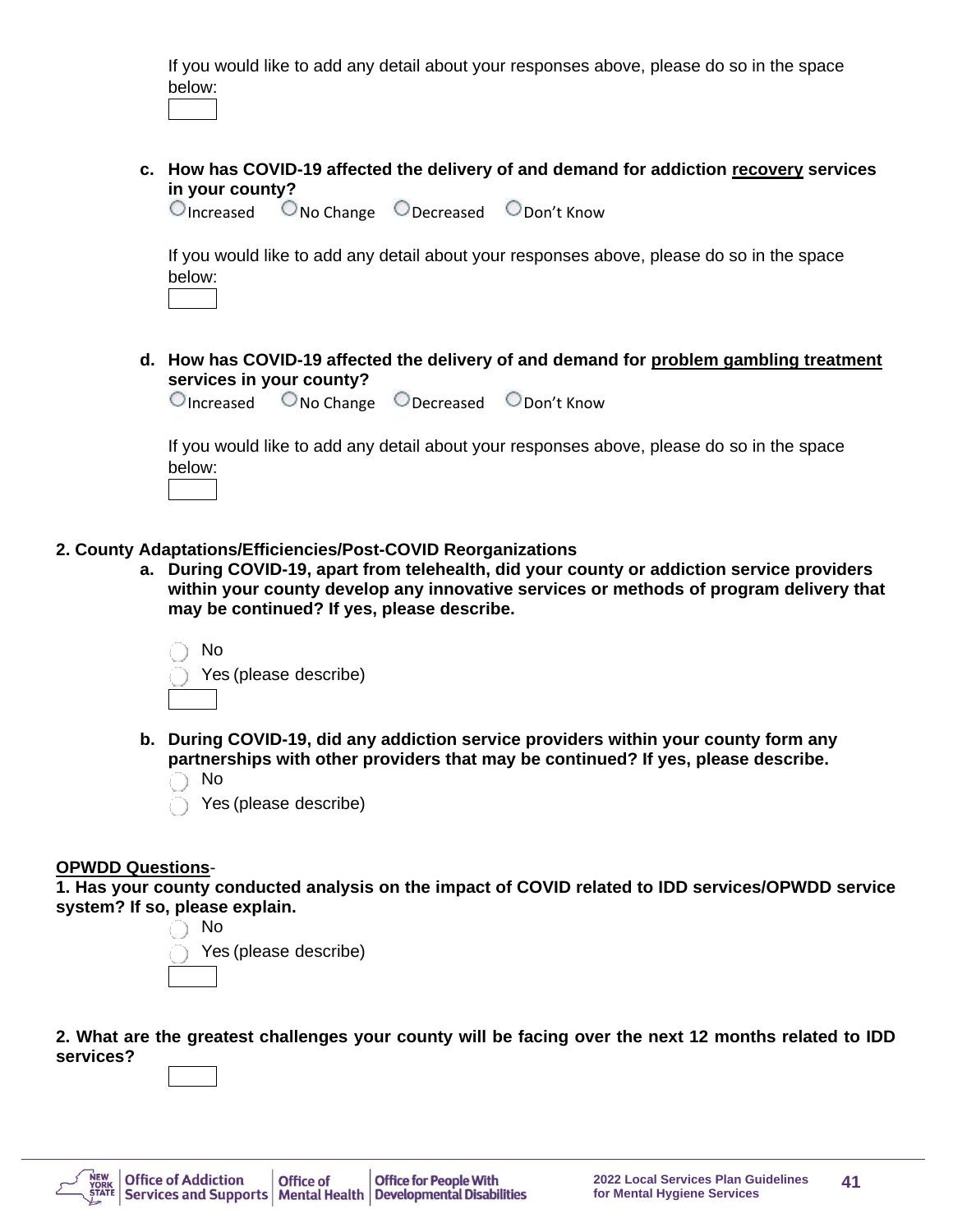**3. Is there data that would be helpful for OPWDD to provide to better inform the local planning process? Please list by order of priority/importance.**

#### **Final Question**-

**1. Please use the optional space below to describe anything else related to the effects of COVID-19 on Mental Hygiene service delivery that you were not able to address in the previous questions.**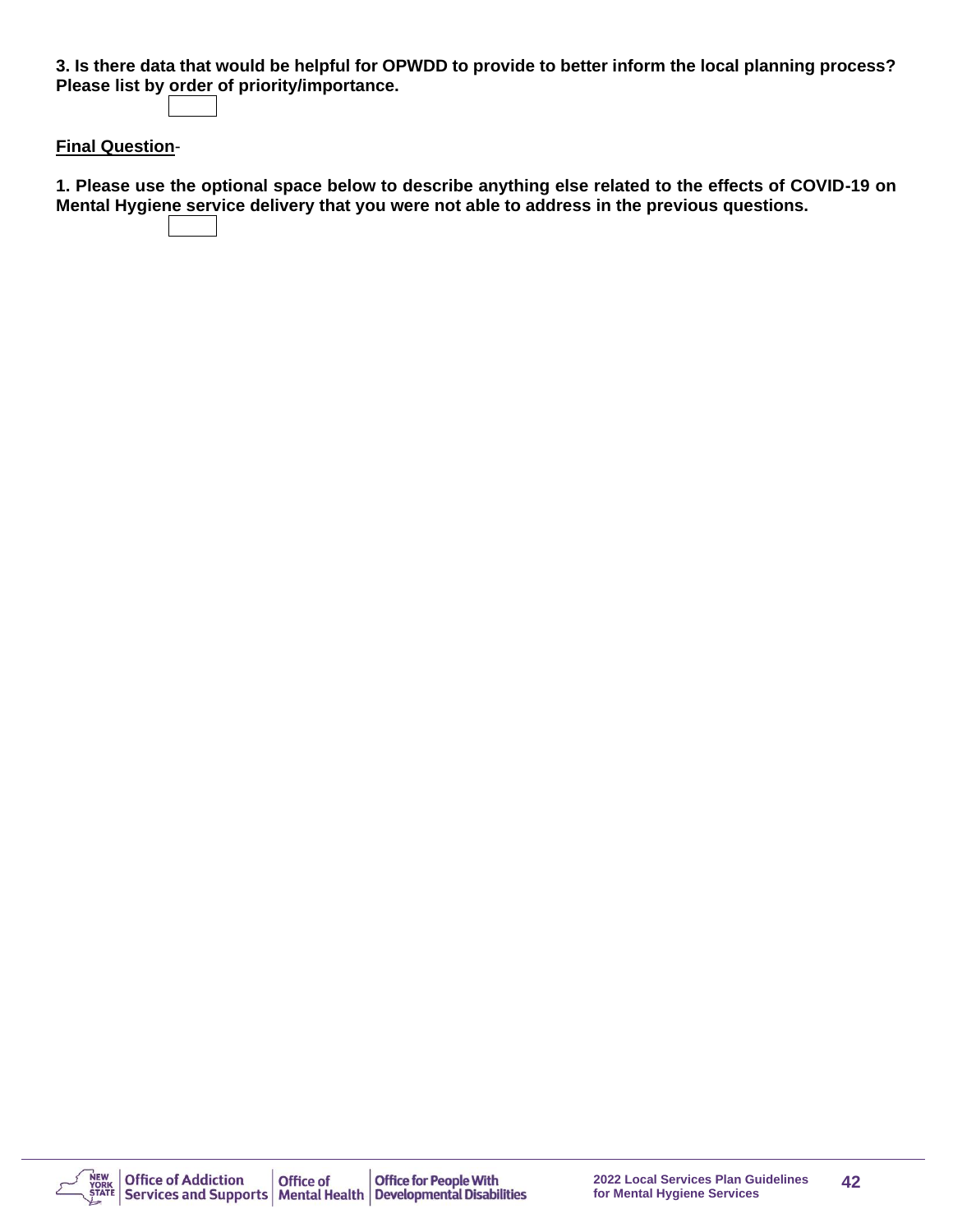#### **C. 2021 Office of Mental Health County Suicide Prevention Planning Survey**

#### **County Suicide Prevention Planning Survey Guidance And Designation\* Criteria**

#### **Overview of \****Community United for Suicide Prevention* **Designation**

**Problem Statement:** Suicide is a major public health problem in the United States, including in New York State where approximately 1700 individuals die each year. It is the second leading cause of death for New Yorkers ages 15 to 34; and 11<sup>th</sup> overall [\[https://wonder.cdc.gov/\]](https://wonder.cdc.gov/). Each year, more New Yorkers die by suicide than in motor vehicle accidents or homicides. Despite prevention efforts, the suicide rate in NYS has stubbornly increased by 25% over the last two decades. Suicide is a complex, multifaceted phenomenon. No one solution will "bend the curve", but with a coordinated community response, preventing suicide is possible.

**Background:** In November 2017, Governor Cuomo launched a suicide prevention task force to address the growing public health problem of suicide. The Task Force issued recommendations in a report on April 22, 2019 [\[https://omh.ny.gov/omhweb/resources/publications/suicide-prevention-task-force](https://omh.ny.gov/omhweb/resources/publications/suicide-prevention-task-force-report.pdf)[report.pdf\]](https://omh.ny.gov/omhweb/resources/publications/suicide-prevention-task-force-report.pdf) called "Communities United for a Suicide Free New York."

**Plan:** In order to materially support implementation of recommendations contained in the Task Force report, The Office of Mental Health (OMH) with input from the Department of Health (DOH) and other partners, created a Designation Tool to provide guidance and coordination to county-level suicide prevention efforts. The Designation Tool has 3 domains:

- $\triangleright$  The development and strengthening of best practice public health suicide prevention approaches across the lifespan
- ➢ The integration of suicide prevention into local health and behavioral healthcare systems
- ➢ Active use of surveillance and quality improvement data to both inform efforts and evaluate progress and outcomes

Counties who demonstrate substantial activity in the 3 domains, along with attention to addressing disparities in risk and the unique cultural needs within each community, will meet criteria for receiving a *"Community United for Suicide Prevention"* designation from New York State. Those counties will be awarded the designation and receive recognition as a part of Suicide Prevention Month.

**Additional guidance to inform the completion of this survey and additional resources for the development of a county-level suicide prevention framework can be found at the Suicide Prevention Center of New York's website at [https://www.preventsuicideny.org/designation-tool/](https://www.preventsuicideny.org/designation-tool-for-communities-united-to-prevent-suicide/)**

Community Prevention Approach<sup>1</sup>: Counties follow a public health approach to coalition building, generating public awareness, implementing prevention strategies, and tracking progress across the lifespan.

- 1. Evidence-informed interventions are being used and are appropriate to ages and populations.**<sup>2</sup>**
	- a. The coalition has established a process to examine local needs including data on suicide attempts and mortality, community risk (e.g., substance use), and protective factors, to develop prevention priorities.
	- b. In selecting interventions for broad population groups (i.e., universal) or targeted highrisk groups, the coalition uses a process to identify effective programs and strategies to implement.

<sup>&</sup>lt;sup>2</sup> See examples of interventions identified in the New York State Prevention Agenda[: https://www.health.ny.gov/prevention/prevention\\_agenda/2019-](https://www.health.ny.gov/prevention/prevention_agenda/2019-2024/docs/ship/wb.pdf) [2024/docs/ship/wb.pdf](https://www.health.ny.gov/prevention/prevention_agenda/2019-2024/docs/ship/wb.pdf)



<sup>&</sup>lt;sup>1</sup> Although the term public health approach may at times be used interchangeably, this domain is entitled "community" instead of "public health" to avoid the connotation of government only led interventions when referring to non-clinical community level interventions.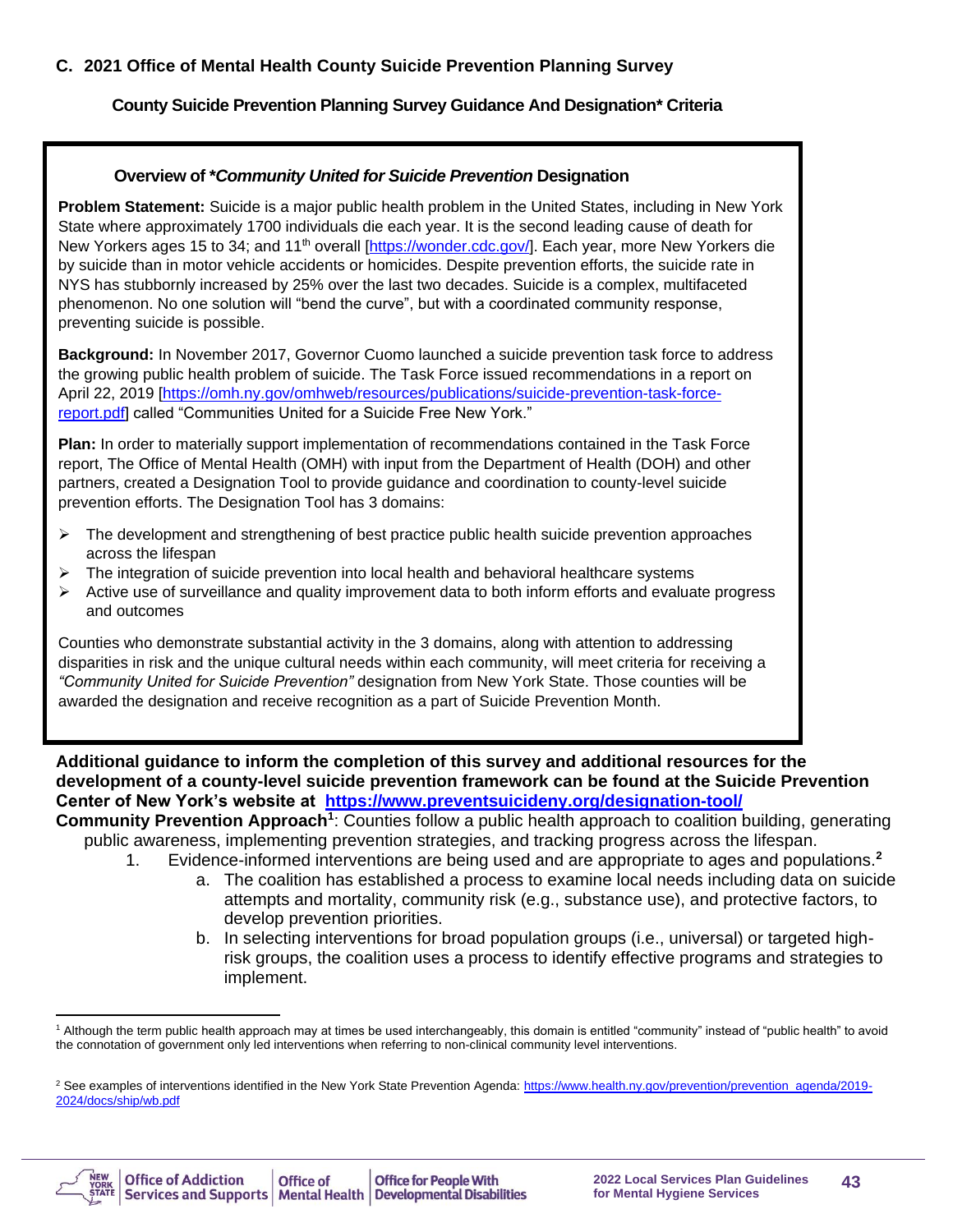- c. Interventions for individuals already at risk could include programs such as means safety and identifying people at risk early through screening in non-healthcare spaces. <sup>3</sup>
- d. Population oriented programs could include programs to strengthen well established protective factors (e.g., social connectedness) or to reduce risk factors for suicide (e.g., evidence-informed interventions to reduce substance use or preventing and mitigating Adverse Childhood Experiences (ACESs) in broad community groups).
- 2. A formal public commitment is obtained from county leadership in the form of a resolution by the county legislature or community services board to promote and support suicide prevention strategies in all three domains (Public Health, Zero Suicide, and Data).
- 3. There is the existence of a lead entity or coalition that has primary responsibility for suicide prevention efforts in the county and/or region.
- 4. Coalition membership reflects the diversity of the community at large, in demographics and organizational representation.
	- a. Membership should include a minimum of representation from: mental health, public health, health system/provider group, and people with lived experience (loss survivors and/or attempt survivors). Efforts should also be made to include additional partners such as: substance use disorder treatment provider(s), law enforcement, department of social services, veteran agencies, school districts, colleges, the coroner/medical examiner office, and the business community.
	- b. The coalition includes a diverse representation of members from your target population throughout suicide prevention planning, implementation, and evaluation processes.
	- c. Strategies are utilized to effectively reduce disparities.
		- i. Available data on suicide risk and high-risk groups is used to include formal and/or informal institutions representing the diversity of the community. Community leaders - from churches, senior centers (area agencies on aging), and youth organizations, among others - are involved in and/or supporting coalition efforts.
		- ii. Creation of an open dialogue with group members to allow cultural considerations to be communicated, such as preferences regarding personal space, geography, familiarity, and terminology (i.e., culturally appropriate terminology).
		- iii. Group members are provided with materials on coalitions, group facilitation, and engagement of all groups.
- 5. School and university partnerships and presentations exist.
- 6. There is existence of media collaboration and public relations efforts to increase awareness. Some examples include (but are not limited to) the following:
	- a. Dissemination of best practices guidelines on safe reporting could be accomplished in the following ways:
		- i. Invite media organizations to a coalition/leadership meeting during suicide
			- prevention month for a refresher on media best practices
		- ii. Send toolkits to local tv stations and papers
	- b. Efforts to raise awareness through the promotion of American Foundation for Suicide Prevention (AFSP) or other independent walks or events
- 7. There is evidence of an effort to research and understand the cultural context of the community and needs of residents in the implementation and assessment of the following:
	- a. Public health interventions
	- b. Efforts to combat social isolation and hopelessness
	- c. Identification of intersects for suicide prevention activities and points of crisis for specific populations

<sup>&</sup>lt;sup>3</sup> Screening in non-healthcare spaces to identify at risk groups and connect them to supports: Youth (schools, youth criminal justice), Adults (Courts, settings indicating financial distress)

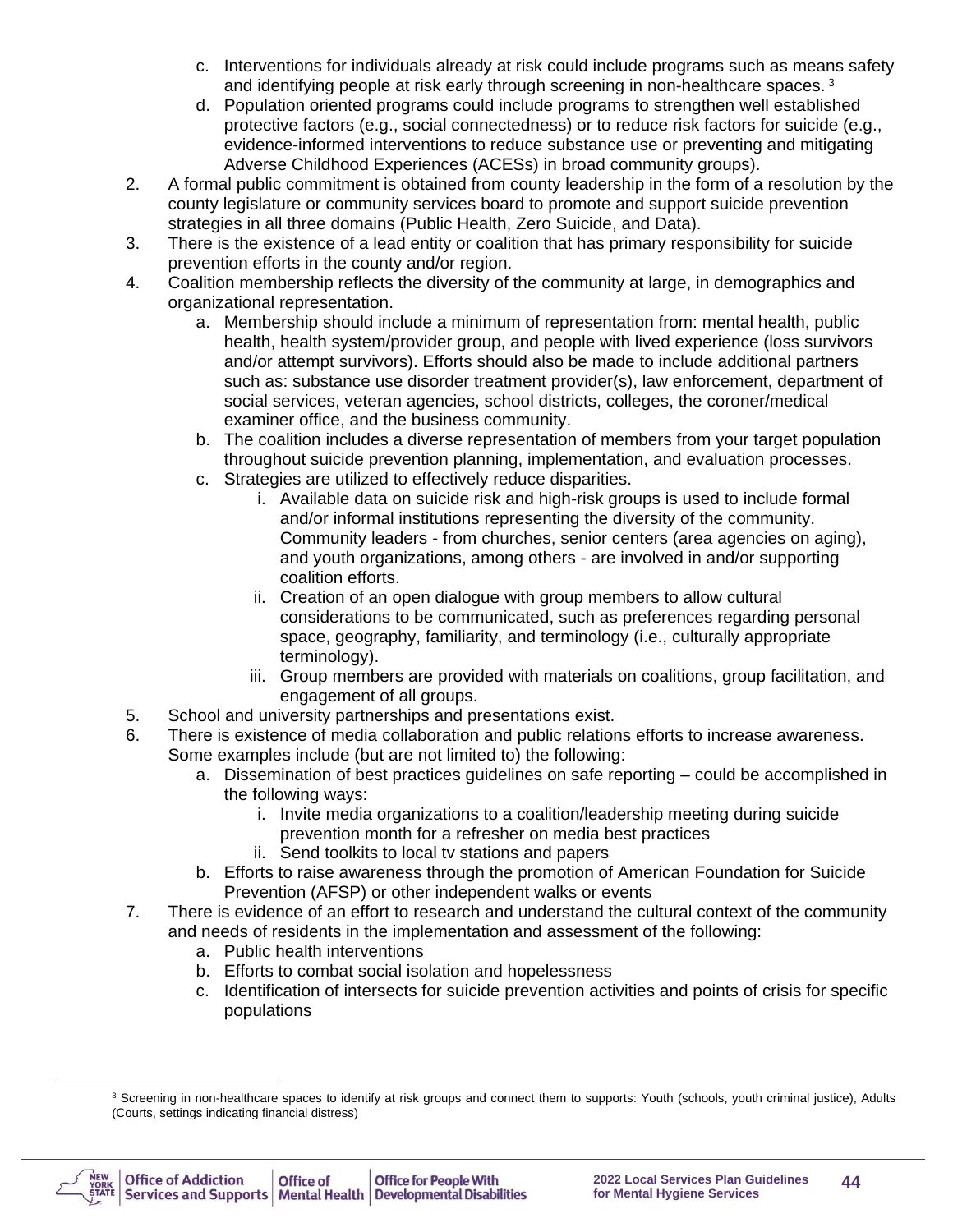- d. Tailoring information and resources to respectfully address the target population's values, beliefs, culture, and language. Use of alternative formats (e.g., audiotape, large print, storytelling) whenever appropriate.
	- i. Attention paid to language and vernacular
	- ii. Depictions used of like-groups and activities of diverse groups
	- iii. Information dissemination takes into consideration the technology gap, variation in literacy, and is placed in locations frequented by the target population.
- e. Inclusion strategies are utilized; description of policies and practices that ensure traditionally marginalized communities are being included (e.g. trauma responsive approaches, safe space policies, etc.)
- 8. A coordinated postvention effort or strategy exists.

**Zero Suicide**: Counties should be able to demonstrate a county-level and provider-level commitment to Zero Suicide by taking the following actions:

- 9. As referenced in the above section on Community Prevention, a formal public commitment should be obtained from county leadership in the form of a resolution by the county legislature or community services board that includes a commitment to promoting and supporting adoption and implementation of the Zero Suicide model in health care across the county.
- 10. Development of a strategic plan to advance implementation of the Zero Suicide model which must include a commitment (in the form of letters) by key identified community providers to adopt the Zero Suicide model<sup>4</sup> – outlining a commitment by agency leadership to systematically prevent suicides among those who are receiving services, by implementing universal screening of individuals for suicide, put those who screen positive on a care pathway with evidence-based interventions, and follow-up monitoring – in the following settings:
	- a. Behavioral health services (mental health clinics and substance use disorder settings)
	- b. Emergency departments
	- c. Primary care settings
	- d. Crisis service system
	- e. Medical / surgical settings (optional)
- 11. Effort to research and understand the cultural context of the community targeted by each program to address disparity and the engagement of high-risk groups. Ensure that there is equity in the efforts to apply Zero Suicide protocols.

**Data:** Counties are utilizing data to inform the development, implementation and evaluation of prevention strategies (among both clinical/Zero Suicide and community domains above) and are making efforts to increase and improve data collected on suicide attempts and deaths.

- 12. Data is used to identify high risk groups, follow trends, and develop and evaluate prevention strategies.
- 13. Data is used to identify population groups and the variability in access to services and suicide deaths.
- 14. Evidence of due diligence to track progress and impact of interventions using a family of three types of measures; input (what program or policy is being implemented); output (how many are participating); and intermediate (what effect did the participation have on attitude, behavior, policy).
- 15. Investments are made in coroner/medical examiner data collection that includes the circumstances surrounding suicide deaths.
- 16. Data sharing across participating agencies aimed at preventing suicide attempts and deaths, while in compliance with all applicable state and federal privacy laws (e.g. suicide fatality reviews).

<sup>&</sup>lt;sup>4</sup> Note, some hospital accrediting agencies, such as th[e Joint Commission](https://www.jointcommission.org/joint_commission_announces_new_national_patient_safety_goal_to_prevent_suicide_and_improve_at-risk_patient_care/) with its suicide prevention national patient safety goal. recently issued standards that incorporate principles of the Zero Suicide model in the form of systematic screening, care pathway development with use of evidence-based interventions, and monitoring after care.

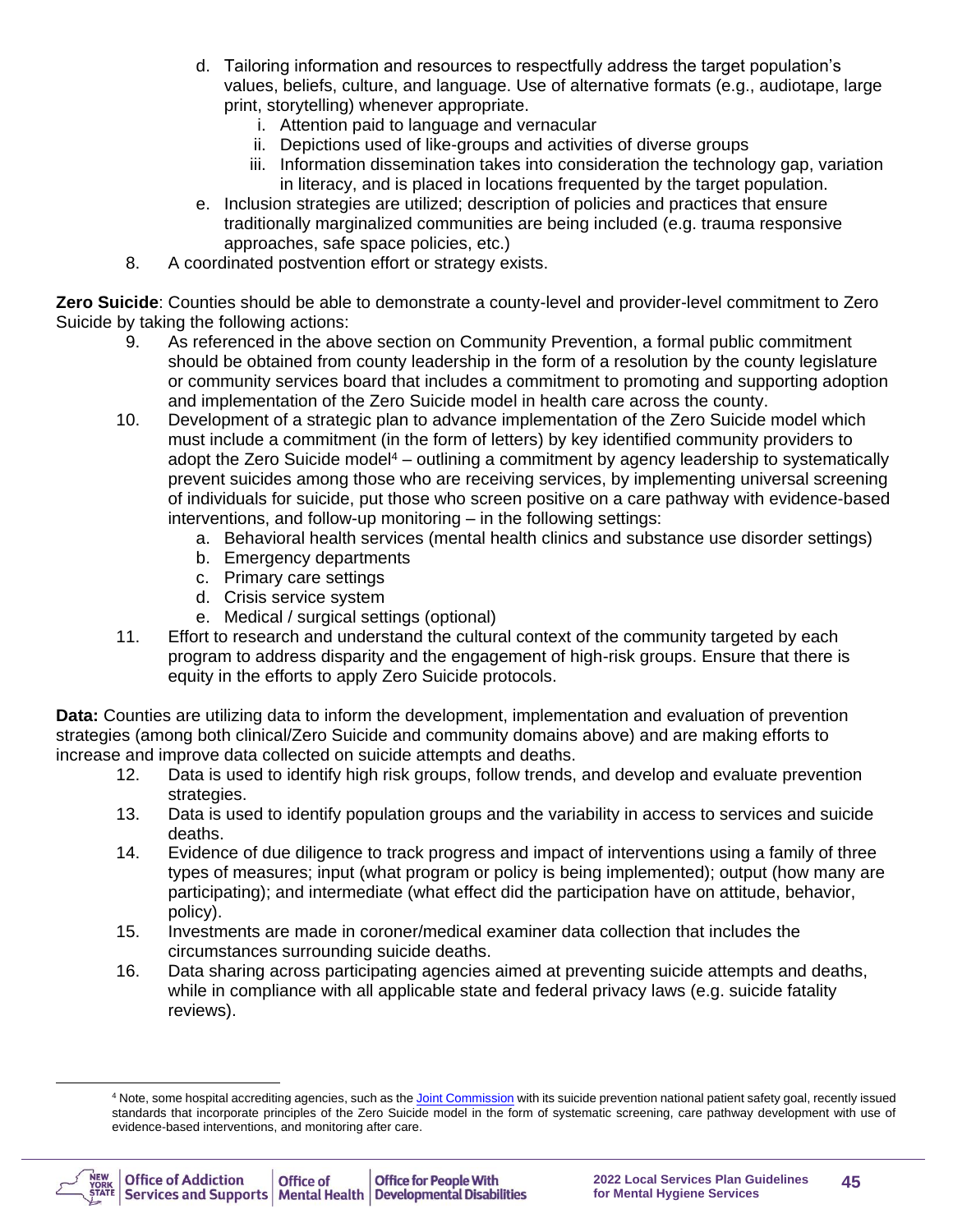#### **County Suicide Prevention Planning Survey**

The purpose of this survey is to develop a state-wide assessment of local suicide prevention approaches. The survey will be used to inform the development of technical assistance and training for county health and behavioral health agencies, suicide prevention coalitions, and the community toward the goal of reducing suicide attempts and deaths. In addition, counties that achieve the benchmarks outlined in the guidance document may receive a *"Community United for Suicide Prevention"* designation from New York State.

Guidance to inform the completion of this survey and additional resources for the development of a countylevel suicide prevention framework can be found at the Suicide Prevention Center of New York's website at [https://www.preventsuicideny.org/designation-tool/](https://www.preventsuicideny.org/designation-tool-for-communities-united-to-prevent-suicide/)

As part of the County Suicide Prevention Planning Survey process, LGUs may designate an individual who is not employed by the LGU (e.g. local suicide prevention coalition representative) to complete the following survey. This individual will need to register with the OASAS County Planning System to gain access to the survey. If you would like to designate a non-LGU individual to complete the survey, please contact Patricia Bowes for specific instructions. Please note that the LGU has the ultimate responsibility for ensuring that all content within the LSP, including the County Suicide Prevention Planning Survey, is accurate and complete. All questions regarding this survey should be directed to Patricia Bowes at 518-402-7948, or [Patricia.Bowes@omh.ny.gov.](mailto:Patricia.Bowes@omh.ny.gov)

## Community Prevention Approach

1. Describe in narrative form the evidence-informed interventions being used to address suicide and the population(s) targeted by each intervention. Discuss the process for developing prevention priorities and interventions, the expected impact of the interventions, and the outcome measures used.

2. Describe any formal public commitment to support suicide prevention strategies made in your county including who made it and in what manner (if in written form, attach a copy).

3. Identify the entity who has taken the lead on suicide prevention efforts for the county.

4(a). Describe in narrative form the agencies/organizations and individuals who comprise the membership of the suicide prevention coalition. Discuss the strategy used for building the coalition and whether leadership from individual agencies made a commitment to having a representative serve on the coalition beyond individual staff interest.

4(b). Describe in narrative form the diversity of your coalition and the strategies used to assure the coalition represents the demographics of your community. Discuss your use of data as well as efforts to create public awareness about the group.

4(c). Describe the methods used for establishing effective group facilitation and open and inclusive communication.

5. Describe the level of partnership and collaboration between all schools located in your community (including k-12 and college) and the suicide prevention coalition. Identify whether any school representatives are members of your coalition. Highlight any unique events/activities and opportunities for raising awareness.

6(a). Describe in narrative form efforts made to collaborate with the media. Identify whether any members of the media serve on the coalition and/or regularly participate in activities.

6(b). Describe any public awareness campaigns promoted by the coalition. Discuss the target audience for each one and any unique collaborations. Highlight any successes.

7. Describe efforts to address the unique cultural needs of the population in your community and strategies developed for implementing public health interventions, addressing social isolation, identifying points of crisis for specific populations, tailoring information and resources, and inclusion strategies to ensure traditionally marginalized communities are being engaged.

8. Describe the postvention efforts within your community including the collaboration between agencies. Zero Suicide

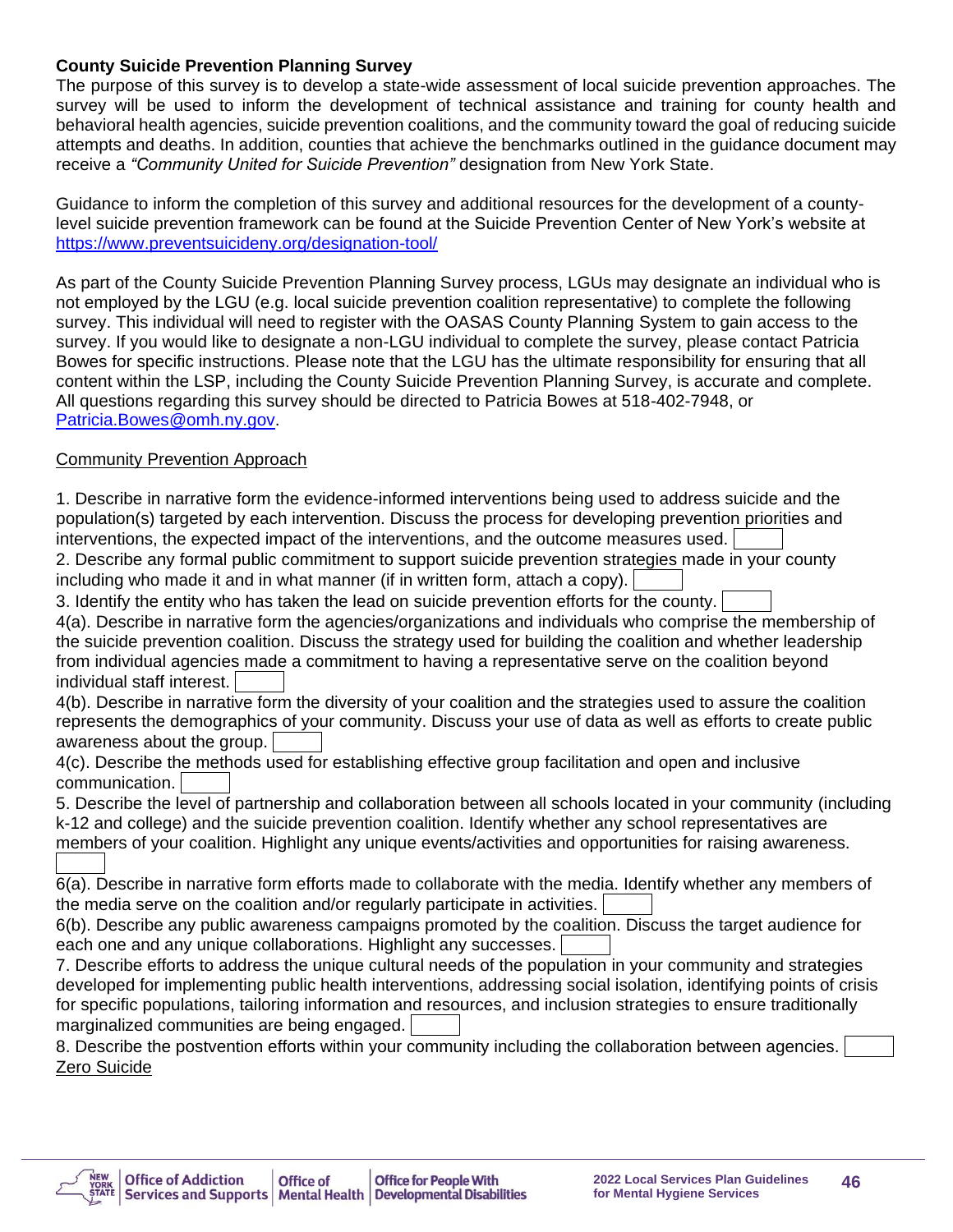9. Describe any formal public commitment including who made it and in what manner (if in written form, attach a copy) – including the support for Zero Suicide strategies.

10. Describe the size and scope of health and behavioral health care in your community including the identification of providers who have adopted the Zero Suicide model. Discuss the goal development for increasing the adoption of Zero Suicide by community providers in the following settings: behavioral health services, emergency departments, primary care settings, crisis services, and medical/surgical settings. The strategy should identify benchmarks for the first year. Describe your efforts to reach the initial benchmarks along with your level of success.

11. Describe in narrative form the demographics of your community including the identification of populations considered to be at higher risk of suicide. Discuss efforts made to understand how those communities access health care and identify barriers to access and how those barriers have been addressed to assure equity.

## Use of Data

12. Describe how data is used to identify groups at high risk for suicide, follow trends, and develop and evaluate prevention strategies.

13. Describe how data is used to identify population groups and the variability in access to services as well as suicide deaths.

14. Describe the process for utilizing input, output, and intermediate measures in tracking the progress of identified interventions.

15. Describe the level of collaboration with the county coroner/office of the medical examiner and investments made in data collection within that office.

16. Describe in detail how data is shared across participating agencies (in compliance with all applicable state and federal privacy laws) aimed at preventing suicide attempts and deaths.

## Designation Consideration

17. Though OMH will not be providing the Community United for Suicide Prevention designation in 2021, would your LGU seek to be considered for this designation in the future?

 $\bigcirc$  Yes

 $\bigcirc_{\mathsf{No}}$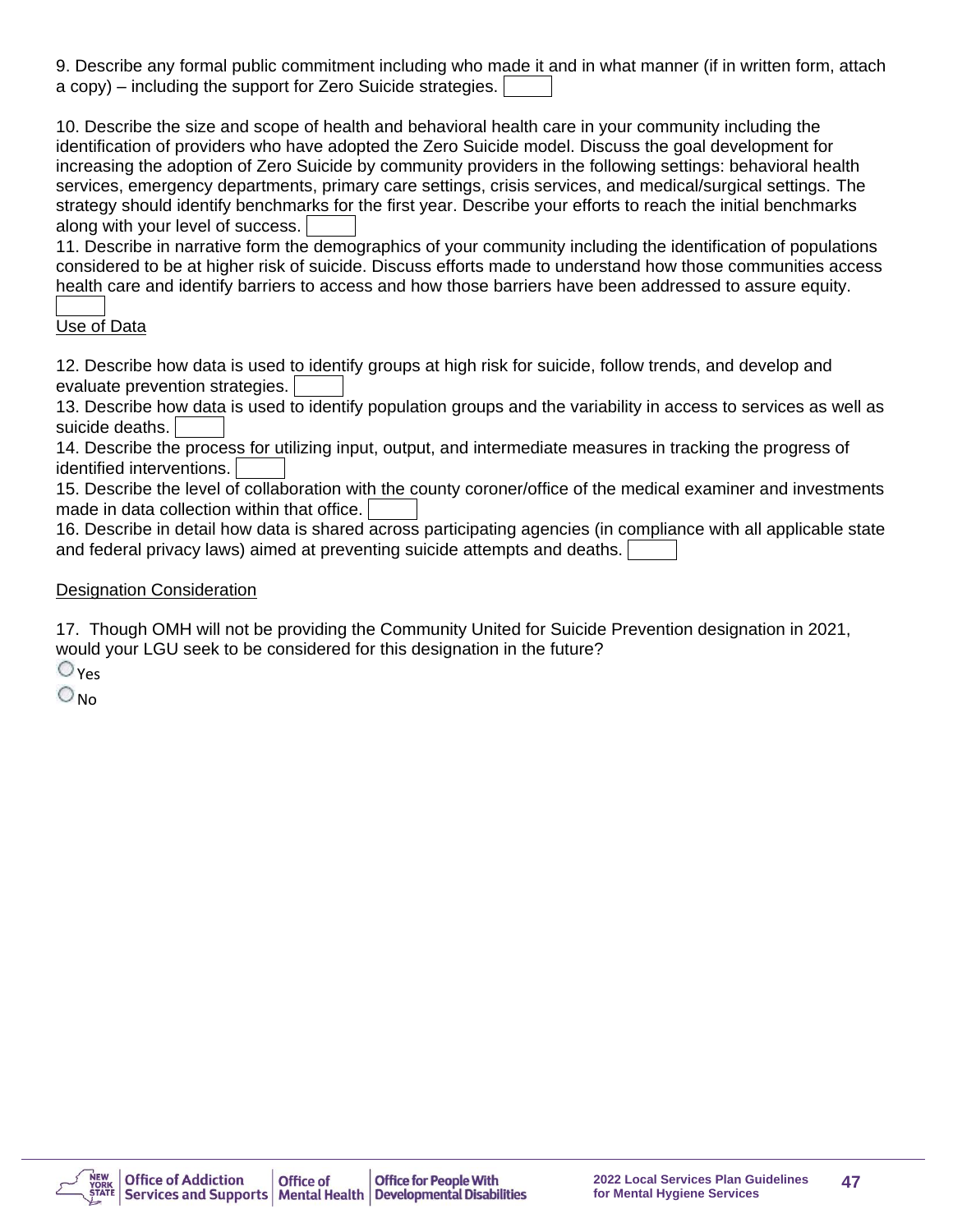#### **D. Community Services Board Roster (New York City)**

|                                   | <b>Community Services Board Chair:</b> |                                   |                                                                      |       |      |
|-----------------------------------|----------------------------------------|-----------------------------------|----------------------------------------------------------------------|-------|------|
| Name:<br>Physician<br>Represents: | Psychologist                           | Name:<br>Physician<br>Represents: | Psychologist<br><u> 1989 - Johann Stone, Amerikaansk politiker (</u> |       |      |
| NYC Borough:<br>Term Expires:     | Month Year                             | NYC Borough:                      | Term Expires:                                                        | Month | Year |
| Email Address:                    |                                        | Email Address:                    |                                                                      |       |      |
| Name:<br>Physician<br>Represents: | Psychologist                           | Name:<br>Physician<br>Represents: | Psychologist                                                         |       |      |
| NYC Borough:<br>Term Expires:     | Month<br>Year                          | NYC Borough:                      | Term Expires:                                                        | Month | Year |
| Email Address:                    |                                        | Email Address:                    |                                                                      |       |      |
|                                   | ٠                                      |                                   |                                                                      |       |      |
|                                   |                                        |                                   |                                                                      |       |      |
|                                   |                                        |                                   |                                                                      |       |      |

*Note: There must be 15 board members including at least two residents from each borough. Indicate if member is a licensed physician or certified psychologist. Under item labeled "Represents", enter the name of the member's organization or enter "Consumer", "Family", "Public Representative", etc. to indicate the particular community interest being represented. Members shall serve four-year staggered terms.*

Indicate the number of CSB members who are or were consumers of **mental health** services: Indicate the number of CSB members who are parents or relatives of persons with **mental illness**:

(End of survey)

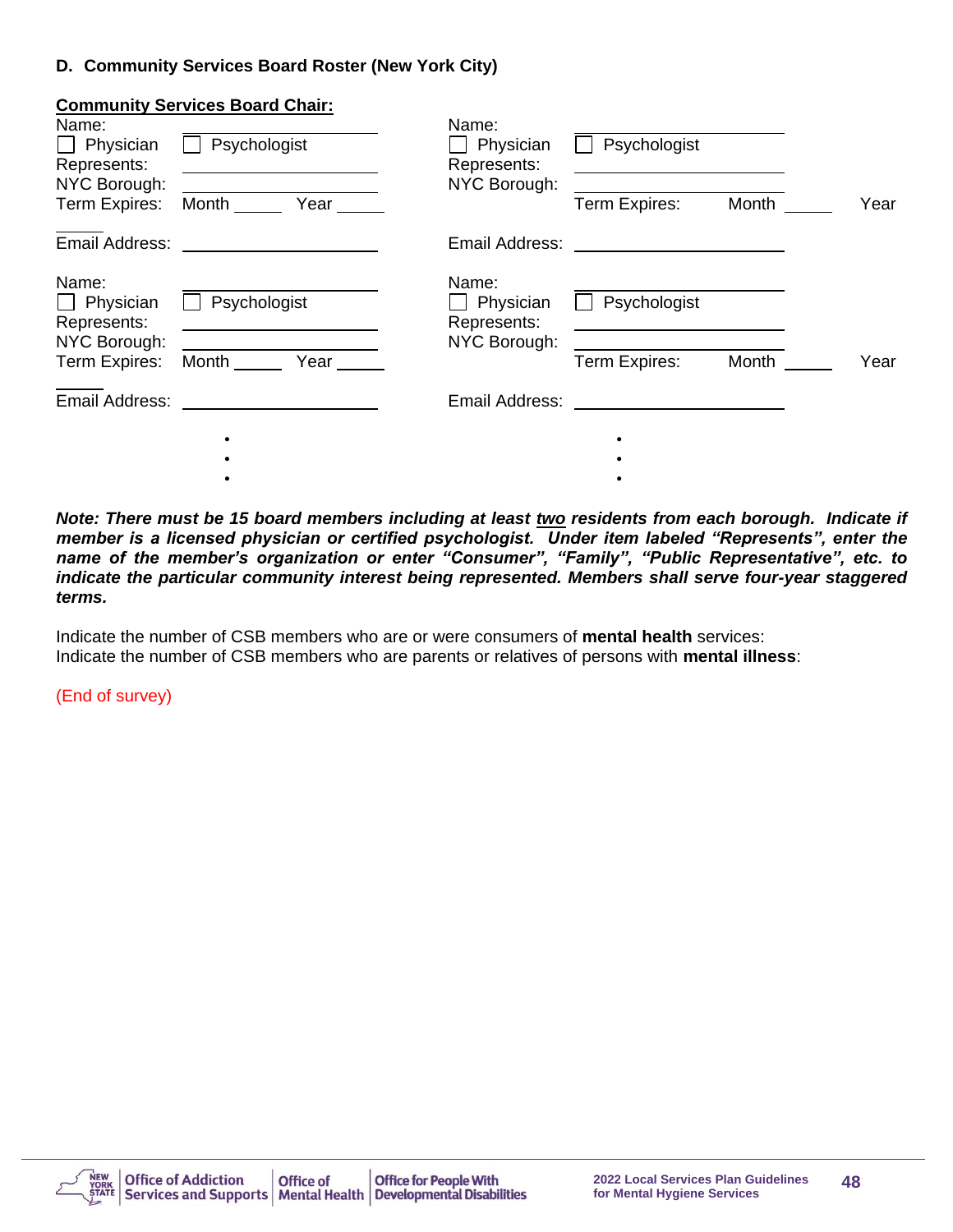#### **E. Community Services Board Roster (Counties Outside NYC)**

**LGU:** 

|                | <b>Community Services Board Chair</b> |                |               |
|----------------|---------------------------------------|----------------|---------------|
| Name:          |                                       | Name:          |               |
| Physician      | Psychologist                          | Physician      | Psychologist  |
| Represents:    |                                       | Represents:    |               |
| Term Expires:  | Month<br>Year                         | Term Expires:  | Month<br>Year |
| Email Address: |                                       | Email Address: |               |
| Name:          |                                       | Name:          |               |
| Physician      | Psychologist                          | Physician      | Psychologist  |
| Represents:    |                                       | Represents:    |               |
| Term Expires:  | Month<br>Year                         | Term Expires:  | Month<br>Year |
| Email Address: |                                       | Email Address: |               |

*Note: There must be 15 board members (counties under 100,000 population may opt for a 9-member*  board). Indicate if member is a licensed physician or certified psychologist. Under item labeled *"Represents", enter the name of the member's organization or enter "Consumer", "Family", "Public Representative", etc. to indicate the perspective the member brings to the board. Members shall serve four-year staggered terms.*

Indicate the number of CSB members who are or were consumers of **mental health** services: Indicate the number of CSB members who are parents or relatives of persons with **mental illness**:

(End of survey)

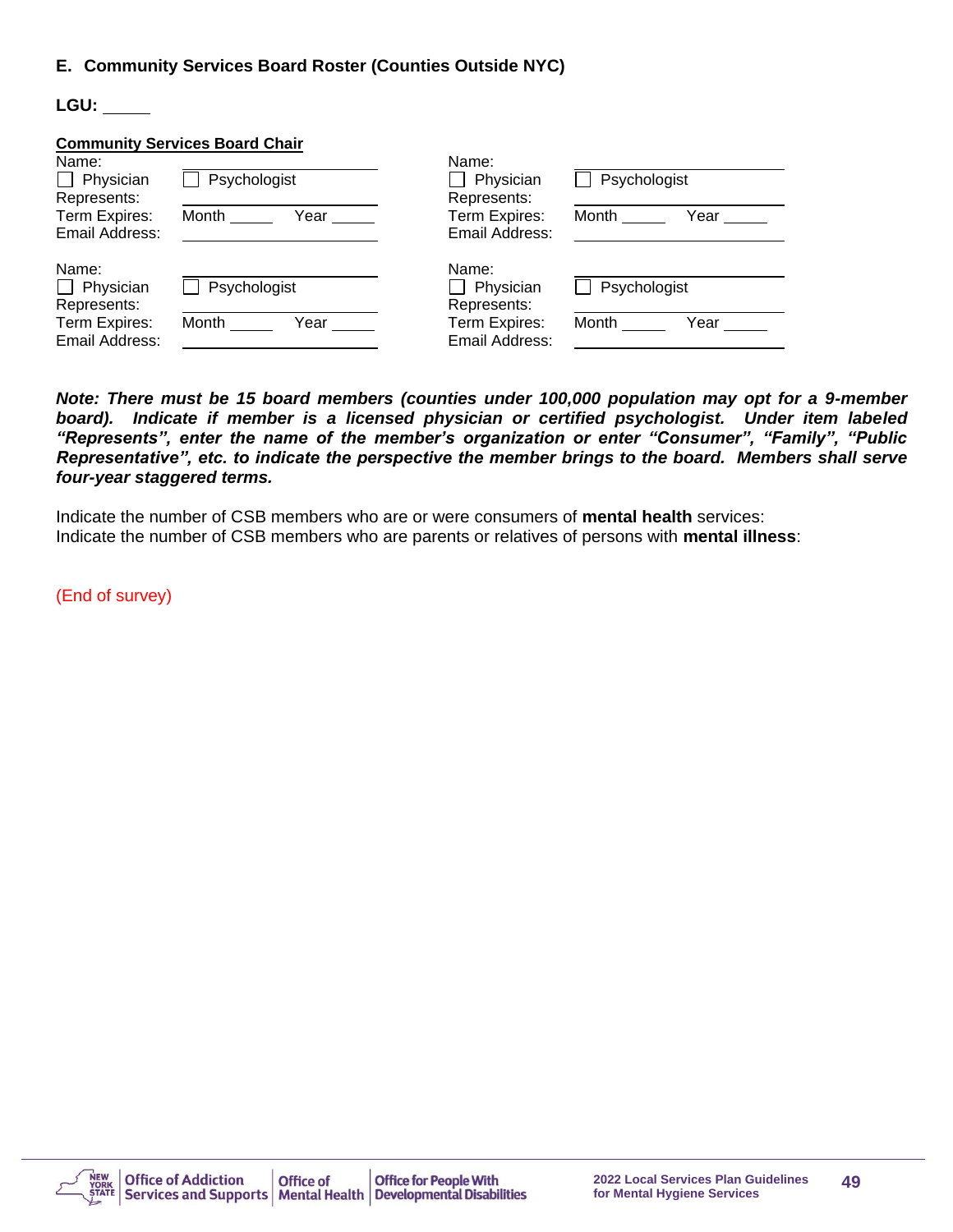#### **F. Alcoholism and Substance Abuse Subcommittee Roster**

| <b>Subcommittee Chair</b> |                  |                       |     |           |
|---------------------------|------------------|-----------------------|-----|-----------|
| Name:                     |                  | Name:                 |     |           |
| <b>CSB Member:</b>        | No<br>Yes        | <b>CSB Member:</b>    | Yes | No        |
| Represents:               |                  | Represents:           |     |           |
| Email Address:            |                  | Email Address:        |     |           |
|                           |                  |                       |     |           |
| Name:                     |                  | Name:                 |     |           |
| <b>CSB Member:</b>        | <b>No</b><br>Yes | <b>CSB Member:</b>    | Yes | <b>No</b> |
| Represents:               |                  | Represents:           |     |           |
| Email Address:            |                  | Email Address:        |     |           |
|                           |                  |                       |     |           |
| Name:                     |                  | Name:                 |     |           |
| <b>CSB Member:</b>        | No<br>Yes        | <b>CSB Member:</b>    | Yes | No        |
| Represents:               |                  | Represents:           |     |           |
| Email Address:            |                  | Email Address:        |     |           |
|                           |                  |                       |     |           |
| Name:                     |                  | Name:                 |     |           |
| <b>CSB Member:</b>        | No<br>Yes        | <b>CSB Member:</b>    | Yes | No        |
| Represents:               |                  | Represents:           |     |           |
| Email Address:            |                  | <b>Email Address:</b> |     |           |
|                           |                  |                       |     |           |

*Note: The subcommittee shall have no more than nine members. Three subcommittee members must be members of the board; those members should be identified here. Under item labeled "Represents", enter the name of the member's organization or enter "Consumer", "Family", "Public Representative", etc. to indicate the perspective the member brings to the subcommittee.*

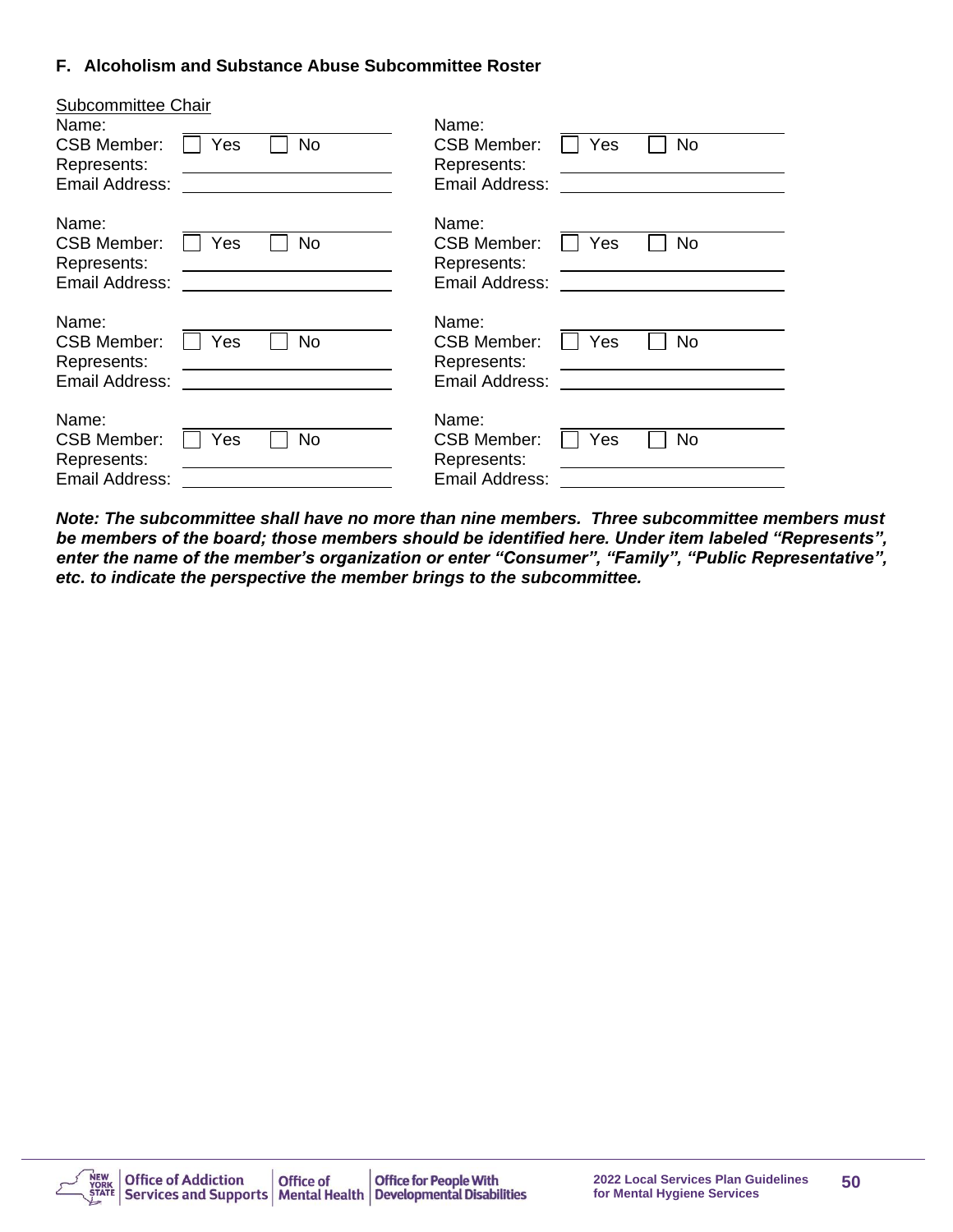#### **G. Mental Health Subcommittee Roster**

| <b>Subcommittee Chair</b>         |                  |                                                       |
|-----------------------------------|------------------|-------------------------------------------------------|
| Name:                             |                  | Name:                                                 |
| <b>CSB Member:</b><br>Represents: | <b>No</b><br>Yes | <b>No</b><br><b>CSB Member:</b><br>Yes<br>Represents: |
| Email Address:                    |                  | Email Address:                                        |
| Name:                             |                  | Name:                                                 |
| <b>CSB Member:</b>                | <b>No</b><br>Yes | <b>No</b><br><b>CSB Member:</b><br>Yes                |
| Represents:                       |                  | Represents:                                           |
| Email Address:                    |                  | Email Address:                                        |
| Name:                             |                  | Name:                                                 |
| <b>CSB Member:</b>                | <b>No</b><br>Yes | No<br><b>CSB Member:</b><br>Yes                       |
| Represents:<br>Email Address:     |                  | Represents:<br>Email Address:                         |
|                                   |                  |                                                       |
| Name:                             |                  | Name:                                                 |
| <b>CSB Member:</b><br>Represents: | Yes<br><b>No</b> | <b>No</b><br><b>CSB Member:</b><br>Yes<br>Represents: |
| Email Address:                    |                  | Email Address:                                        |
|                                   |                  |                                                       |
| Name:                             |                  |                                                       |
| <b>CSB Member:</b><br>Represents: | No<br>Yes        |                                                       |
| Email Address:                    |                  |                                                       |

Indicate the number of mental health subcommittee members who are or were consumers of mental health services:

Indicate the number of mental health subcommittee members who are parents or relatives of persons with mental illness:

*Note: The subcommittee shall have no more than nine members. Three subcommittee members must be members of the board; those members should be identified here.* 

*New York State Mental Hygiene Law requires that "each subcommittee for mental health shall include at least two members who are or were consumers of mental health services, and at least two members who are parents or relatives of persons with mental illness."*

*Under item labeled "Represents", enter the name of the member's organization or enter "Consumer", "Family", "Public Representative", etc. to indicate the perspective the member brings to the subcommittee.*

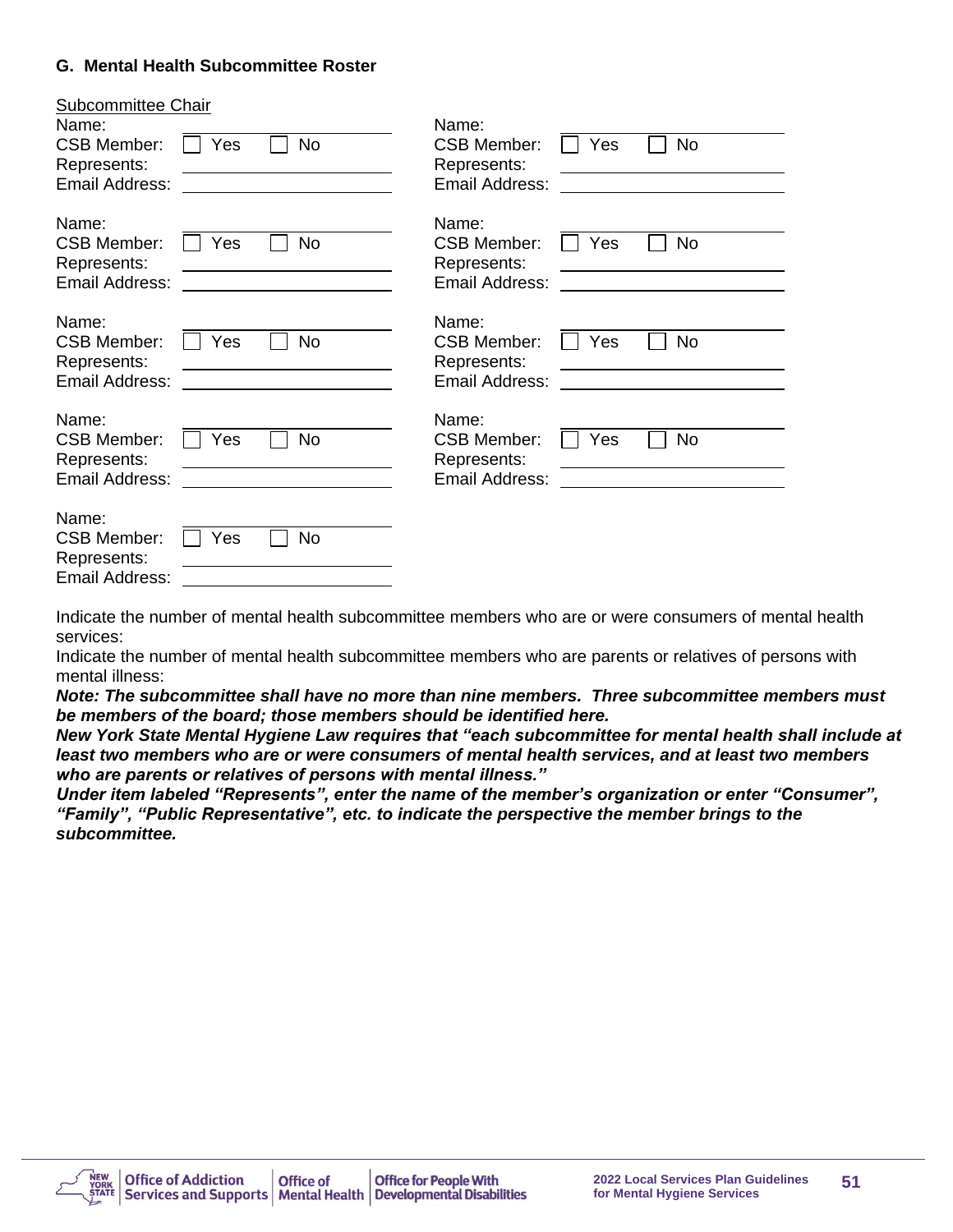#### **H. Developmental Disabilities Subcommittee Roster**

| <b>Subcommittee Chair</b> |                  |                                        |
|---------------------------|------------------|----------------------------------------|
| Name:                     |                  | Name:                                  |
| <b>CSB Member:</b>        | No<br>Yes        | <b>CSB Member:</b><br>No<br>Yes        |
| Represents:               |                  | Represents:                            |
| Email Address:            |                  | Email Address:                         |
|                           |                  |                                        |
| Name:                     |                  | Name:                                  |
| <b>CSB Member:</b>        | No<br>Yes        | <b>CSB Member:</b><br>No<br>Yes        |
| Represents:               |                  | Represents:                            |
| Email Address:            |                  | Email Address:                         |
|                           |                  |                                        |
| Name:                     |                  | Name:                                  |
| <b>CSB Member:</b>        | <b>No</b><br>Yes | <b>No</b><br><b>CSB Member:</b><br>Yes |
| Represents:               |                  | Represents:                            |
| Email Address:            |                  | Email Address:                         |
|                           |                  |                                        |
| Name:                     |                  | Name:                                  |
| <b>CSB Member:</b>        | <b>No</b><br>Yes | <b>No</b><br>Yes<br><b>CSB Member:</b> |
| Represents:               |                  | Represents:                            |
| Email Address:            |                  | Email Address:                         |
|                           |                  |                                        |
| Name:                     |                  |                                        |
| <b>CSB Member:</b>        | No<br>Yes        |                                        |
| Represents:               |                  |                                        |
| Email Address:            |                  |                                        |

*Note: The subcommittee shall have no more than nine members. Three subcommittee members must be members of the board; those members should be identified here. Under item labeled "Represents", enter the name of the member's organization or enter "Consumer", "Family", "Public Representative", etc. to indicate the perspective the member brings to the subcommittee.*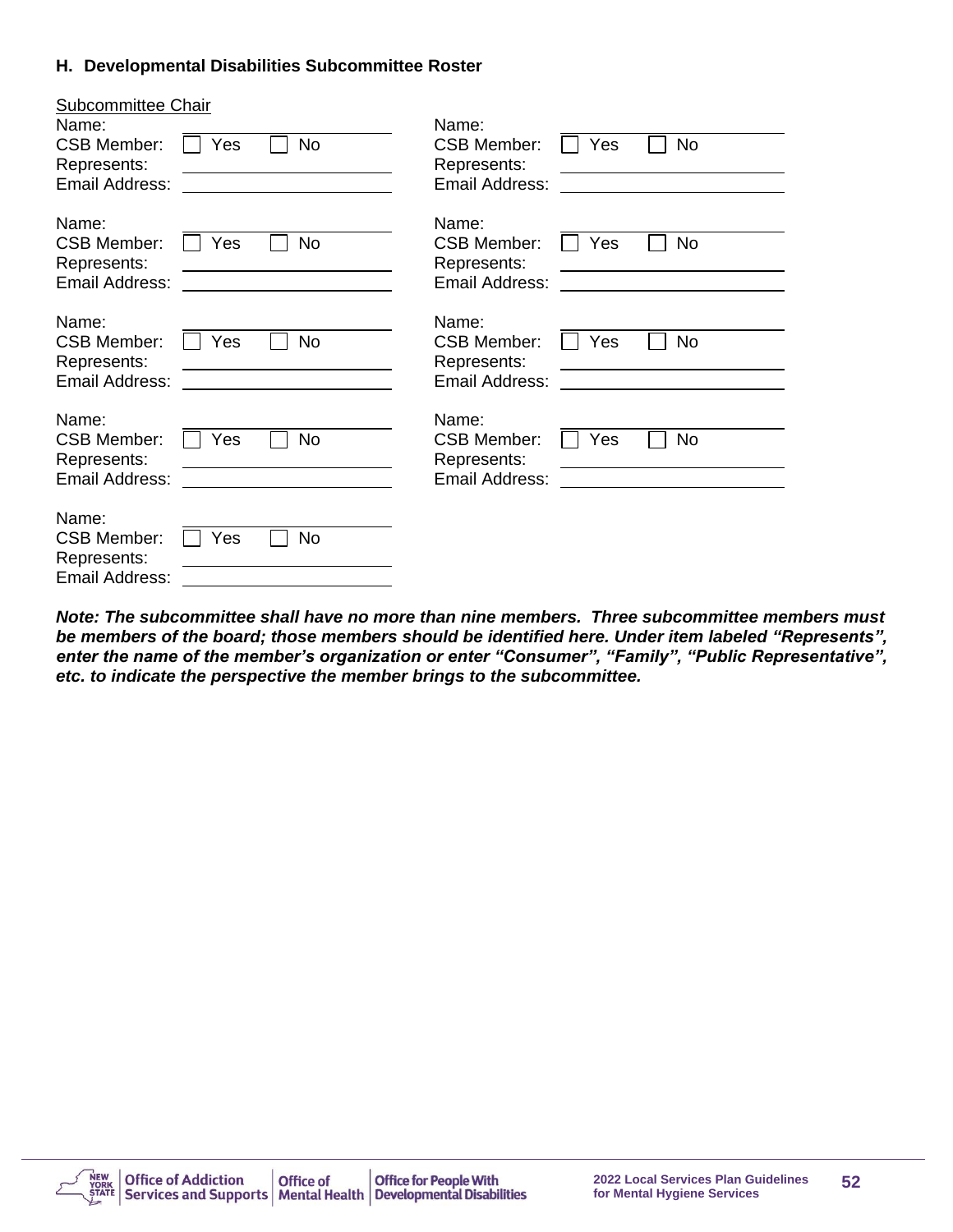## **I. Local Services Planning Assurance Form**

## **LGU:**

Pursuant to Article 41 of the Mental Hygiene Law, we assure and certify that:

Representatives of facilities of the offices of the department; directors of district developmental services offices; directors of hospital-based mental health services; directors of community mental health centers, voluntary agencies; persons and families who receive services and advocates; other providers of services have been formally invited to participate in, and provide information for, the local planning process relative to the development of the Local Services Plan;

The Community Services Board and the Subcommittees for Alcoholism and Substance Abuse, Mental Health, and Developmental Disabilities have provided advice to the Director of Community Services and have participated in the development of the Local Services Plan. The full Board and the Subcommittees have had an opportunity to review and comment on the contents of the plan and have received the completed document. Any disputes which may have arisen, as part of the local planning process regarding elements of the plan, have been or will be addressed in accordance with procedures outlined in Mental Hygiene Law Section 41.16(c);

The Community Services Board and the Subcommittees for Alcoholism and Substance Abuse, Mental Health, and Developmental Disabilities meet regularly during the year, and the Board has established bylaws for its operation, has defined the number of officers and members that will comprise a quorum, and has membership which is broadly representative of the age, sex, race, and other ethnic characteristics of the area served. The Board has established procedures to ensure that all meetings are conducted in accordance with the Open Meetings Law, which requires that meetings of public bodies be open to the general public, that advance public notice of meetings be given, and that minutes be taken of all meetings and be available to the public.

#### *OASAS, OMH and OPWDD accept the certified 2022 Local Services Planning Assurance form in the Online County Planning System as the official LGU assurance that the above conditions have been met for the 2022 local services planning process.*

---------------------------------------------------------------------------------------------------------------------------------------------------

Thank you for participating in the 2022 Mental Hygiene Local Services Planning Process by completing this survey. Any technical questions regarding the online [County Planning System,](https://cps.oasas.ny.gov/cps/) please contact the OASAS Planning Unit by email at **oasasplanning@oasas.ny.gov.** 

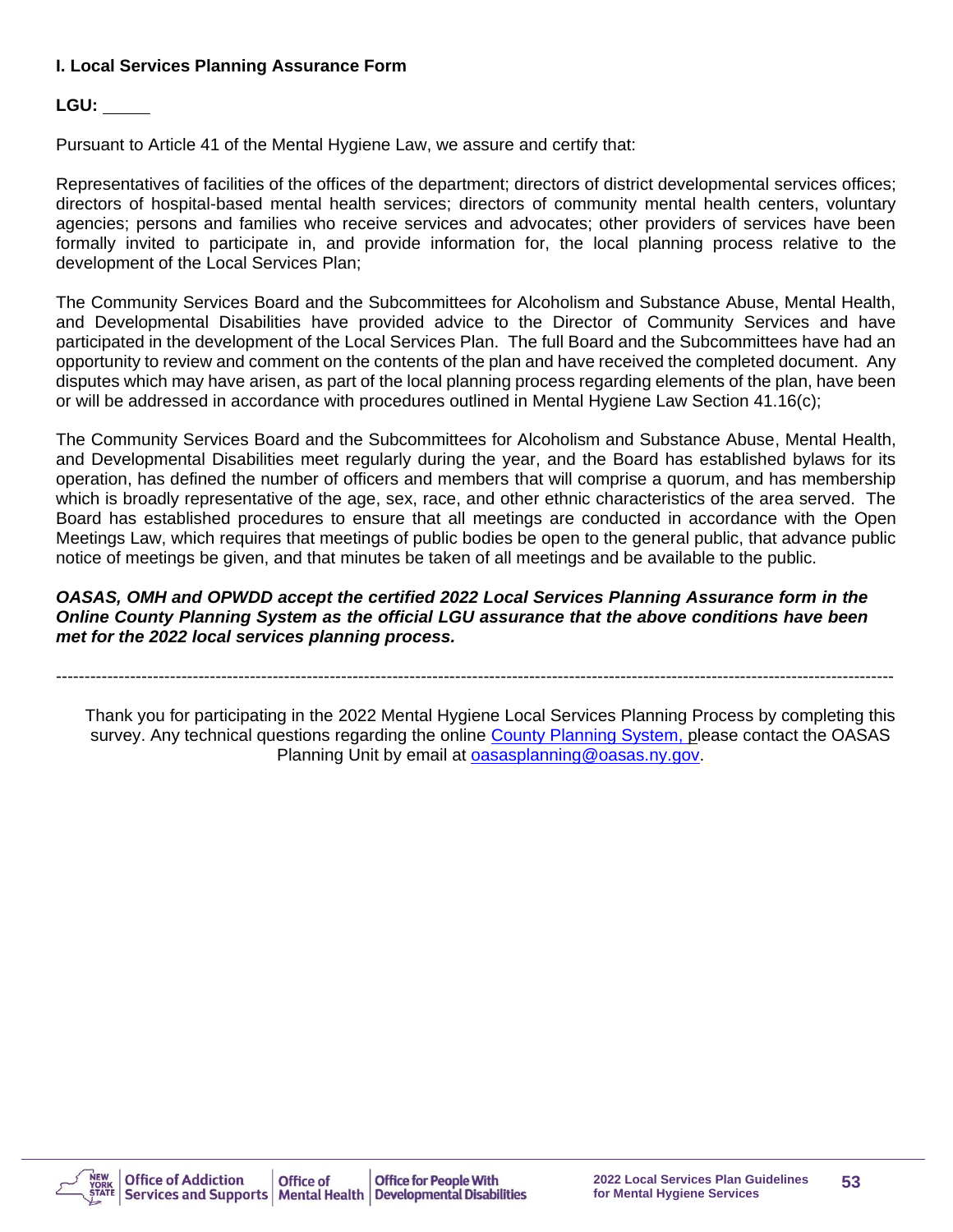#### **CHAPTER 4: OASAS Provider Plan Guidance and Forms**

The local services planning process for addiction services relies on the partnership between OASAS, the LGUs, and OASAS-funded and certified providers. The involvement of providers and other stakeholders in the local planning process is necessary to ensure that community needs are adequately identified, prioritized, and addressed in the most effective and efficient way.

Providers are expected to participate in the local services planning process and to comply with these plan guidelines. Each provider must have at least one person with access to the County Planning System (CPS) to complete the required planning forms that help to support various OASAS initiatives. Please refer to Chapter One of these guidelines for additional information about CPS and the appropriate user roles for provider staff.

This year, providers are once again being asked to complete a limited number of planning surveys that provide OASAS with important information in support of a variety of programming, planning, and administrative projects. Some surveys are repeated to measure changes over time, while other surveys are new. In every case, the information being requested is not collected through existing data reporting systems. Some surveys are to be completed at the provider level on behalf of the entire agency, while other surveys are to be completed at the program level. In all cases, the provider should make sure that the surveys are completed by staff able to provide accurate and reliable information, or who can coordinate with appropriate staff within the agency to obtain the information.

All provider surveys must be completed in CPS no later than **Friday, April 30, 2021**. Each survey includes the name and contact information of the OASAS staff person responsible for that survey and who can answer any questions you have about it. Each survey in CPS also contains a link back to the relevant section of the plan guidelines associated with that survey.

Each of the following surveys includes a brief description of its purpose and the intended use of the data collected. All questions included in the survey (including skip patterns and follow-up questions built into the CPS version) and definitions of certain terms used in the survey are shown.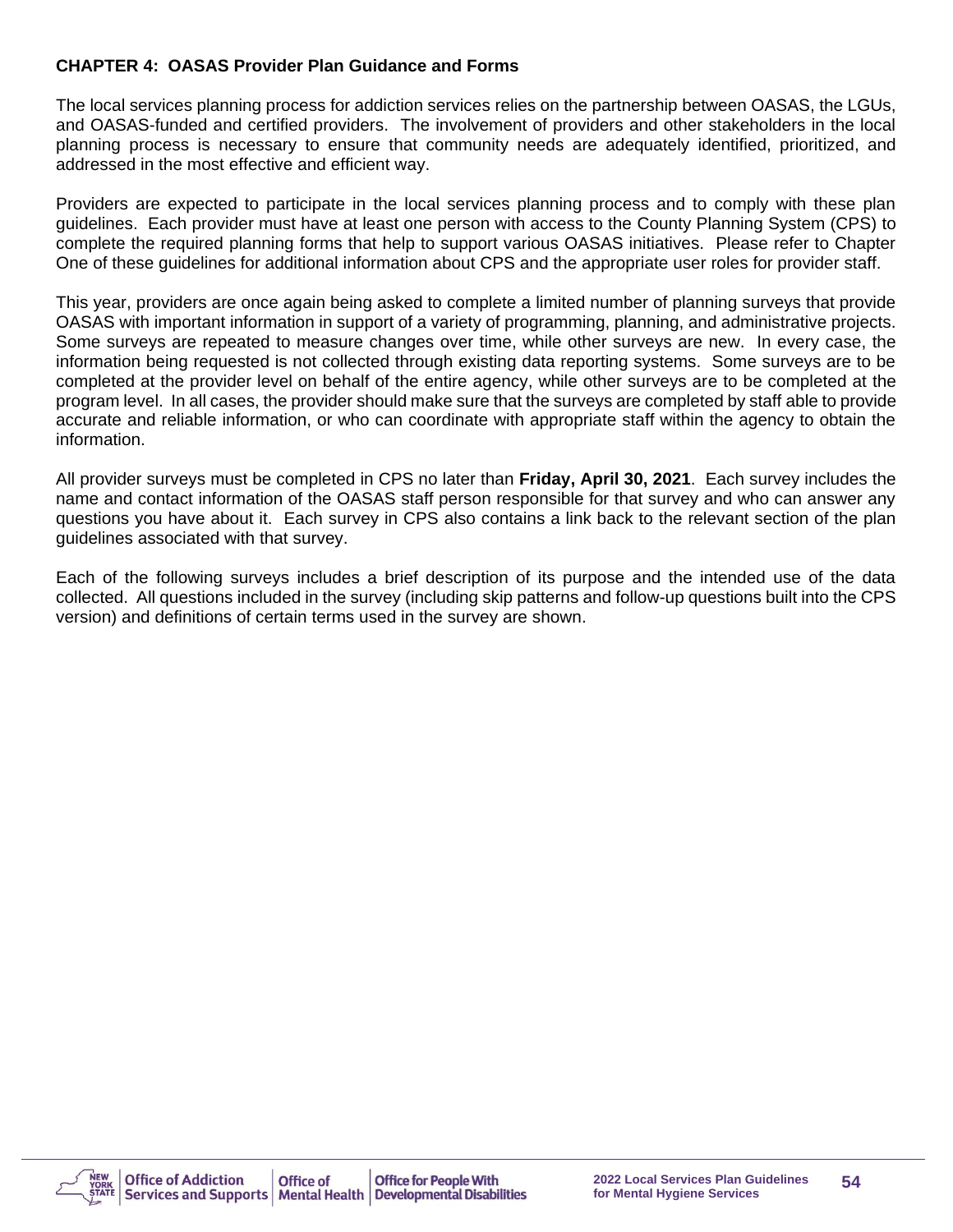## **A. Clinical Supervision Contact Information Form (Treatment Programs)**

The OASAS Clinical Supervision Survey should be completed by all OASAS-certified treatment programs. The goal of clinical supervision is to continuously improve client care, support ongoing staff development and, ultimately, improve client outcomes. The implementation of a strong Clinical Supervision program results in enhanced staff understanding of clinical situations, prevention of escalating clinical crises, better assessment, stronger case conceptualization, treatment strategies and discharge planning. It also provides a vehicle by which directives are followed and helps facilitate the implementation of evidence-based practices and institutional awareness.

OASAS is developing a type of "Community of Learning" for its constituency of clinical supervisors with the intention that this initiative will result in the development of a "culture" based clinical supervision practice. It will also enable OASAS to hear and respond to areas of concern, interest and ongoing assessment, collect data through ongoing survey responses, and establish clinical supervision as a fundamental and foundational element of "best practice." Clinical supervisors will be contacted soon with more information on how they can become involved in the important development of this new community and how OASAS can offer technical assistance and support for this endeavor.

To ensure that the agency has the most up-to-date information, all OASAS-certified and funded treatment programs are being asked to complete the following brief survey and provide contact information for each clinical supervisor in the program. In addition to developing a culture-based practice, this information will facilitate communication on relevant topics and resources to clinicians and provide clinical guidance issued by OASAS. Accordingly, clinical supervisors will have additional tools to better perform their essential role in assuring quality treatment to clients.

We are asking that the survey be completed by **Friday, April 30, 2021**. If you have any questions about this survey, please contact Brenda Harris-Collins at [Brenda.Harris-Collins@oasas.ny.gov](mailto:Brenda.Harris-Collins@oasas.ny.gov) or 646-728-4673.

Thank you for taking the time to complete this survey and for your agency's role in helping us to update our information.

For each clinical supervisor employed by this program, please enter his/her name and email address. If you need to enter contact information for additional clinical supervisors, click on the **+** sign next to the first supervisor's name and a new row will open for you to enter the additional information.

| 'ame | Email<br>. | . hone د<br>Number |
|------|------------|--------------------|
|      |            |                    |

(end of survey)

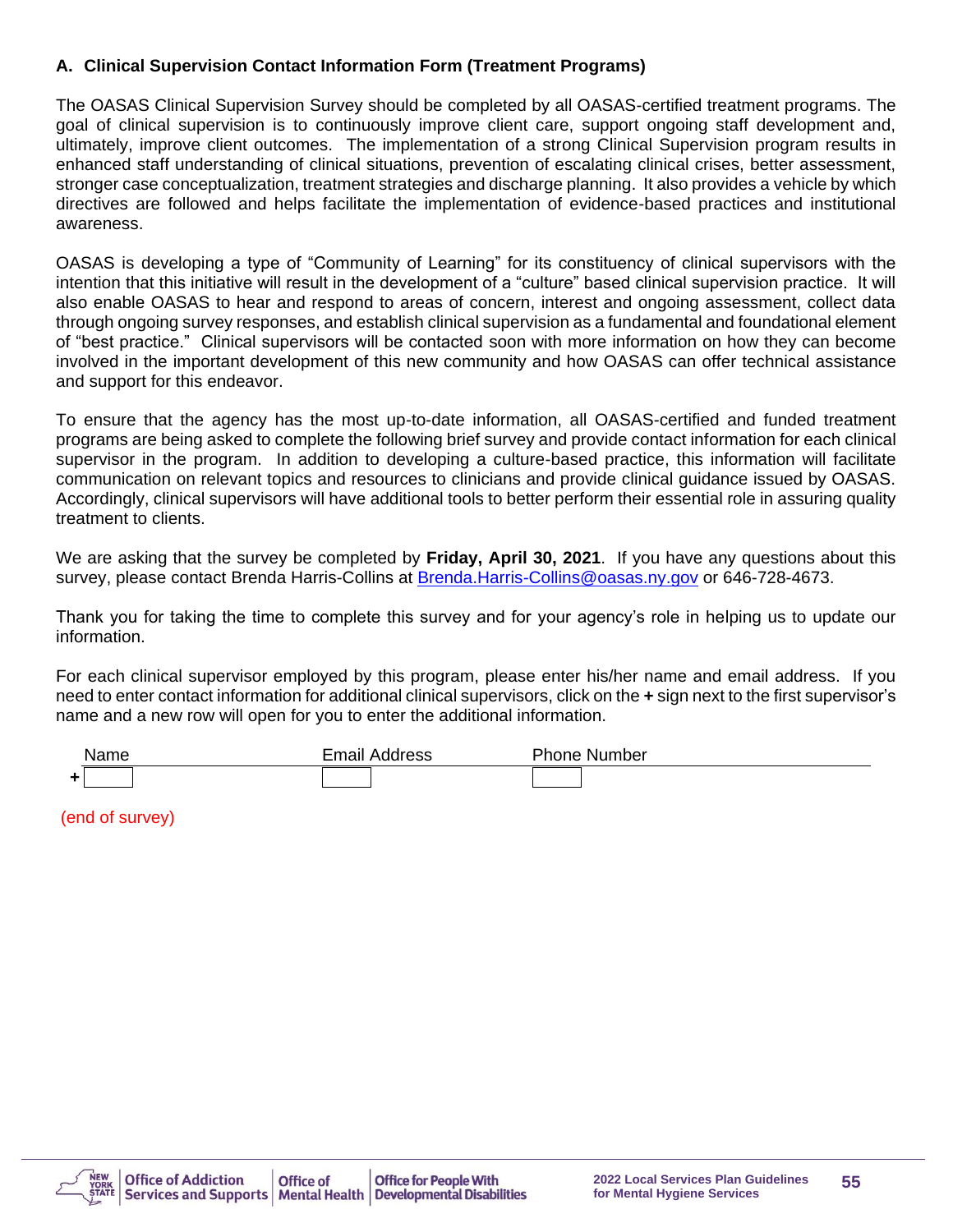## **B. 2021 OASAS Peer Support Services Outpatient and OTP Program Survey**

This survey is intended to promote alignment with **OASAS Regulation 822.7(f)(12)** requiring OASAS certified outpatient treatment programs to offer peer support services delivered by Certified Recovery Peer Advocates (CRPAs) and to provide feedback to OASAS on current peer supervision practices. If you have any questions regarding content, please contact [Marialice.ryan@oasas.ny.gov.](mailto:Marialice.ryan@oasas.ny.gov)

## **BACKGROUND**

Peer services allow individuals to draw from their personal experiences to provide help and support to individuals in early recovery and/or ambivalent about recovery. Integrating peer support into the service delivery system of addiction treatment programs helps to advance the needs of individuals and families across the various stages of recovery. Please access OASAS website for more information- [https://www.oasas.ny.gov/providers/peer](https://www.oasas.ny.gov/providers/peer-integration)[integration.](https://www.oasas.ny.gov/providers/peer-integration) Please have a program director or a peer supervisor complete this survey.

#### **Questions**

- 1. How many hours of peer support services does your program offer in a week?
	- $\bigcirc$  0-20 hours a week
	- 20-30 hours a week
	- 30-40 hours a week
	- $\circlearrowright$  More than 40 hours a week

If peer services are not offered, please explain why:

- 2. Does your program provide peer services via a subcontract with another entity such as a recovery center?
	- Yes
	- $\bigcirc_{\text{No}}$
- 3. Does each Program Reporting Unit (PRU) or program have the capability to provide peer services?  $O$  Yes

 $\bigcirc$  No

If no, does your organization have a plan to build more capacity across programs?

- **O**Yes
- $O<sub>No</sub>$
- 4. Do you plan to hire Peers in SFY 2021-2022?
	- Yes

 $O_{N_Q}$ 

If Yes, how many of each below:

- \_\_ Part -Time
- \_\_ Full-Time
- \_\_Volunteer
- 5. What support do you need to hire Peer FTEs?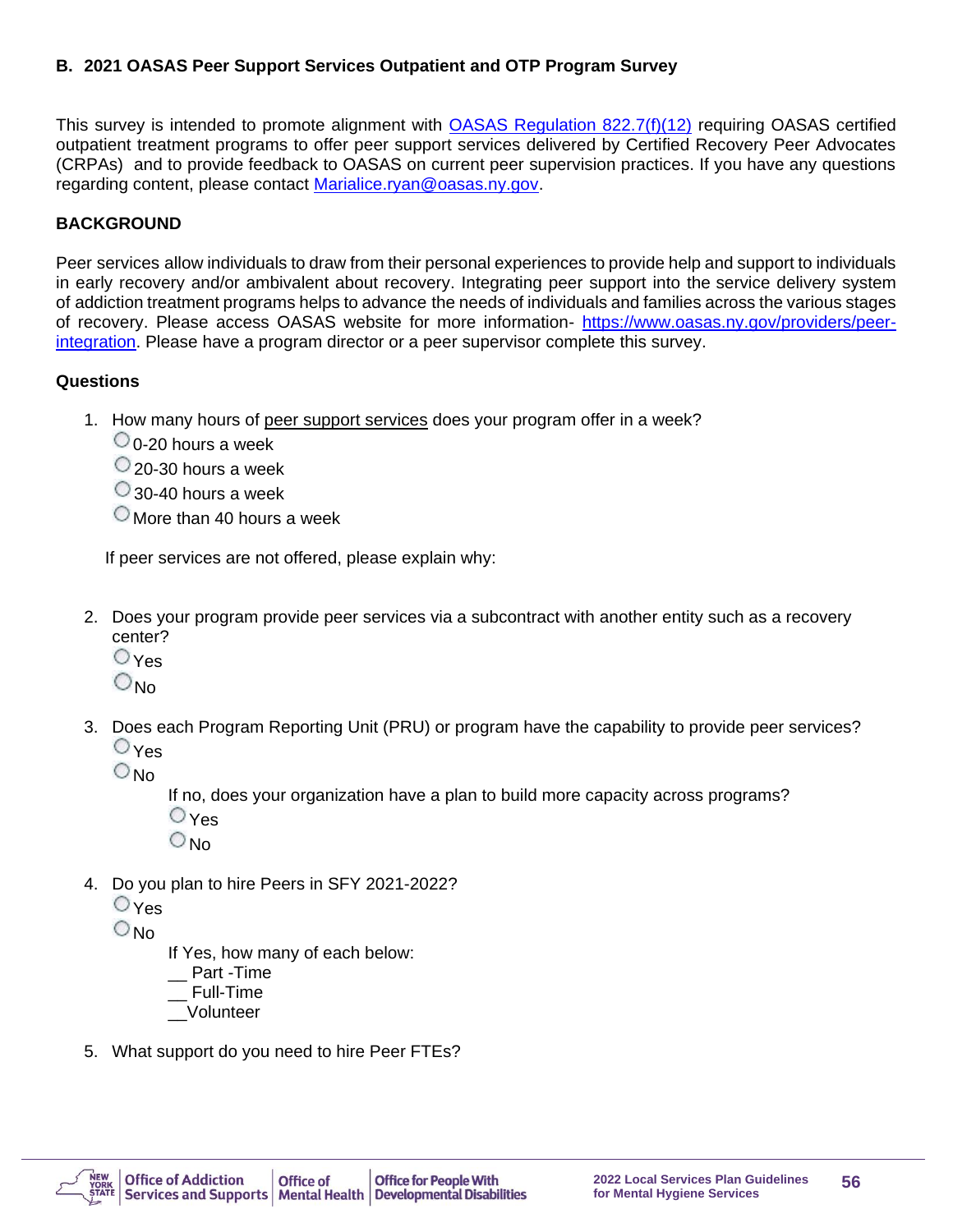- 6. Do your clinicians when doing assessments offer the appropriate individuals the opportunity to meet with a Certified Recovery Peer Advocate prior to, or coinciding with their appointment?
	- $\bigcirc$  Yes  $\bigcirc_{\textsf{No}}$

Have you identified a peer supervisor?  $\bigcirc$  Yes

- $\bigcirc_{\text{No}}$
- 7. Does the QHP your program selected to function as a peer supervisor also have a caseload?  $\bigcirc$  Yes
	- $O_{N_{0}}$
- 8. Did your peer supervisor(s) complete peer supervision training within the past year?  $\bigcirc$  Yes
	- $\bigcirc_{\text{No}}$
- 9. Does the supervisor of your peer supervisor utilize the [peer supervision competencies?](http://www.williamwhitepapers.com/pr/dlm_uploads/Peer-Supervision-Competencies-2017.pdf)
	- $\bigcirc$  Yes
	- $\bigcirc_{\text{No}}$
- 10. What is the frequency of peer supervision, for the peers?
	- Every week
	- 2 times per month
	- $\circ$  1 time per month
	- $\bigcirc$  None
	- Oother
- 11. What is the frequency of supervision for the peer supervisor?
	- Every week
	- $\circ$  2 times per month
	- $\circ$  1 time per month
	- $\circ$  None
	- $\bigcirc$ Other
- 12. Does your program's culture support direct observation and feedback to peers as a component of your supervisory process?
	- $\bigcirc$  Yes
	- $\bigcirc$ <sub>No</sub>
- 13. If your program has multiple PRUs, is there a peer supervisor within each program?
	- $O_{\text{Yes}}$
	- $\bigcirc$  No
- 14. Does your peer supervisor(s) develop individualized professional development plans with each peer supervisee?
	- $\bigcirc$  Yes
	- $\bigcirc_{\mathsf{No}}$

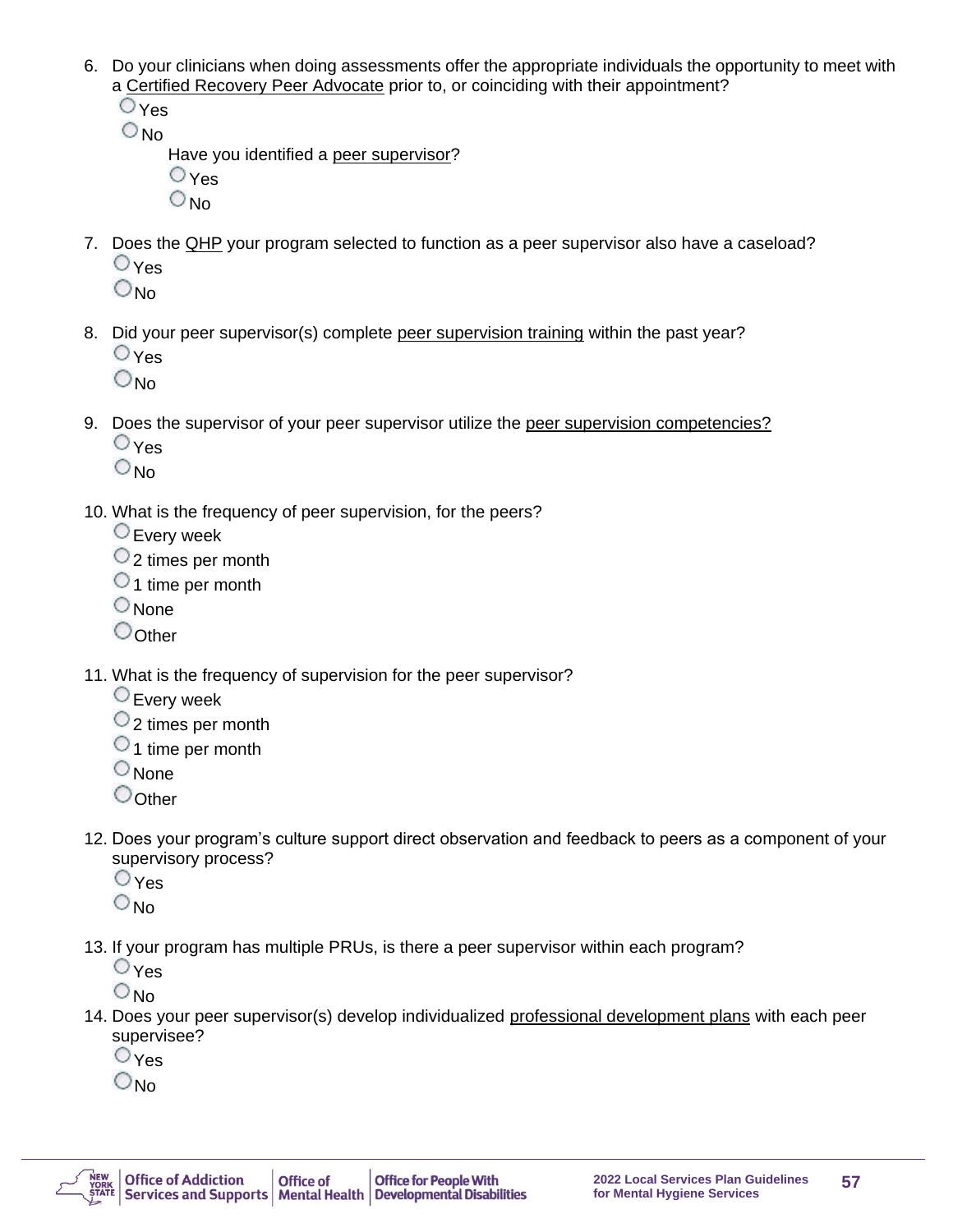- 15. Does your peer supervisor(s) utilize [Appendix](https://oasas.ny.gov/system/files/documents/2020/01/recovery._peer_supervision_appendix3_2019.pdf) 3 within the peer supervision competencies to assess and evaluate the peer's demonstration of each peer competency?
	- $\bigcirc$  Yes
	- $\circ$  No
- 16. Are peer support services identified within the client's treatment plan as a strategy to help achieve a client's specific goal?
	- $\bigcirc$  Yes
	- O<sub>No</sub>

If yes, do all progress notes document how the peer service helped the client to achieve a specific goal?

- $O_{\text{Yes}}$
- $O_{N<sub>0</sub>}$
- 17. Does your program utilize peer services protocols to identify specifically the 1:1 peer service provided to a client and identify how those peer services relates to a specific client's treatment plan goal(s)?
	- $\overline{\mathsf{O}}$  Yes
	- $\bigcirc_{\text{No}}$
- 18. Do your peers conduct outreach and engagement "in-community"?
	- $O_{\text{Yes}}$
	- $\bigcirc_{\text{No}}$
- 19. Do your peers provide pre-admission services?
	- **O**Yes
	- $\bigcirc_{\text{No}}$
- 20. Do you provide peer support services within continuing care?
	- Yes
	- $O_{\mathsf{No}}$
- 21. Has your program developed safety and travel policies and procedures/protocols for "in-community" work?
	- $\bigcirc$  Yes
	- $\bigcirc_{\text{No}}$
- 22. Does your program provide cell phones to your peer(s)?
	- $\bigcirc$  Yes
	- $\bigcirc_{\text{No}}$
- 23. Has your program completed the Organizational Readiness to Integrate Peers Self-Assessment Tool?  $\bigcirc$  Yes
	- $\bigcirc_{\text{No}}$
- 24. Has your program requested technical assistance from the OASAS Peer Integration Bureau?
	- $\bigcirc$  Yes
	- $\bigcirc$ <sub>No</sub>
- If No, would you like to receive TA from the PI Bureau?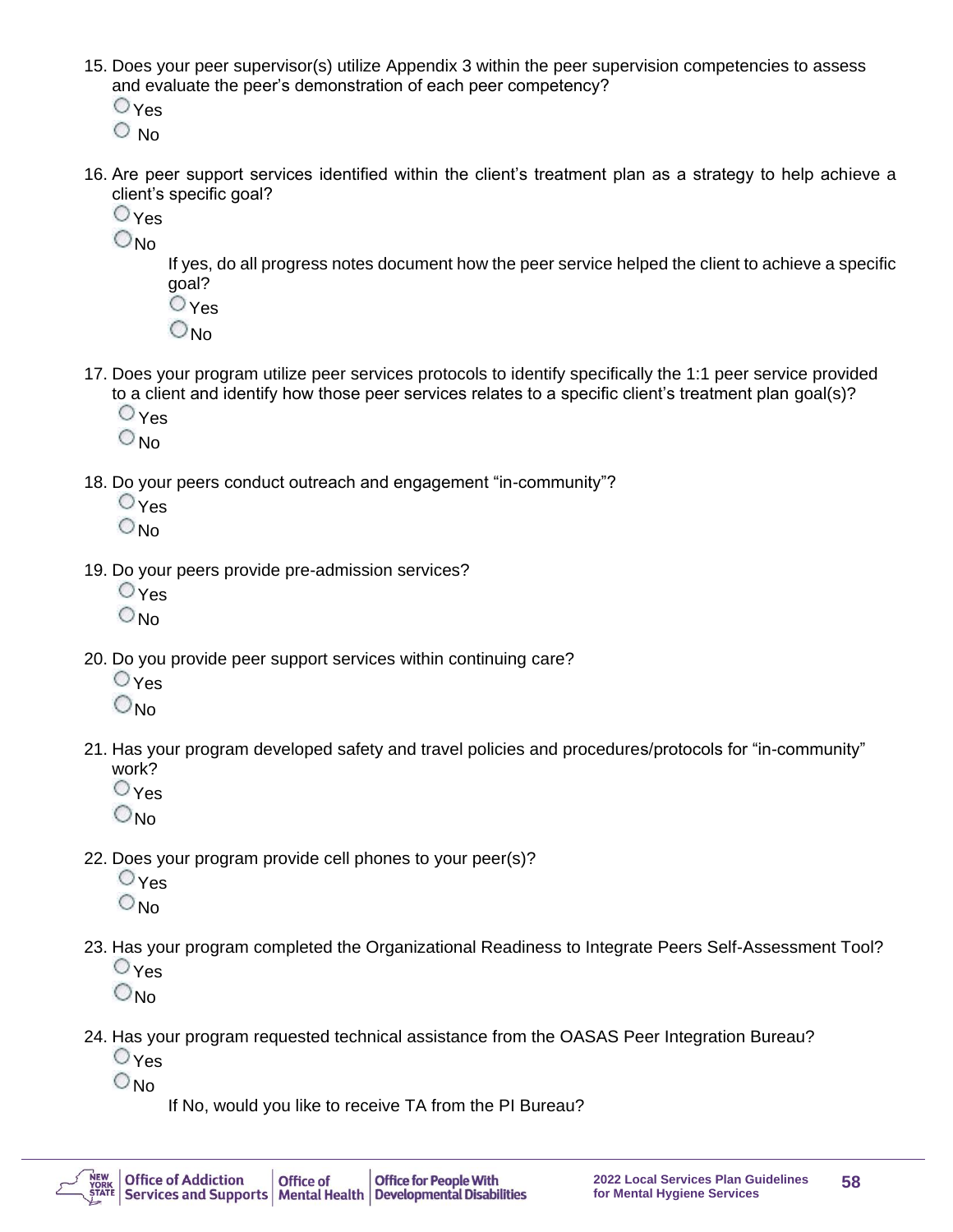$O_{\text{Yes}}$  $\bigcirc$ No

- 25. Do you collect data to monitor client outcomes retention and engagement?
	- $O_{\text{Yes}}$
	- $\bigcirc$  No.
- 26. Does your program have a plan to measure the effectiveness of peer services vis a vis client engagement and retention outcomes?
	- Yes
	- $\bigcirc$ <sub>No</sub>
- 27. Please describe how your program promotes self-care and wellness:
- 28. Has your organization encountered challenges recruiting peers for employment?

Yes

 $\bigcirc_{\text{No}}$ 

Please explain:

- 29. Has your organization encountered challenges with the retention of peers?
	- Yes
	- O No

Please explain:

30. Please share any additional comments or suggestions:

## **Peer Support Services Survey Glossary**

#### **Appendix 3**

Peer supervisors and CRPAs may utilize the tool to routinely assess the peer's progress meeting CRPA competencies. The tool identifies behavioral indicators for each CRPA competency so that supervisors and peers together can know when a peer is meeting a specific competency or needs more coaching to achieve the competency

#### **Certified Recovery Peer Advocate (CPRA)**

OASAS requires that within all 822 programs, peer services must be provided by a CRPA or CRPA-P. Requirements to become a Certified Recovery Peer Advocate include 46 hours of training, 26 hours of supervision, 500 hours of work/volunteer experience within two years and passing of the International Certification & Reciprocity Consortium (IC & RC) exam. A CRPA-P is in the process of obtaining the 500 hours work experience. For more certification information go to the [New York Certification Board.](http://www.asapnys.org/ny-certification-board/)

#### **Continuing Care**

In order to allow for continuous connection to treatment over time, OASAS has included continuing care in the new [PART 822 regulations](https://oasas.ny.gov/system/files?file=documents/2019/05/Part822.pdf)[.](http://www.oasas.ny.gov/regs/index.cfm) This will allow programs to discharge an individual from an outpatient episode of active care in an outpatient setting (outpatient clinic or Opioid Treatment Program) into continuing care. The person will be able to access counseling, peer services, medication assisted treatment and recovery supports following treatment for an indefinite period. For some, this may be for only a few months as they transition to recovery supports in the community, for others it may be for many years.

#### **In-Community**

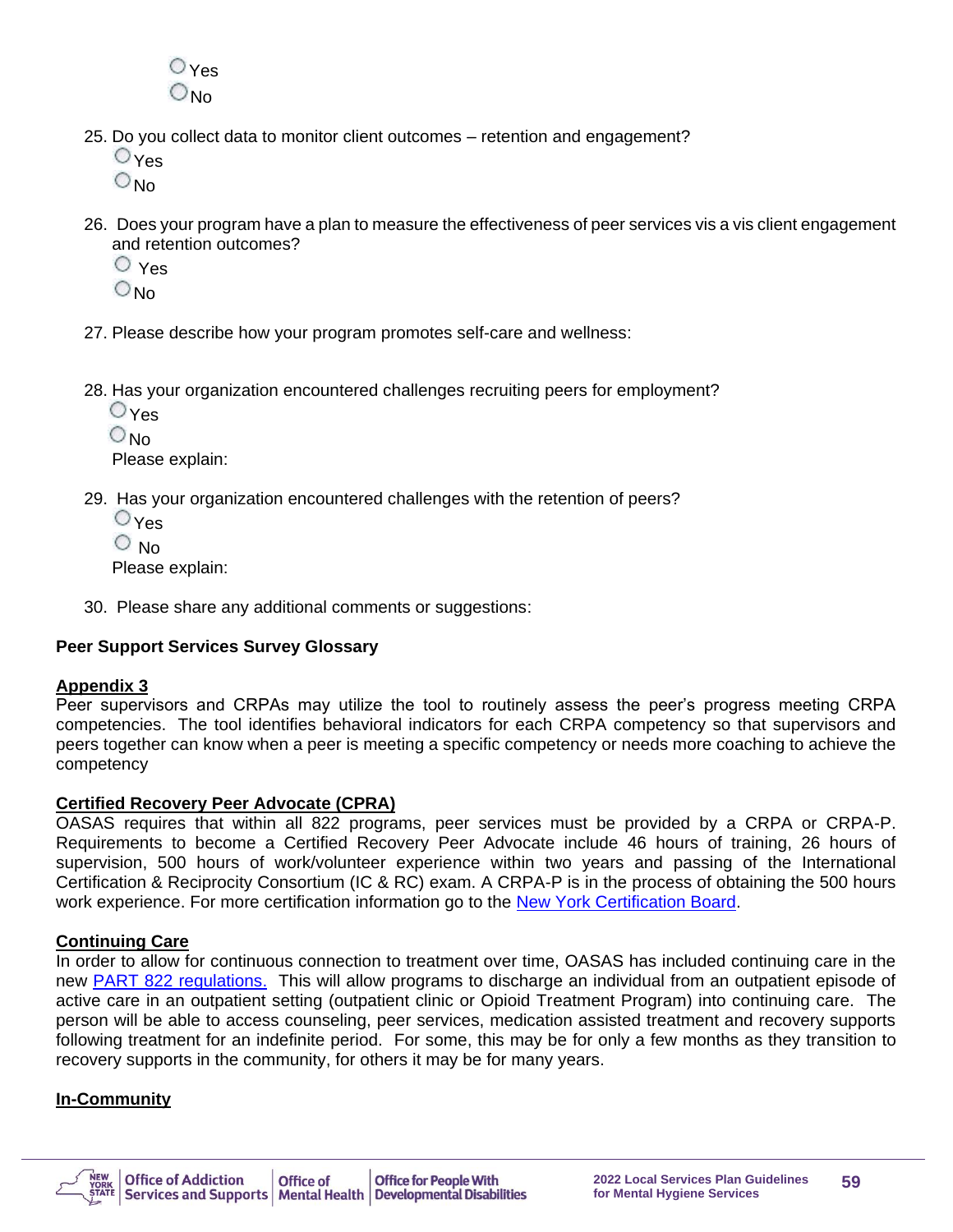The [Title 14 NYCRR Part 822 regulations](https://oasas.ny.gov/system/files?file=documents/2019/05/Part822.pdf) [a](https://www.oasas.ny.gov/regs/index.cfm)llow for services to be provided offsite, or outside the clinic's 4 walls. OASAS worked with the NYS Department of Health (NYS DOH) and the Federal Centers for Medicare and Medicaid Services (CMS) to obtain approval for Medicaid reimbursement for Part 822 clinic services that are provided off-site. Programs can offer services to patients in the community, at a school, court setting or other site where addiction patients may need clinic services. Please note, this specifically excludes correctional settings-jails, prisons. All services that can be provided and billed in a clinic are eligible to be provided in the community, including peer services. For Medicaid billing, this provision applies to Medicaid Managed Care only until the OASAS State Plan moving services to Rehab is approved.

Services must be provided to individuals who are enrolled in an outpatient program or seeking services from an OASAS certified Part 822 Outpatient Clinic or Opioid Treatment Program (OTP). They must be delivered in accordance with a treatment plan that follows all OASAS and Medicaid billing regulations or delivered as a part of an assessment or continuing care plan. Treatment plans must identify services to be provided offsite and the progress note must identify the clinical or peer staff member who delivered the service and the setting in which it was delivered. All services must be delivered in accordance with confidentiality requirements.

## **OASAS Regulation 822.7(f)(12)**

Required services. Each program must directly provide the following: 1) admission assessment, including, if clinically indicated, a screen for problem gambling; 2) treatment/recovery planning and review; 3) traumainformed individual and group counseling; 4) medication assisted treatment; 5) toxicology testing (not required for significant others unless clinically indicated; 6) post-treatment planning; 7) medication administration and observation and medication management; 8) brief intervention and brief treatment; 9) collateral visits; 10) complex care coordination; 11) outreach; and 12) peer support services.

## **Organizational Readiness to Integrate Peers Self-Assessment Tool**

OASAS has developed a tool to help outpatient providers assess their readiness to integrate non-clinical peer support services within their programs. There is no score; rather, the assessment is designed to help providers identify their current capacity to implement peer support services. The tool contains embedded resource links that may be helpful to providers as they explore the integration of peers.

## **Peer Supervision Competencies**

In 2017, a national workgroup conducted a systemic literature review and process to develop a document of standardized competencies each Peer Supervisor working within an addiction system should demonstrate. Document included.

## **Peer Supervision Training**

Is a two- day supervisory training developed by organizations that includes the core competencies for Peer Supervisors and Peer Professionals (Certified Recovery Peer Advocates) working in a variety of clinical and nonclinical community-based settings. 12 hours\*

## **Peer Supervisor**

Peer Supervisors must be QHPs in the organization. Supervisors play a key role in the successful integration of CRPAs in the work place. Supervision benefits employees, employers and service recipients. Please review the [Peer Supervision Competencies](https://oasas.ny.gov/system/files/documents/2019/12/peer-supervision-competencies-2017.pdf) document, especially [Appendix 3](https://oasas.ny.gov/providers/peer-integration) that begins on page 31. Please note, if your program contracts with another entity for the delivery of peer services, a peer supervisor within your program must provide supervision to any CRPAs that are working within your program, even if they are employed by another entity.

## **Peer Support Services**

OASAS defines a peer as an individual who uses their knowledge acquired through lived experience related to substance use, to support the recovery goals of individuals with addictions. Peers are natural support experts, relationships they establish can lead to increased feelings of support, safety, and well-being among the individuals they serve. Through a combination of lived experience and professional training, peers provide an array of face-to-face peer support services with an individual impacted by addictions.

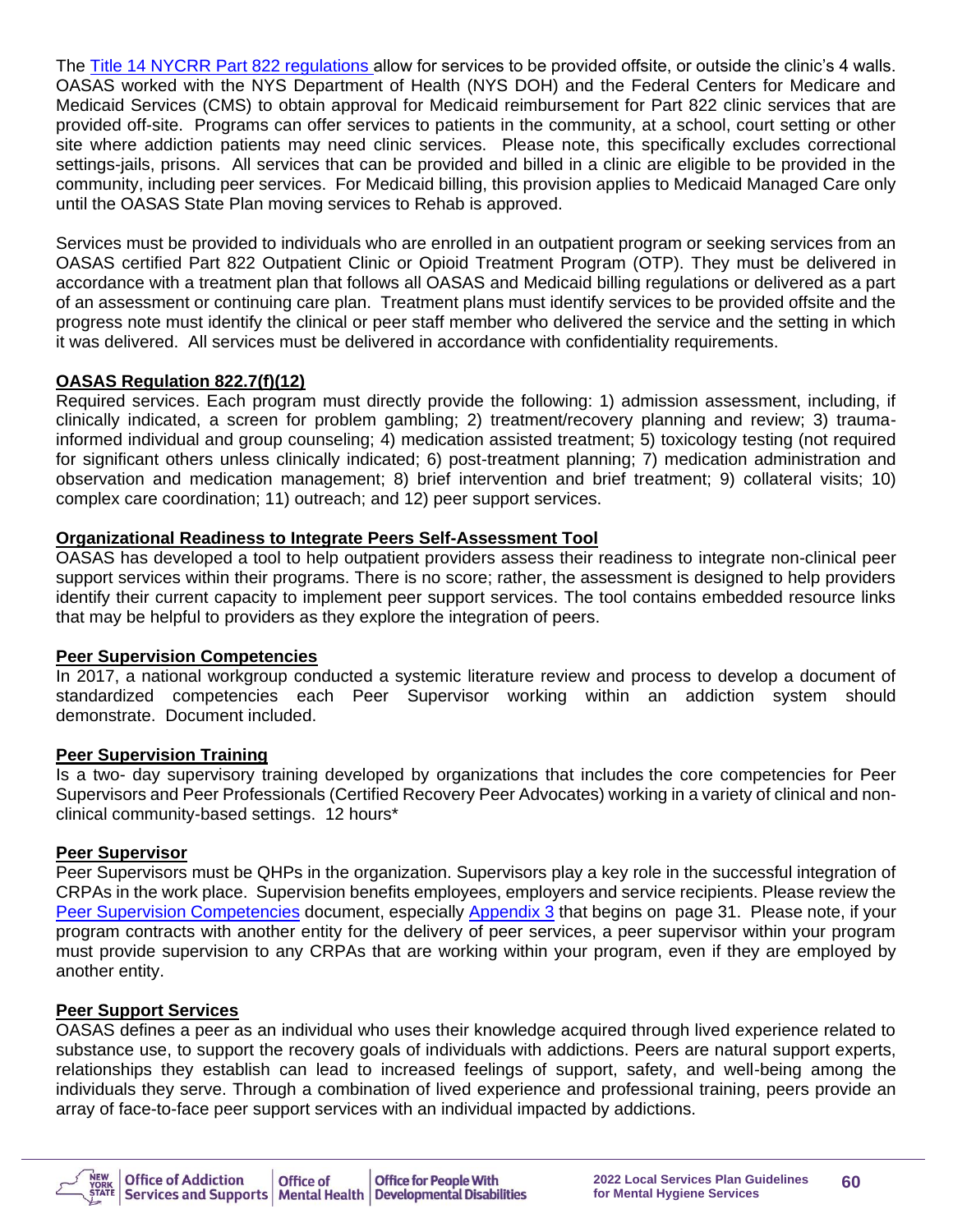#### **Policies and Procedures/Protocols**

Policy, procedures and protocols consist of information which specifies an organization's standards of practice that may include professional, legislative, regulatory and other business requirements.

#### **Pre-admission Services**

Services provided prior to admission can assist a person in need to stabilize while beginning the treatment process. Peer Services, Medication Assisted Treatment, Brief Intervention, when provided prior to admission can smooth the path to engagement in treatment. If you have further questions please contact the Practice Innovation and Care Management (PICM) Mailbox, [PICM@oasas.ny.gov](mailto:PICM@oasas.ny.gov) for further assistance.

#### **Professional Development Plans**

A professional development plan is a list of actionable steps for achieving your career goals. A professional development plan helps you gain specific insight into how you can reach your career aspirations, such as earning a new certification or finding a mentor who can advise you.

**Program Reporting Unit (PRU)** - A Program Reporting Unit (PRU) number is the number assigned to individual programs of a provider. It is assigned to a service at a specific site. A provider may have several different services operating at the same site, so each service would have its own PRU number. For example, an outpatient program would have a different PRU number assigned to it than an outpatient rehab program even if they are located at the same address.

#### **QHP**

*Qualified health professional* (QHP) means any of the professionals listed below, who are in good standing with the appropriate licensing or certifying authority, as applicable, with a minimum of one year of experience or satisfactory completion of a training program in the treatment of substance use disorders:

- (1) a credentialed alcoholism and substance abuse counselor (CASAC) who has a current valid credential issued by the office, or a comparable credential, certificate or license from another recognized certifying body as determined by the office;
- (2) a counselor certified by and currently registered as such with the National Board for Certified Counselors;
- (3) a rehabilitation counselor certified by the Commission of Rehabilitation Counselor Certification;
- (4) a therapeutic recreation therapist certified by the National Council on Therapeutic Recreation or the American Therapeutic Recreation Association; or a person who holds a baccalaureate degree in a field allied to therapeutic recreation and, either before or after receiving such degree, has five years of full-time, paid work experience in an activities program in a health care setting;
- (5) a professional licensed and currently registered as such by the New York State Education Department to include: (i) a physician who has received the doctor of medicine (M.D.) or doctor of osteopathy (D.O.) degree; (ii) a physician's assistant (PA); (iii) a certified nurse practitioner; (iv) a registered professional nurse (RN); (v) a psychologist; (vi) an occupational therapist; (vii) a social worker (LMSW; LCSW), including an individual with a Limited Permit Licensed Master Social Worker (LP-LMSW) only if such person has a permit which designates the OASAS-certified program as the employer and is under the general supervision of a LMSW or a LCSW; and (viii) a mental health practitioner including: a licensed mental health counselor (LMHC), a marriage and family therapist (LMFT), a creative arts therapist (LCAT), and licensed psychoanalyst; and any mental health practitioner with a limited permit.

#### **Treatment Plan**

OASAS recognizes there is no universal *treatment plan* that's right for everyone. Treatment plans are to be selfdirected by each individual client and should include goals, objectives and strategies developed by the individual client and clinician working together. OASAS has issued guidance on [person centered care.](https://www.google.com/url?sa=t&rct=j&q=&esrc=s&source=web&cd=3&ved=2ahUKEwjxku-O0KbnAhX8hXIEHQyDBosQFjACegQICxAE&url=https%3A%2F%2Foasas.ny.gov%2Fperson-centered-care&usg=AOvVaw2Dm9GUjkNqcabDyrxZ3pZd)

#### **Wellness**

Wellness is an active process of becoming aware of and making choices toward a healthy and fulfilling life. Wellness is more than being free from illness, it is a dynamic process of change and growth.